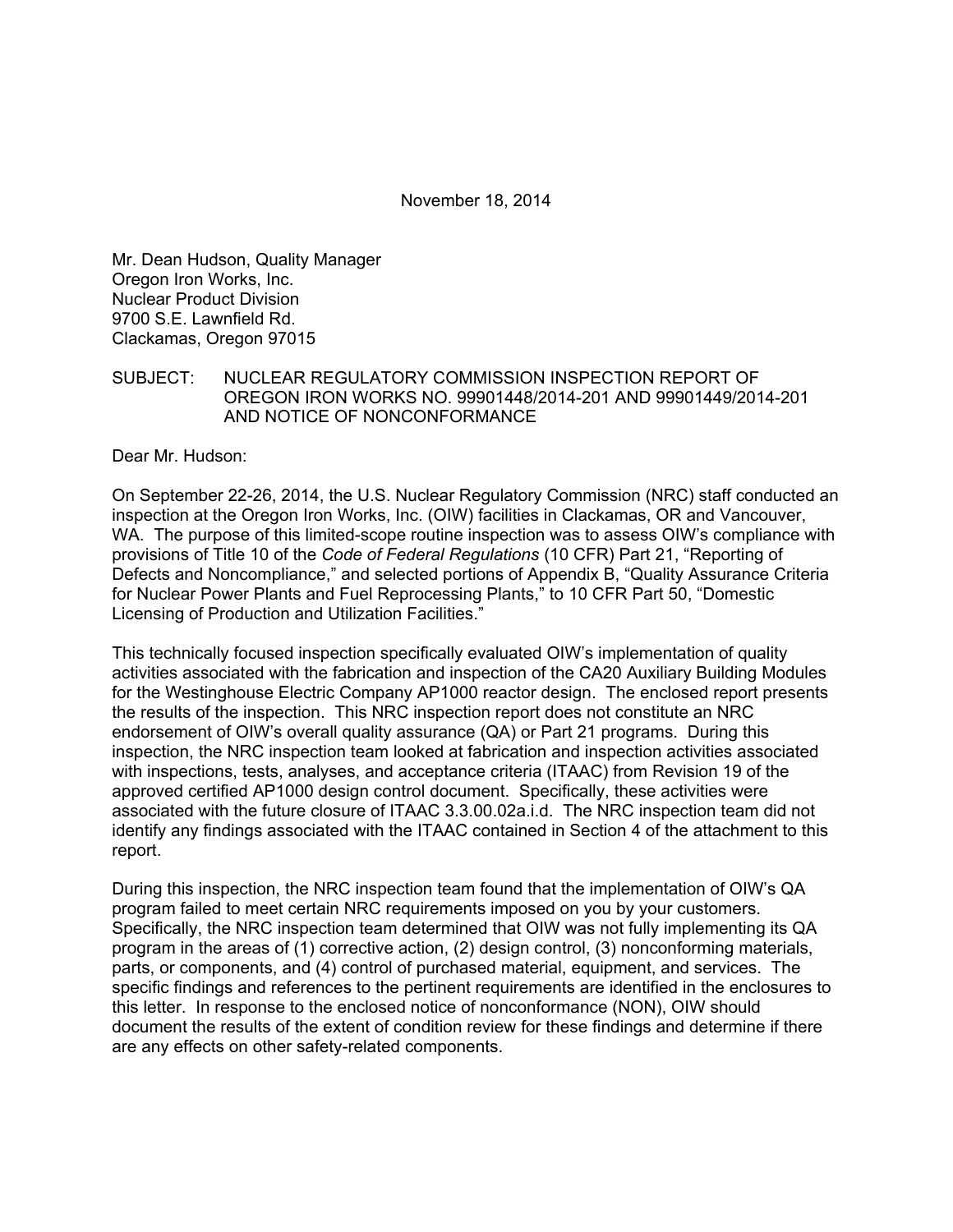#### D. Hudson - 2 -

Please provide a written explanation or statement within 30 days of this letter in accordance with the instructions specified in the enclosed NON. The agency will consider extending the response time if you show good cause for us to do so. In accordance with 10 CFR 2.390, "Agency Rules of Practice and Procedure," a copy of this letter, its enclosure(s), and your response will be made available electronically for public inspection in the NRC Public Document Room or from the NRC's document system ADAMS (Agencywide Documents Access and Management System), accessible at http://www.nrc.gov/reading-rm/adams.html. To the extent possible, your response, (if applicable), should not include any personal privacy, proprietary, or Safeguards Information so that it can be made available to the public without redaction. If personal privacy or proprietary information is necessary to provide an acceptable response, then please provide a bracketed copy of your response that identifies the information that should be protected and a redacted copy of your response that deletes such information. If you request that such material is withheld from public disclosure, you must specifically identify the portions of your response that you seek to have withheld and provide in detail the bases for your claim (e.g., explain why the disclosure of information will create an unwarranted invasion of personal privacy or provide the information required by 10 CFR 2.390(b) to support a request for withholding confidential commercial or financial information). If Safeguards Information is necessary to provide an acceptable response, please provide the level of protection described in 10 CFR 73.21, "Protection of Safeguards Information: Performance Requirements."

Sincerely,

#### **/RA/**

Edward H. Roach, Chief Mechanical Vendor Inspection Branch Division of Construction Inspection and Operational Programs Office of New Reactors

Docket No.: 99901448 and 99901449

Enclosures:

- 1. Notice of Nonconformance
- 2. Inspection Report No. 99901448/2014-201 and 99901449/2014-201 and Attachment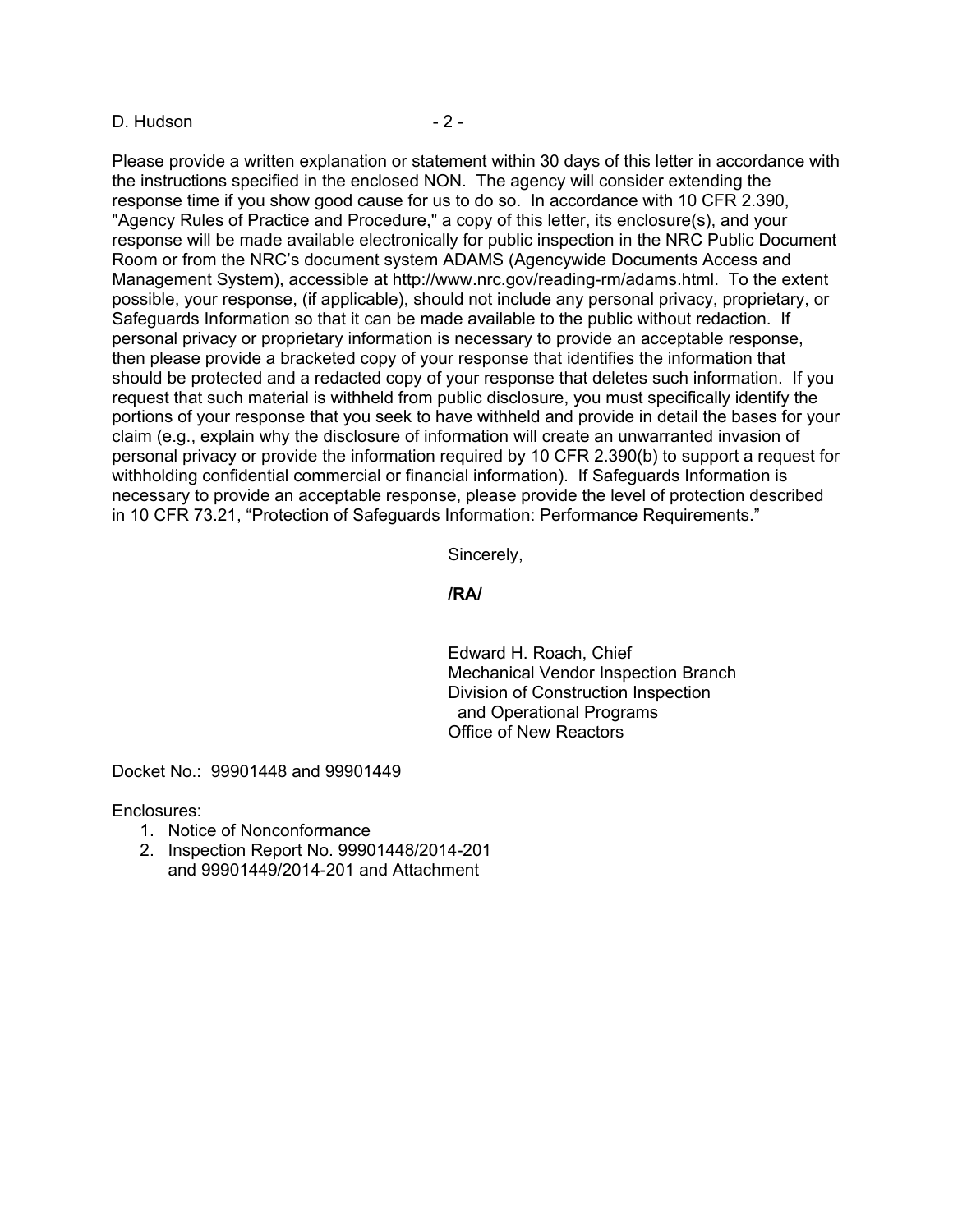Please provide a written explanation or statement within 30 days of this letter in accordance with the instructions specified in the enclosed NON. The agency will consider extending the response time if you show good cause for us to do so. In accordance with 10 CFR 2.390, "Agency Rules of Practice and Procedure," a copy of this letter, its enclosure(s), and your response will be made available electronically for public inspection in the NRC Public Document Room or from the NRC's document system ADAMS (Agencywide Documents Access and Management System), accessible at http://www.nrc.gov/readingrm/adams.html. To the extent possible, your response, (if applicable), should not include any personal privacy, proprietary, or Safeguards Information so that it can be made available to the public without redaction. If personal privacy or proprietary information is necessary to provide an acceptable response, then please provide a bracketed copy of your response that identifies the information that should be protected and a redacted copy of your response that deletes such information. If you request that such material is withheld from public disclosure, you must specifically identify the portions of your response that you seek to have withheld and provide in detail the bases for your claim (e.g., explain why the disclosure of information will create an unwarranted invasion of personal privacy or provide the information required by 10 CFR 2.390(b) to support a request for withholding confidential commercial or financial information). If Safeguards Information is necessary to provide an acceptable response, please provide the level of protection described in 10 CFR 73.21, "Protection of Safeguards Information: Performance Requirements."

Sincerely,

**/RA/** 

Edward H. Roach, Chief Mechanical Vendor Inspection Branch Division of Construction Inspection and Operational Programs Office of New Reactors

Docket No.: 99901448 and 99901449

Enclosures:

- 1. Notice of Nonconformance
- 2. Inspection Report No. 99901448/2014-201
	- and 99901449/2014-201 and Attachment

DISTRIBUTION: ASakadales KKavanagh RRasmussen **MErnstes** dhudson@oregoniron.com bdunkin@oregoniron.com

## **ADAMS Accession No.: ML14308A463** NRO-002

| ADAMS ACCESSION NO MLT4300A463 |               |               |                           | <b>INRU-UUZ</b> |                   |
|--------------------------------|---------------|---------------|---------------------------|-----------------|-------------------|
| <b>OFFICE</b>                  | NRO/DCIP/MVIB | NRO/DCIP/MVIB | NRO/DCIP/EVIB             | NRO/DCIP/MVIB   | NRR/DE/MCB        |
| <b>NAME</b>                    | RPatel        | LMicewski     | ARamirez<br>(JOrtega for) | JOrtega         | <b>JHoncharik</b> |
| <b>DATE</b>                    | 11/7/2014     | 11/7/2014     | 11/7/2014                 | 11/7/2014       | 11/7/2014         |
| <b>OFFICE</b>                  | NRO/DCIP/MVIB | RII/DCP/CPB1* | NRO/DCIP                  | NRO/DCIP/MVIB   |                   |
| <b>NAME</b>                    | NMcMurray     | CHuffman      | <b>TFrye</b>              | ERoach          |                   |
| <b>DATE</b>                    | 11/7/2014     | 11/5/2014     | 11/7/2014                 | 11/18/2014      |                   |

#### **OFFICIAL RECORD COPY**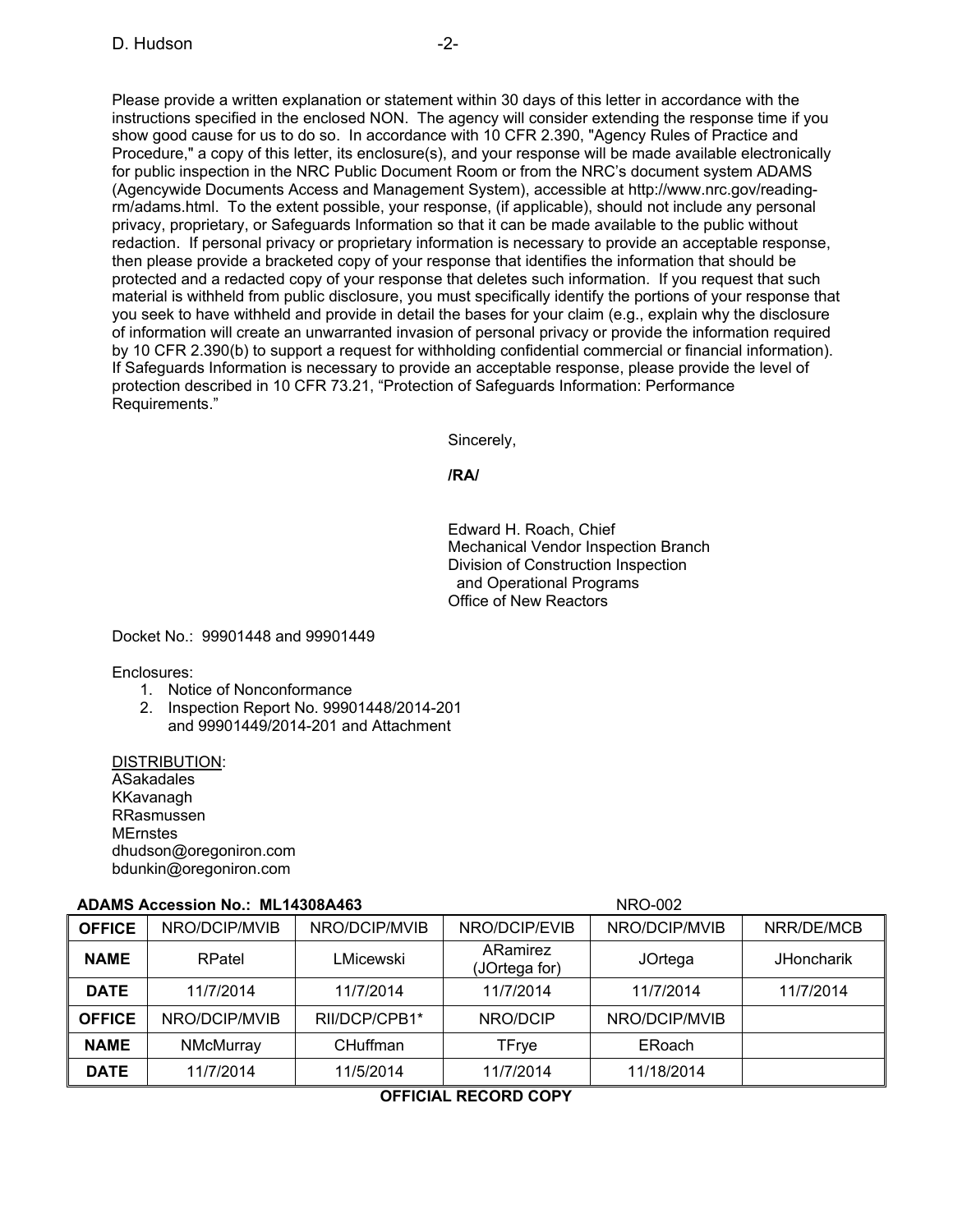#### **NOTICE OF NONCONFORMANCE**

Oregon Iron Works, Inc. Oregon Iron Works, Inc. 9700 S.E. Lawnfield Rd. 3515 SE Columbia Way Clackamas, OR 97015 Vancouver, WA 98661 Docket No. 99901448 Docket No. 99901449

Based on the results of a NRC inspection conducted at the Oregon Iron Works, Inc. (OIW) facilities located in Clackamas, OR and Vancouver, WA, on September 22, 2014, through September 26, 2014, certain activities were not conducted in accordance with NRC requirements which were contractually imposed on OIW by its customers or NRC licensees:

A. Criterion XVI, "Corrective Action," of Appendix B, "Quality Assurance Criteria for Nuclear Power Plants and Fuel Reprocessing Plants," to Title 10 of the *Code of Federal Regulations* (10 CFR) Part 50, "Domestic Licensing of Production and Utilization Facilities," states, in part, that "Measures shall be established to assure that conditions adverse to quality, such as failures, malfunctions, deficiencies, deviations, defective material and equipment, and nonconformances are promptly identified and corrected."

Section 16 of OIW's Quality Assurance Manual, Issue 3, Revision 1, dated July 18, 2014, states, in part, that "Conditions adverse to quality are to be identified promptly and corrected as soon as practical." It further states that "… a Corrective Action Request (CAR) will be utilized to document the condition, cause, and actions taken to prevent recurrence."

Contrary to the above, as of September 26, 2014, OIW did not ensure that conditions adverse to quality, such as deficiencies and nonconformances were promptly documented and corrected. In addition, OIW's records did not always document the current status, plan of action, or commitments for work in progress to correct problems and prevent recurrence.

Specifically,

1. On July 7, 2014, OIW documented in NPD-CAR-14-34 that an internal audit identified that that a third party vendor, Cal-Cert, was used to determine the weight of rebar used as a basic component installed in CA20 module, which was not in the scope of their accreditation. The NRC inspection team identified that NPD-CAR-14-34 corrective actions only included actions to obtain Cal-Cert's procedure for weight calibration, as well as a copy of training records. OIW corrective actions failed to identify for the evaluation of scope of supply and method of verification to establish Cal-Cert as an appropriate provider of weight measurement services to verify the density of the rebar.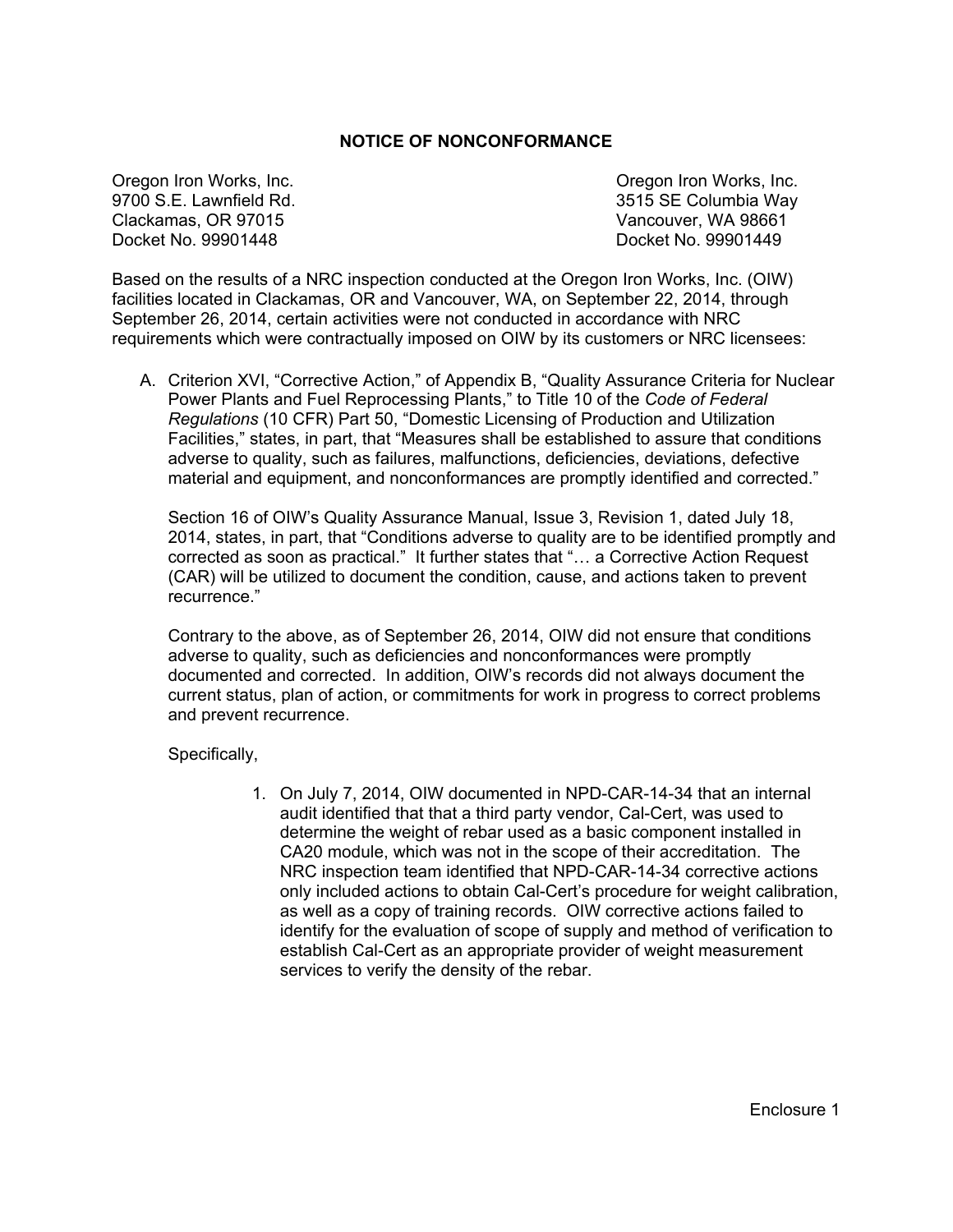- 2. On November 1, 2013, an OIW employee initiated NPD-CAR-13-31 which identified an issue associated with the temporary storage of measuring and test equipment (M&TE). The NRC inspection team identified that NPD-CAR-13-31 did not identify any proposed corrective actions to address the temporary storage of M&TE and that no objective evidence was found to demonstrate the action(s) taken by OIW to correct this issue.
- 3. On July 7, 2014, OIW documented in NPD-CAR-14-33 that an internal audit identified that OIW was using a light meter which had been calibrated by a calibration laboratory that was neither audited nor dedicated by OIW for their calibration services. The NRC inspection team identified that NPD-CAR-14-33 did not identify any proposed corrective actions to address the inadequate procurement of commercial grade calibration services used for a light meter and that no objective evidence was found to demonstrate the action(s) taken by OIW to correct this issue.

This issue has been identified as Nonconformances 99901448/2014-201-01 and 99901449/2014-201-01.

B. Criterion III, "Design Control," of Appendix B to 10 CFR Part 50 states, in part, that "Measures shall be established for the selection and review for suitability of application of materials, parts, equipment, and processes that are essential to the safety-related functions of the structures, systems and components."

Criterion VII of Appendix B to 10 CFR Part 50 states, in part, that "These measures shall include provisions, as appropriate, for source evaluation and selection, objective evidence of quality furnished by the contractor or subcontractor, inspection at the contractor or subcontractor source, and examination of products upon delivery."

Sections 4.1 of OIW QP-2786-(07)-10, "Commercial Grade Dedication of Items and Services for 10 CFR 50 Appendix B Project," Revision 1, January 31, 2014, states, in part, that "The dedicating entity shall assure that a component technical evaluation has been performed which identifies the item as safety-related, determines the item's critical characteristics and safety function, identifies the failure modes and effects, and defines the tolerances for acceptance criteria based on the item's intended safety-related function."

Section 4.6 of OIW QP-2786-(07)-10 states, in part, that "Sampling of the items for dedication shall, as a minimum, meet the requirements of one of the three options including production traceability, line item/single product manufacturer, or line item/multiple product manufacturers based on a random sample selection as defined in Section 1.4.3 of EPRI TR-017218, "Guideline for Sampling in the Commercial-Grade Item Acceptance Process.'"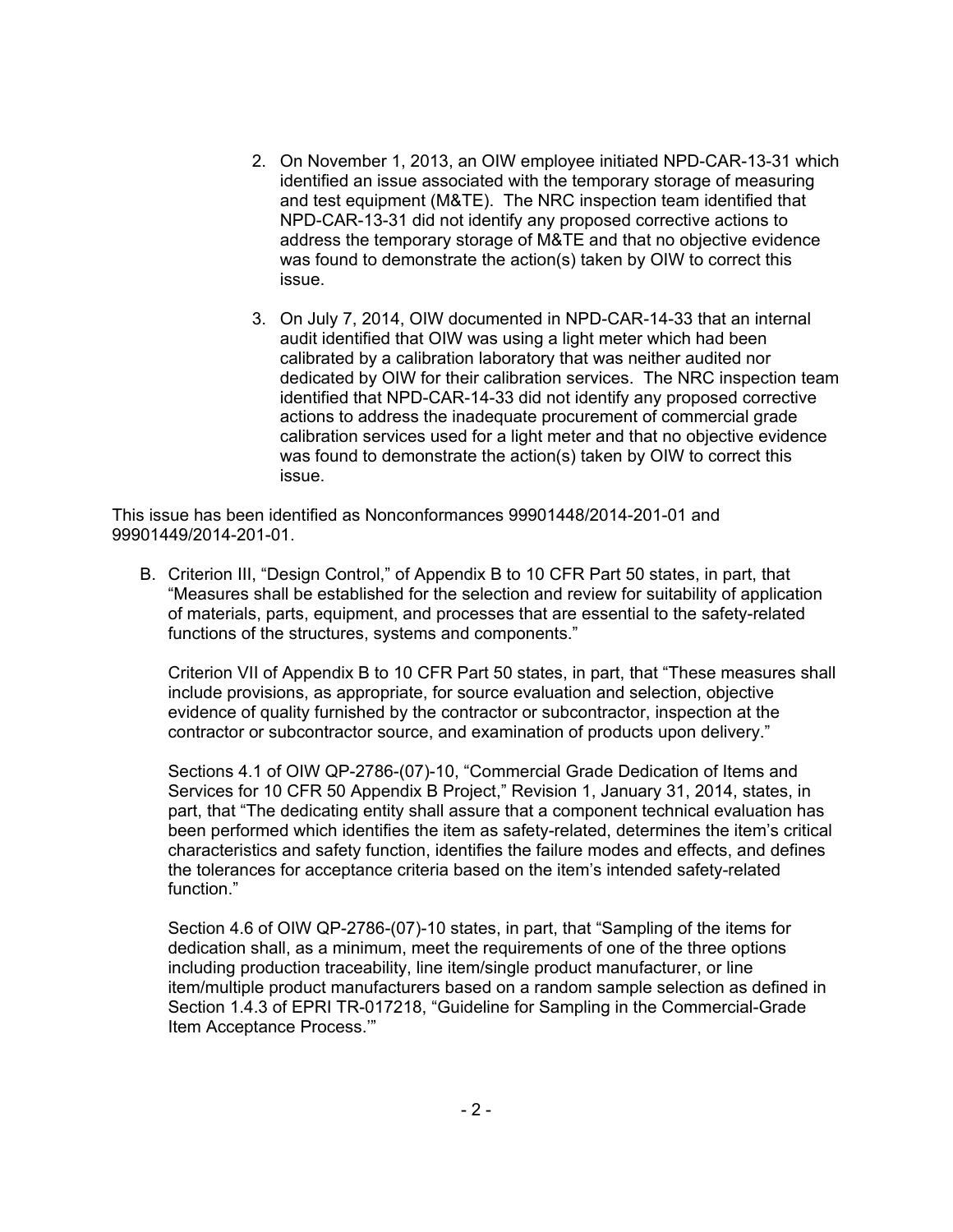Contrary to the above, as of September 26, 2014, OIW failed to ensure the selection and review for suitability of application of materials, parts, equipment, and processes that are essential to the safety-related functions of the structures, systems, and components. Additionally, OIW failed to establish appropriate measures that included provisions for source evaluation of subcontractors.

Specifically,

- 1. OIW, as a dedicating entity failed to perform a technical evaluation to justify that the selection of critical characteristics for dedication of various components such as plates, rebar, weld wires, and metallurgical testing services used as basic components installed in CA20 module assemblies would provide reasonable assurance that they would perform their intended safety functions. The NRC inspection team identified six examples of plates, rebar, weld wires, and metallurgical testing services that were procured as commercial-grade and then inadequately dedicated to be used as safety-related components by OIW.
- 2. OIW failed to perform a technical evaluation to identify additional technical requirements such as tolerances, accuracies, ranges over which the item is to be calibrated, specific industry standards to be used, etc., to be included in the purchase order for commercial calibration services. The NRC inspection team identified two examples where OIW procured commercial calibration services (CAL-CERT and JJ Calibration), without performing a technical evaluation to identify critical characteristics and acceptance methods for the dedication of calibration services as required by OIW's commercial grade dedication program.
- 3. OIW failed to perform and document adequate engineering justification to support their determination of the dedication sampling plan. The NRC inspection team identified several examples of plates, rebar, weld wires, and testing services that were procured as commercial grade items and then inadequately sampled as part of the dedication process to be used as safety-related components by OIW.
- 4. OIW failed to conduct a commercial-grade survey or source surveillance to verify that American Steel Portland, Industrial Welding Services, Inc., and Professional Services Inc.'s quality programs included the requisite processes, such as material traceability and lot and batch controls, for the control of critical characteristics necessary to provide reasonable assurance that commercial-grade materials and services to be used as basic components will perform their intended safety function. OIW relied on these suppliers' issued certified material test reports or certificate of conformances as the sole method to verify critical characteristics of acceptance (e.g., tensile properties, yield, and elongation) during the commercial-grade dedication of plates, rebar, weld wires and metallurgical testing services.

This issue has been identified as Nonconformances 99901448/2014-201-02 and 9990149/2014-201-02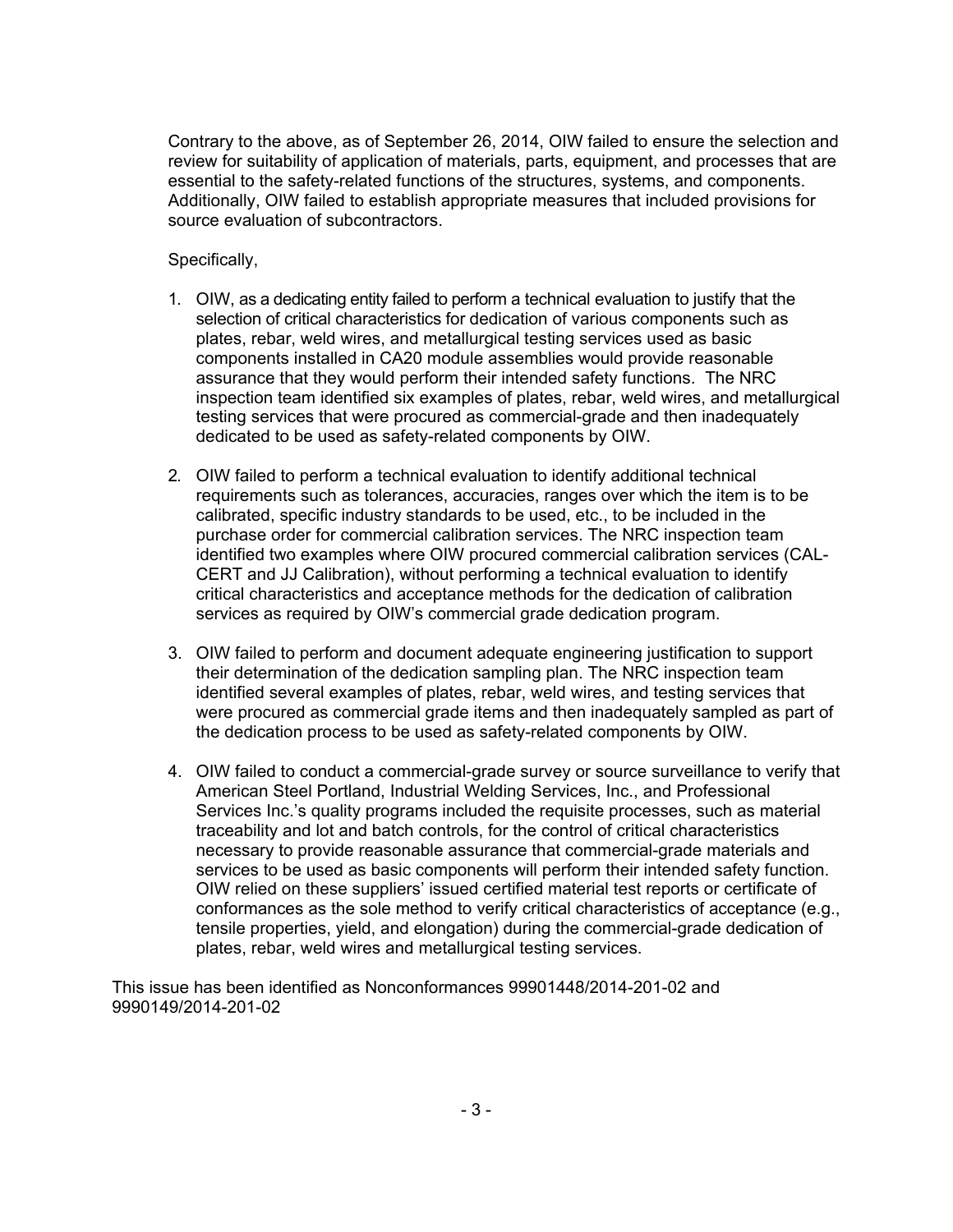C. Criterion XV, "Nonconforming Materials, Parts or Components," of Appendix B 10 CFR Part 50 states, in part, that "Nonconforming items shall be reviewed and accepted, rejected, repaired or reworked in accordance with documented procedures."

Criterion XVII, "Quality Assurance Records," of Appendix B states, in part, that "Sufficient records shall be maintained to furnish evidence of activities affecting quality. Records shall be identifiable and retrievable."

Section 15 of OIW's Quality Assurance Manual, Issue 3, Revision 1, dated July 18, 2014, states, in part, that "… a nonconformance and its disposition shall be documented on a Nonconformance Report, and that proposed disposition shall be made by a Project Engineer or Project Manager." It further states that Nonconformance Reports are maintained as Quality Records in accordance with Section 17 of OIW's Quality Assurance Manual, which states, in part, that "…records are preserved and controlled."

Contrary to the above, as of September 26, 2014, OIW failed to review, disposition, and appropriately document resolution on several nonconforming items and was unable to retrieve some nonconformance reports.

#### Specifically,

- 1. On February 28, 2014, nonconformance reports NPD-NCR-14-032 and NPD-NCR-14-033 were generated to document that during recalibration the "as found" condition of four calibrated tools was identified as being outside of specified tolerances. On July 30, 2014, NPD-NCR-14-236 documented an additional calibrated item that was identified "as found" out of tolerance. The NRC inspection team did not identify any objective evidence to demonstrate that OIW had performed an evaluation of usage, the extent of condition, or dispositioned the item identified as nonconforming.
- 2. OIW could not retrieve nonconformance reports NPD-NCR-14-032, NPD-NCR-14- 033, and NPD-NCR-14-236 when the inspectors requested them for review.

This issue has been identified as Nonconformances 99901448/2014-201-03 and 99901449/2014-201-03.

Please provide a written statement or explanation to the U.S. Nuclear Regulatory Commission, ATTN: Document Control Desk, Washington, DC 20555-0001 with a copy to the Chief, Mechanical Vendor Inspection Branch, Division of Construction and Operational Programs, Office of New Reactors, within 30 days of the date of the letter transmitting this notice of nonconformance. This reply should be clearly marked as a "Reply to a Notice of Nonconformance" and should include for each noncompliance: (1) the reason for the noncompliance, or if contested, the basis for disputing the noncompliance, (2) the corrective steps that have been taken and the results achieved, (3) the corrective steps that will be taken to avoid noncompliances, and (4) the date when your corrective action will be completed. Where good cause is shown, consideration will be given to extending the response time.

Because your response will be made available electronically for public inspection in the NRC Public Document Room or from the NRC's document system (Agencywide Documents Access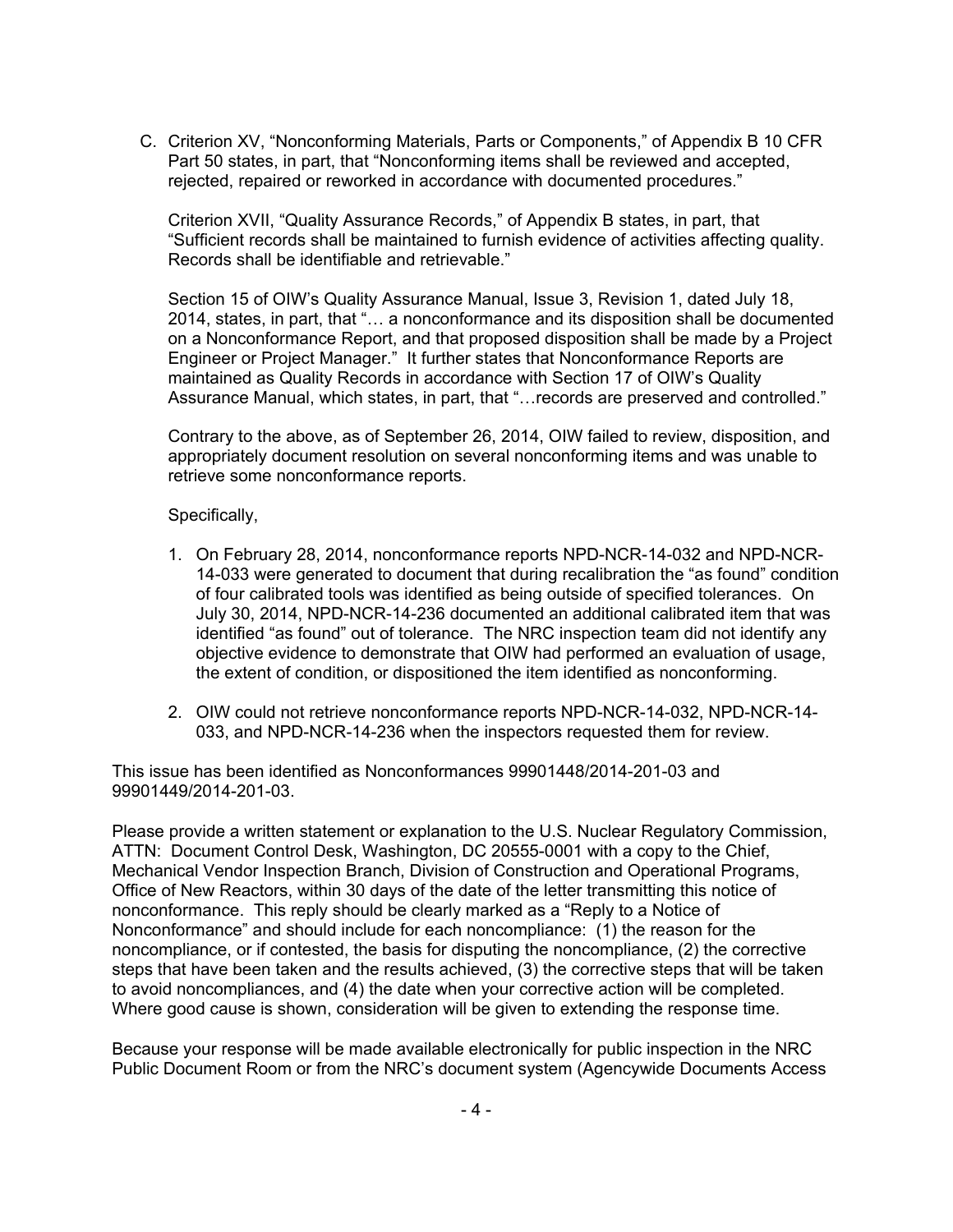Management System), accessible from the NRC Web site at http://www.nrc.gov/readingrm/adams.html, to the extent possible, it should not include any personal privacy, proprietary, or Safeguards Information so that it can be made available to the public without redaction. If personal privacy or proprietary information is necessary to provide an acceptable response, then please provide a bracketed copy of your response that identifies the information that should be protected and a redacted copy of your response that deletes such information. If you request withholding of such material, you must specifically identify the portions of your response that you seek to have withheld and provide in detail the bases for your claim of withholding (e.g., explain why the disclosure of information will create an unwarranted invasion of personal privacy or provide the information required by 10 CFR 2.390(b) to support a request for withholding confidential commercial or financial information). If Safeguards Information is necessary to provide an acceptable response, please provide the level of protection described in 10 CFR 73.21, "Protection of Safeguards Information: Performance Requirements."

Dated this 18th day of November 2014.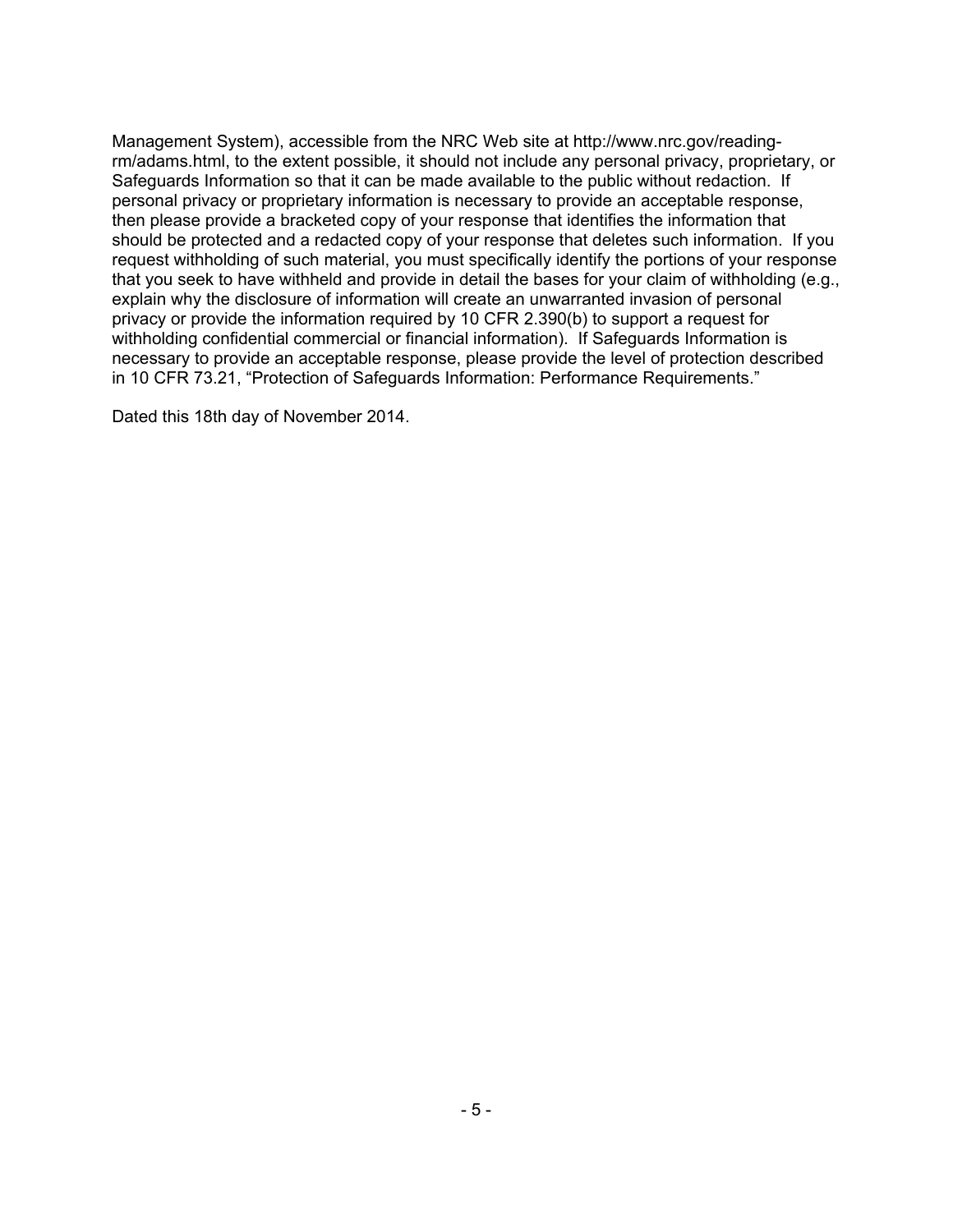#### **U.S. NUCLEAR REGULATORY COMMISSION OFFICE OF NEW REACTORS DIVISION OF CONSTRUCTION INSPECTION AND OPERATIONAL PROGRAMS VENDOR INSPECTION REPORT**

| Docket No.:                       | 99901448 and 99901449                                                                                                                                                                                                                |                                                                                                                 |                    |  |  |
|-----------------------------------|--------------------------------------------------------------------------------------------------------------------------------------------------------------------------------------------------------------------------------------|-----------------------------------------------------------------------------------------------------------------|--------------------|--|--|
| Report No.:                       | 99901448/2014-201 and 99901449/2014-201                                                                                                                                                                                              |                                                                                                                 |                    |  |  |
| Vendor:                           | Oregon Iron Works, Inc.                                                                                                                                                                                                              |                                                                                                                 |                    |  |  |
|                                   | 9700 S.E. Lawnfield Rd.<br>Clackamas, OR 97015                                                                                                                                                                                       |                                                                                                                 |                    |  |  |
|                                   | 3515 S.E. Columbia Way<br>Vancouver, WA 98661                                                                                                                                                                                        |                                                                                                                 |                    |  |  |
| Vendor Contact:                   | Mr. Dean Hudson<br><b>Quality Assurance Manager</b><br>E-mail: dhudson@oregoniron.com<br>Phone: 503-653-6300                                                                                                                         |                                                                                                                 |                    |  |  |
| <b>Nuclear Industry Activity:</b> | Oregon Iron Works, Inc. is under contract to Chicago Bridge &<br>Iron to fabricate, assemble, inspect, transport, and deliver the<br>CA20 Auxiliary Building modules for the Westinghouse Electric<br>Company AP1000 reactor design. |                                                                                                                 |                    |  |  |
| <b>Inspection Dates:</b>          | September 22-26, 2014                                                                                                                                                                                                                |                                                                                                                 |                    |  |  |
| Inspectors:                       | Jonathan Ortega-Luciano<br>Laura Micewski<br>Raju Patel<br>Nicholas McMurray<br><b>Annie Ramirez</b><br>John Honcharik<br>Chad Huffman                                                                                               | NRO/DCIP/MVIB<br>NRO/DCIP/MVIB<br>NRO/DCIP/MVIB<br>NRO/DCIP/MVIB<br>NRO/DCIP/EVIB<br>NRO/DE/MCB<br>RII/DCP/CPB1 | <b>Team Leader</b> |  |  |
| Approved by:                      | Edward H. Roach, Chief<br>Mechanical Vendor Inspection Branch<br>Division of Construction Inspection<br>and Operational Programs<br><b>Office of New Reactors</b>                                                                    |                                                                                                                 |                    |  |  |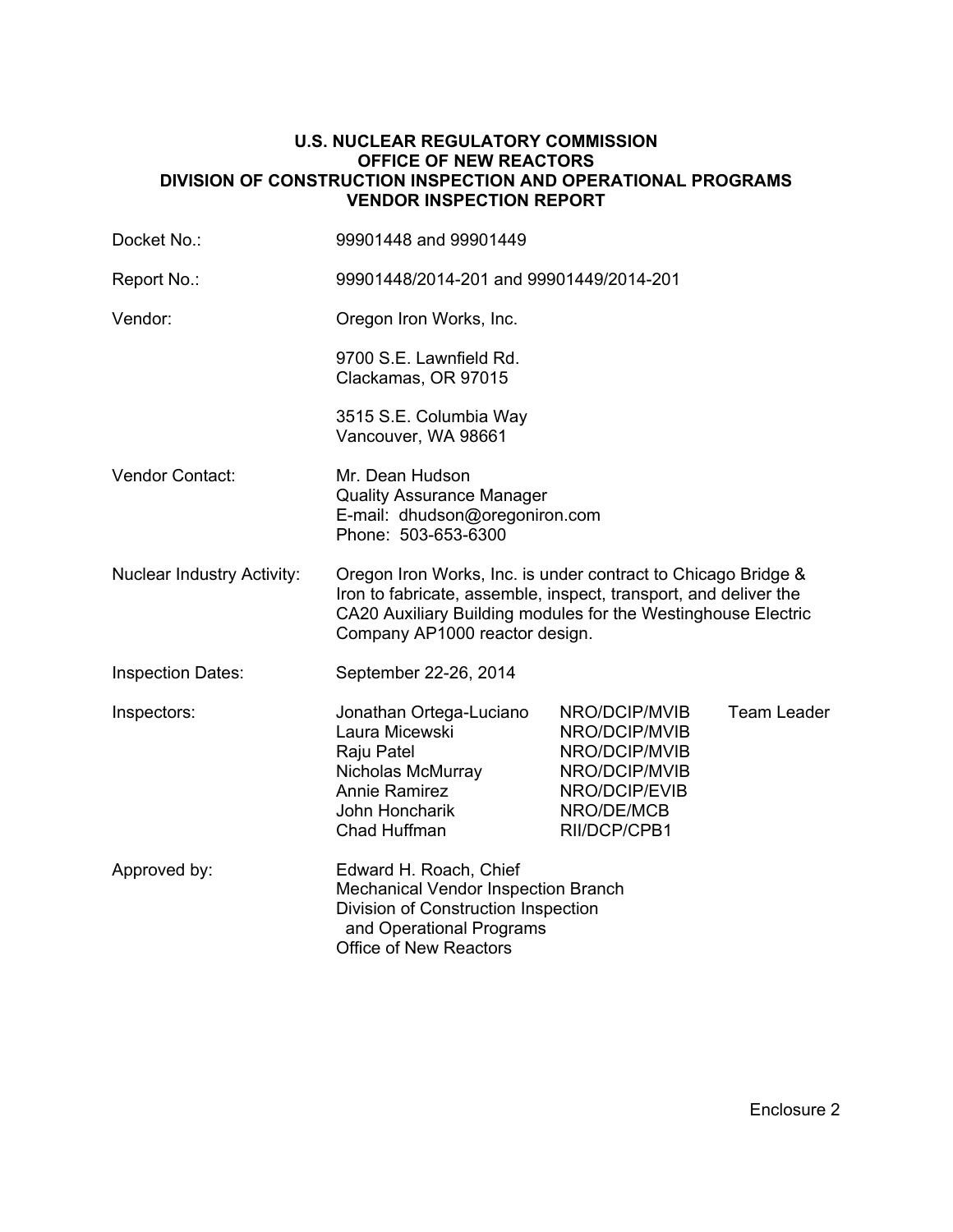## **EXECUTIVE SUMMARY**

#### Oregon Iron Works, Inc. 99901448; 99901449/2014-201

The NRC staff conducted a vendor inspection at the Oregon Iron Works, Inc. (OIW) facilities to verify that it had implemented an adequate quality assurance (QA) program that complies with the requirements of Appendix B, "Quality Assurance Criteria for Nuclear Power Plants and Fuel Reprocessing Plants," to Title 10 of the *Code of Federal Regulations* (10 CFR) Part 50, "Domestic Licensing of Production and Utilization Facilities." In addition, the NRC inspection also verified that OIW implemented a program under 10 CFR Part 21, "Reporting of Defects and Noncompliance," that met the NRC's regulatory requirements. The NRC inspection team conducted the inspection from September 22-26, 2014. This was the first NRC inspection at the OIW facilities.

This technically-focused inspection specifically evaluated OIW's implementation of quality activities associated with the fabrication and inspection of the CA20 Auxiliary Building modules for the Westinghouse Electric Company (WEC) AP1000 reactor design. These modules and submodules are being fabricated for the Vogtle Electric Generating Plant Unit 4 and VC Summer Unit 3.

Some of the specific activities observed by the NRC inspection team included:

- Machine stud welding on Submodule CA20 08
- Flux-cored arc welding (FCAW) of partial joint penetrations numbers 15c and 16c on Submodule CA20\_15 and the channel truss weld on Submodule CA20\_17
- FCAW of complete joint penetrations numbers 41 and 42 on Submodule CA20\_11
- Fit-up and tack welding of weld joint 817 for pancake assembly on Submodule CA20 08
- Visual inspection of stud welds on Submodule CA20\_08
- Magnetic-particle and ultrasonic inspections of angle splice for channel truss on Submodule CA20\_11
- Calibration of ultrasonic inspection equipment
- Calibration of FCAW welding machine
- Lift and rotation of Submodule CA20 08
- Review of commercial grade dedication packages for plates, rebar, and weld wires
- Review of numerous training records; specific examples include qualification and certification for the lead auditors

In addition to observing these activities, the NRC inspection team verified that measuring and test equipment (M&TE) was properly identified, marked, calibrated, and used within its calibrated range.

The following regulations served as the bases for the NRC inspection:

- Appendix B to 10 CFR Part 50
- 10 CFR Part 21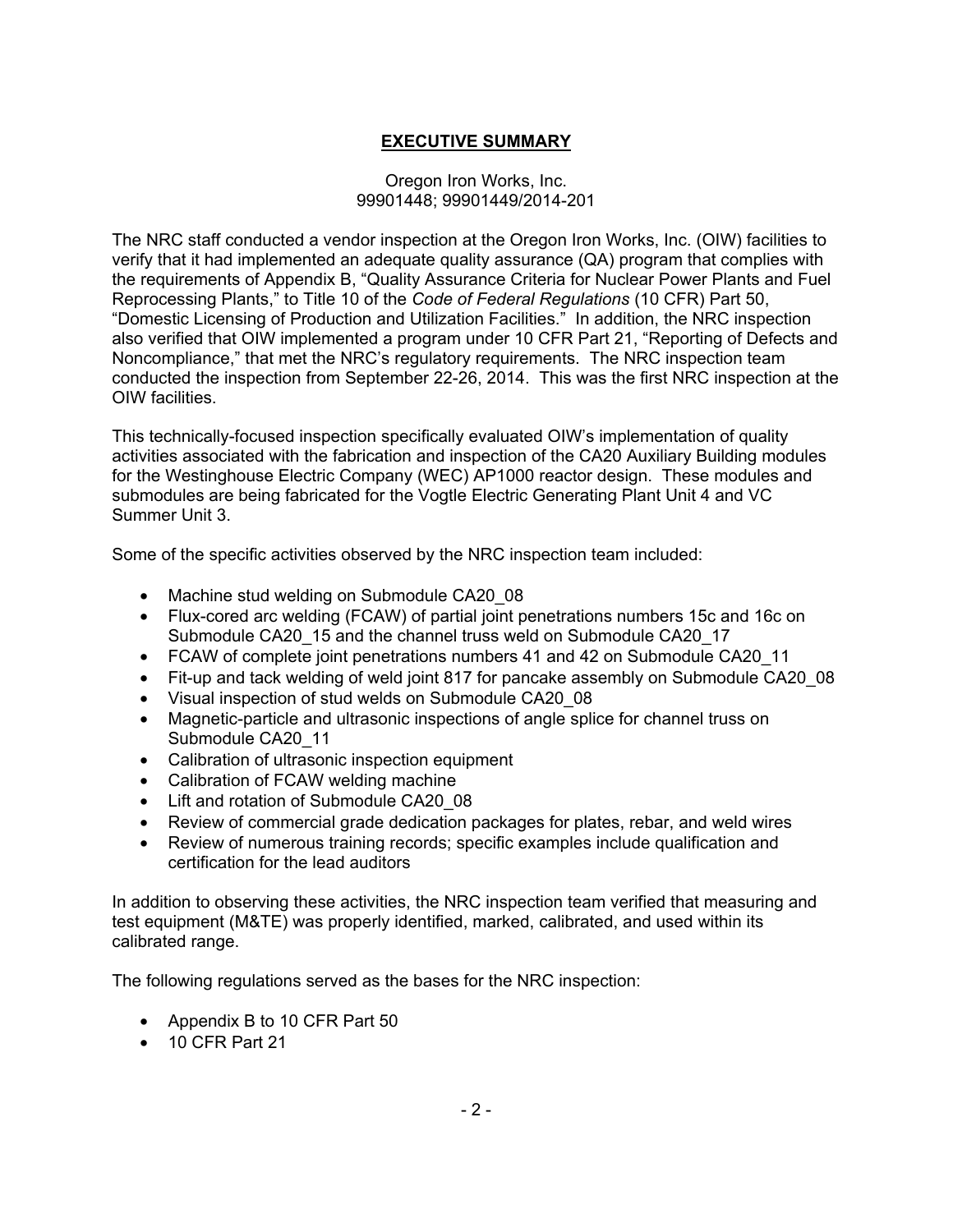During the course of this inspection, the NRC inspection team implemented Inspection Procedure (IP) 43002, "Routine Inspections of Nuclear Vendors"; IP 43004, "Inspection of Commercial-Grade Dedication Programs"; IP 36100, "Inspection of 10 CFR Part 21 and Programs for Reporting Defects and Noncompliance"; IP 36100.01, "Inspection of 10 CFR 50.55(e) Programs for Reporting Defects and Noncompliance During Construction"; IP 65001.01, "Inspection of ITAAC-Related Foundations and Buildings"; IP 65001.A, "Inspection of the As-Built Attributes for Structures, Systems, and Components Associated with ITAAC"; and IP 65001.F, "Inspection of the ITAAC-Related Design and Fabrication Requirements."

The information below summarizes the results of this inspection.

#### Corrective Action

The NRC inspection team issued Nonconformances 99901448/2014-201-01 and 99901449/2014-201-01 in association with OIW's failure to implement the regulatory requirements of Criterion XVI, "Corrective Action," of Appendix B to 10 CFR Part 50. Nonconformances 99901448/2014-201-01 and 99901449/2014-201-01 cite OIW for failure to document and correct deviations, nonconformances, and concerns documented in corrective action requests (CARs). Immediate and interim corrective actions, cause(s), and extent of conditions are not always documented in a prompt manner. The status of the CAR in progress is left to the memory of the individual staff member assigned to work on the actions. This has resulted in several CARs not being performed adequately and in a timely manner, and CARs that had been closed without addressing the issue(s) of concern.

### Commercial Grade Dedication

The NRC inspection team issued Nonconformance 99901448/2014-201-02 and 9990149/2014- 201-02 in association with OIW's failure to implement the regulatory requirements of Criterion III, "Design Control," and Criterion VII, "Control of Purchased Material Equipment and Services," of Appendix B to 10 CFR Part 50. Nonconformances 99901448/2014-201-02 and 9990149/2014-201-02 cite OIW for failing to perform a technical evaluation to justify that the critical characteristics and associated acceptance methods selected for various components of the CA20 module assemblies to provide reasonable assurance that the CA20 module would perform their intended safety functions.

Further, for the procurement of commercial calibration services from CAL-CERT and JJ Calibration, OIW failed to conduct a technical evaluation to identify additional technical requirements such as tolerances, accuracies, ranges over which the item is to be calibrated, specific industry standards to be used, etc., to be included in the purchase order for the specific M&TE being calibrated. OIW failed to perform and document adequate engineering justification to support their determination of the dedication sampling plan. In addition, OIW failed to conduct a commercial-grade survey, source verification, or other surveillance of its commercial suppliers to verify that the suppliers' quality programs were capable of appropriate control of material traceability. This issue is common for OIW's procurement and dedication of rebar, weld wires, plates, and flat bars used as safety-related components in AP1000 CA20 module.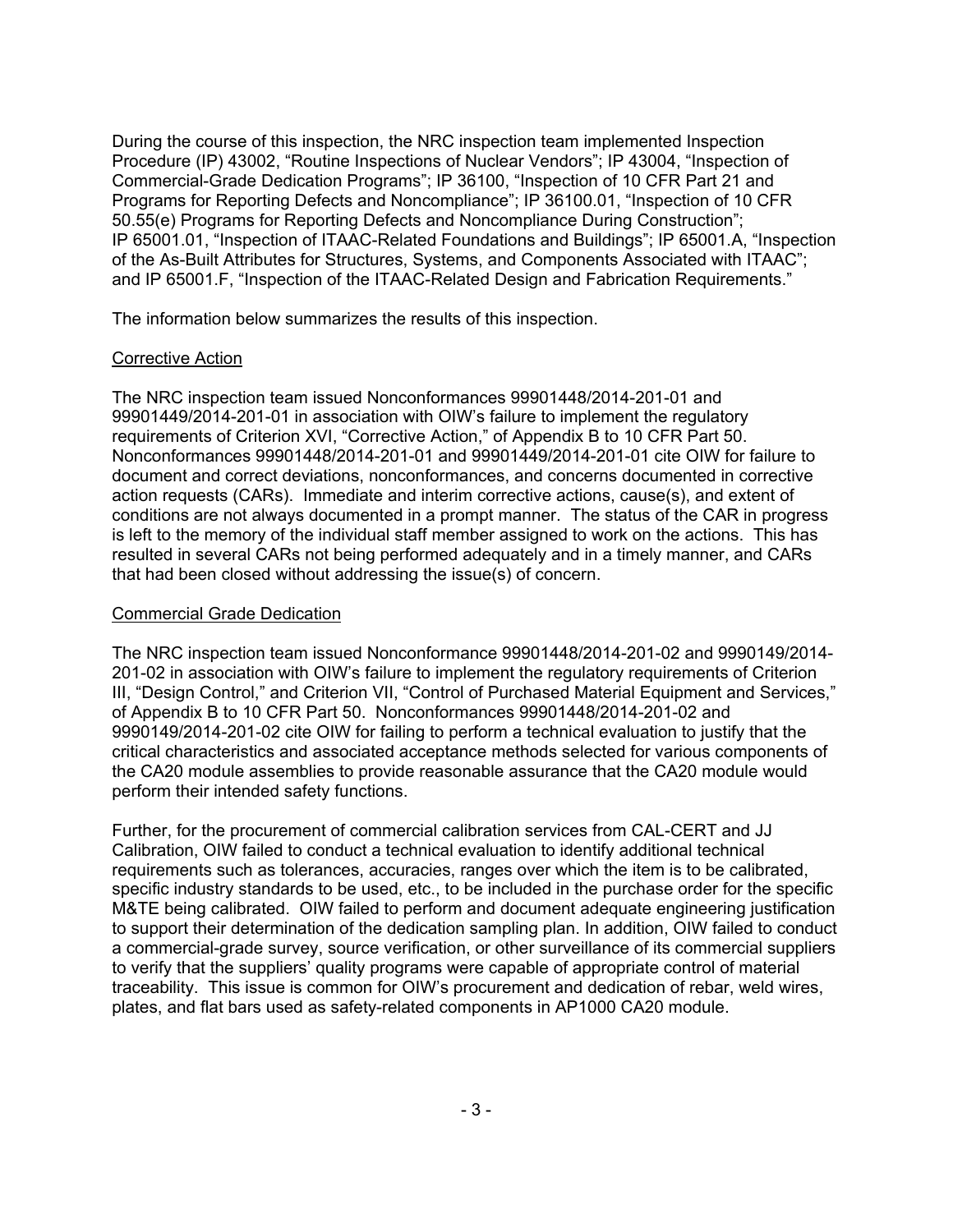### Nonconforming Material, Parts, or Components

The NRC inspection team issued Nonconformances 99901448/2014-201-03 and 99901449/2014-201-03 in association with OIW's failure to implement the regulatory requirements of Criterion XV, "Nonconforming Materials, Parts, or Components," and Criterion XVII, "Quality Assurance Records," of Appendix B to 10 CFR Part 50. Nonconformances 99901448/2014-201-03 and 99901449/2014-201-03 cite OIW for failing to review, disposition, and appropriately document resolution of several nonconforming items. OIW was also unable to retrieve three nonconformance reports, which are required quality records.

#### Other Inspection Areas

The NRC inspection team determined that OIW is implementing its programs for 10 CFR Part 21; training and qualification of personnel; manufacturing control; inspection; and handling, storage, and shipping in accordance with the applicable regulatory requirements of Appendix B to 10 CFR Part 50. Based on the limited sample of documents reviewed and activities observed, the NRC inspection team also determined that OIW is implementing its policies and procedures associated with these programs. No findings of significance were identified.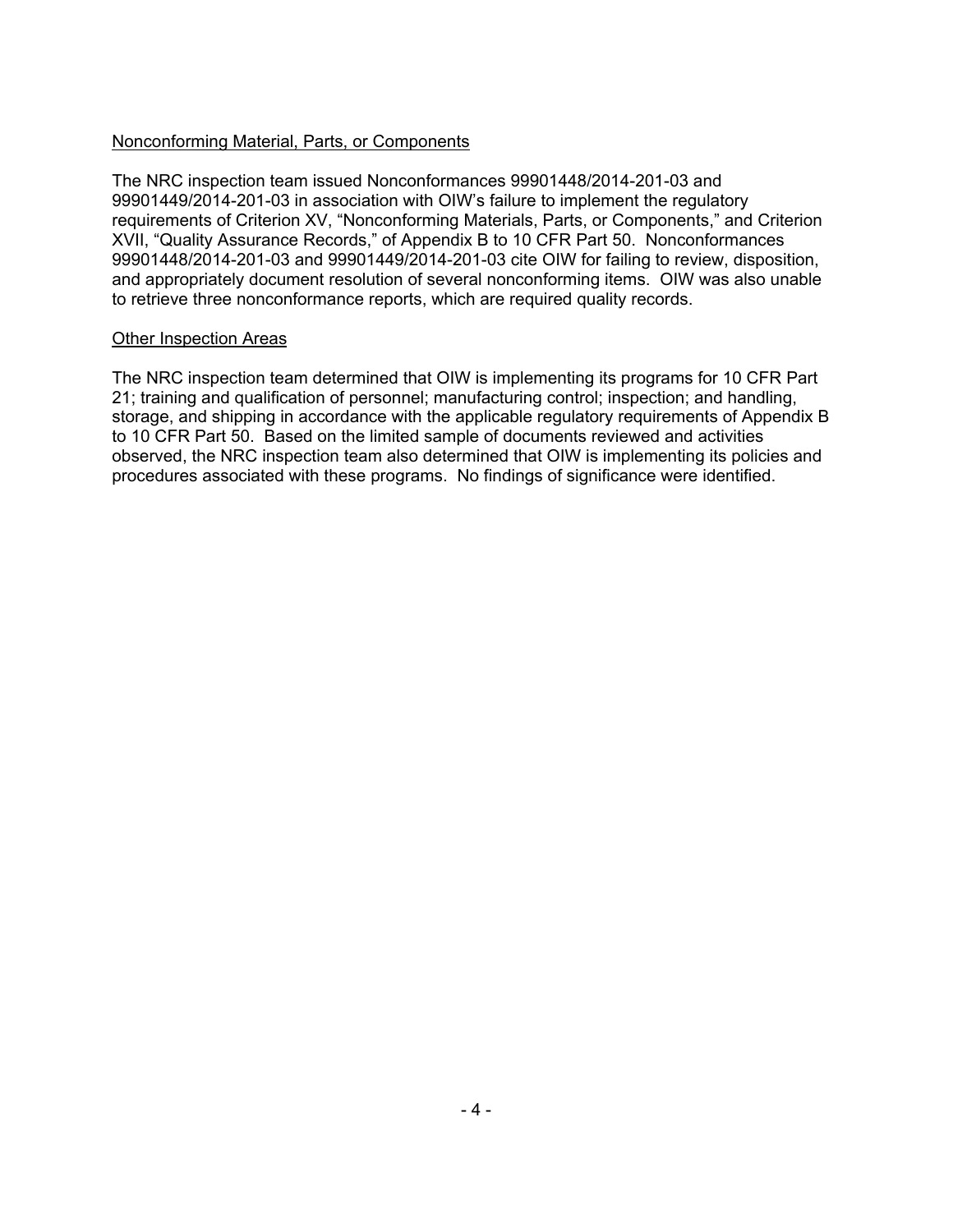### **REPORT DETAILS**

### 1. Corrective Action

#### a. Inspection Scope

The NRC inspection team reviewed Oregon Iron Works' (OIW) policies and implementing procedures that govern the corrective action program to verify compliance with the requirements of Criterion XVI, "Corrective Action," of Appendix B to 10 CFR Part 50.

The NRC inspection team reviewed a sample of the Corrective Action Requests (CARs) associated with the fabrication of safety-related AP1000 CA20 modules to verify the adequacy of OIW's implementation and control of its corrective action program (CAP). The inspectors also evaluated the adequacy of OIW's implementation of corrective actions for findings of conditions adverse to quality identified by Chicago Bridge and Iron (CB&I) source inspectors as Notices of Unsatisfactory Conditions. In addition, inspectors verified that OIW's corrective action process provides a connection to the 10 CFR Part 21 program.

The NRC inspection team discussed the CAP with OIW's management and technical staff. The attachment to this inspection report lists the documents reviewed by the NRC inspection team.

#### b. Observations and Findings

During the review of corrective action reports, the NRC inspection team identified three examples where OIW had not corrected and documented conditions adverse to quality adequately or in a timely manner, as required by Criterion XVI of Appendix B to 10 CFR Part 50. The NRC inspection team noted that OIW initiated CARs for deviations, nonconformances, or concerns; but failed to perform and document their corrective actions completely and in a prompt manner. The NRC inspection team issued Nonconformances 99901448/2014-201-01 and 99901449/2014-201-01 for the following examples:

1. On July 7, 2014, OIW documented in NPD-CAR-14-34 that an internal auditor identified that OIW incorrectly contracted the services of a third party vendor, Cal-Cert, to determine the weight of rebar that was used for the fabrication of AP1000 CA20 safety-related modules. Cal-Cert is in OIW's Approved Vendor Database for performance of some types of calibration. However, calibration of weight is not in their scope of accreditation. OIW's corrective actions to NPD-CAR-14-34 were to obtain Cal-Cert's procedure for weight calibration, as well as a copy of training records of the personnel weighing the rebar. The NRC inspection team determined that these actions were inadequate in that OIW corrective actions failed to identify for the evaluation of scope of supply and method(s) of verification to establish Cal-Cert as an appropriate provider of weight measurement services. In addition the inspectors were not able to find any objective evidence documenting the cause, recommendations for corrective or preventative actions, commitment to corrective actions, management review and verification, or implementation and effectiveness of corrective actions taken by OIW to address NPD-CAR-14-34. This is contrary to Section 16 of OIW's Quality Assurance Manual, which states, in part, that for a condition adverse to quality "a Corrective Action Request (CAR) will be utilized to document the condition, cause, and actions taken to prevent recurrence."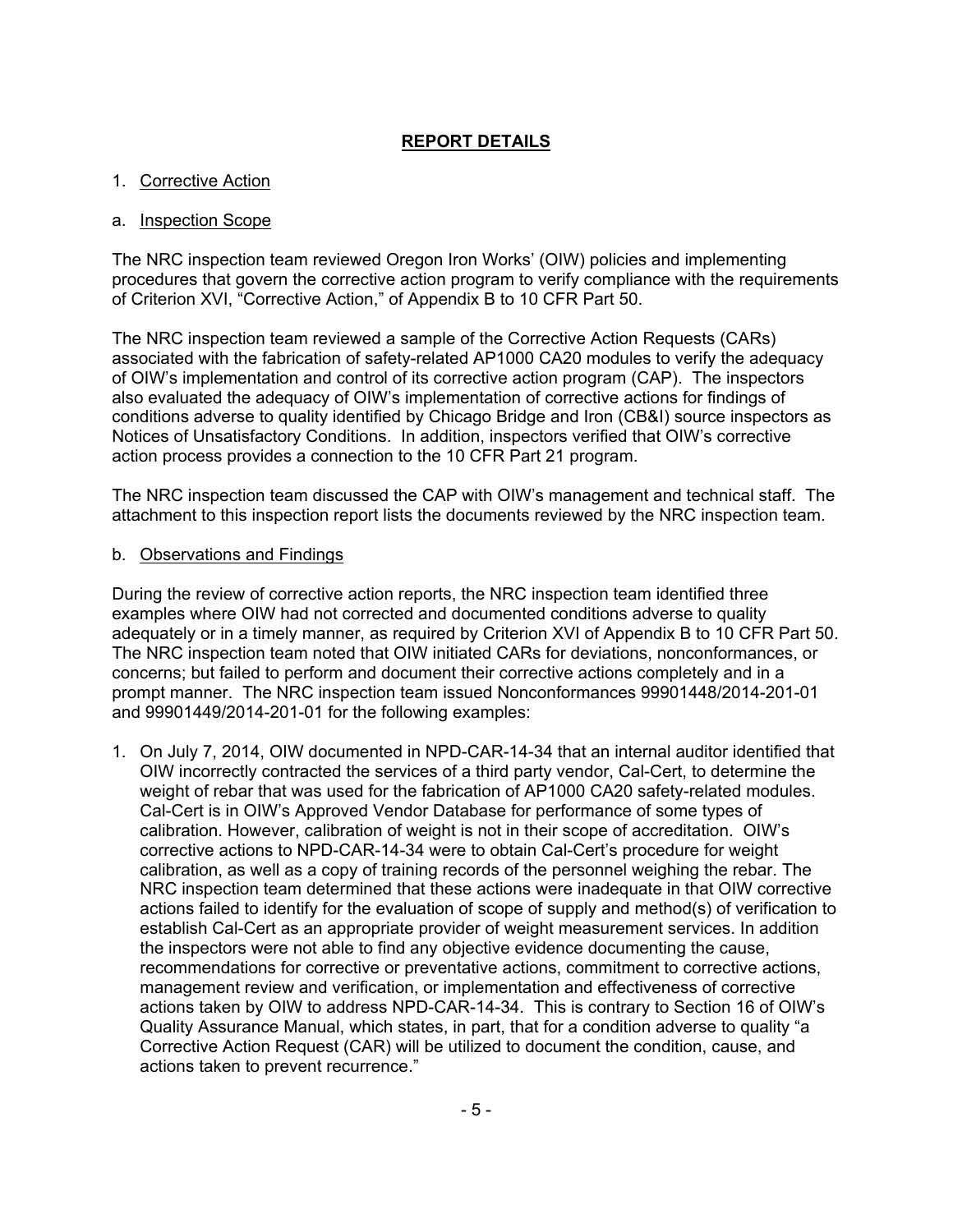- 2. On November 1, 2013, an OIW employee documented a concern in NPD-CAR-13-31 which identified issues with control of measuring and test equipment (M&TE). Section 9.1 of OIW's Quality Assurance Manual states, in part, that "All calibrated equipment is handled, stored and transported in a manner which shall not adversely affect calibration or condition of the equipment." NPD-CAR-13-31 was closed without addressing the concern about temporary M&TE equipment storage in a wooden crate that was neither labeled as M&TE nor secured in a manner similar to the secured storage location for M&TE issuance. This is contrary to Section 16 of OIW's Quality Assurance Manual, which states, in part, that "Conditions adverse to quality are to be identified promptly and corrected as soon as practical."
- 3. On July 7, 2014, OIW documented in NPD-CAR-CAR-14-33 that an internal auditor identified that OIW was using Light Meter S/N 839537/839538 that was calibrated by an OEM Spectronics. This commercial laboratory was neither audited nor dedicated as an approved supplier by OIW. Use of this light meter to validate the adequacy of hand-held lights prior to visual inspections is required by OIW procedure, but is not an American Society of Mechanical Engineers (ASME) or the American Welding Society (AWS) Code requirement. The NRC inspection team requested OIW to verify the status of the light meter and found that it was still in use and had not been segregated. The inspectors identified that NPD-CAR-14-33 did not identify any proposed corrective action(s) to address the inadequate procurement of commercial grade calibration services used for a light meter and that no objective evidence was found to demonstrate the action(s) taken by OIW to correct this issue. This is contrary to Section 16 of OIW's Quality Assurance Manual, which states, in part, that for a condition adverse to quality "a Corrective Action Request (CAR) will be utilized to document the condition, cause, and actions taken to prevent recurrence." OIW staff stated that the corrective actions are in progress, and consist of identifying and contracting with a new calibration laboratory, purchasing additional light meters, and maintaining the M&TE usage log to track the use of the light meter.

#### c. Conclusion

The NRC inspection team issued Nonconformances 99901448/2014-201-01 and 99901449/2014-201-01 in association with OIW's failure to implement the regulatory requirements of Criterion XVI, "Corrective Action," of Appendix B to 10 CFR Part 50. Nonconformances 99901448/2014-201-01 and 99901449/2014-201-01 cite OIW for failure to document and correct deviations, nonconformances, and concerns documented in corrective action requests. Immediate and interim corrective actions, cause(s), and extent of conditions are not always documented in a prompt manner. The status of the CAR in progress is left to the memory of the individual staff member assigned to work on the actions. This has resulted in several corrective actions not always being performed adequately and in a timely manner, and CARs closed without addressing all issues of concern.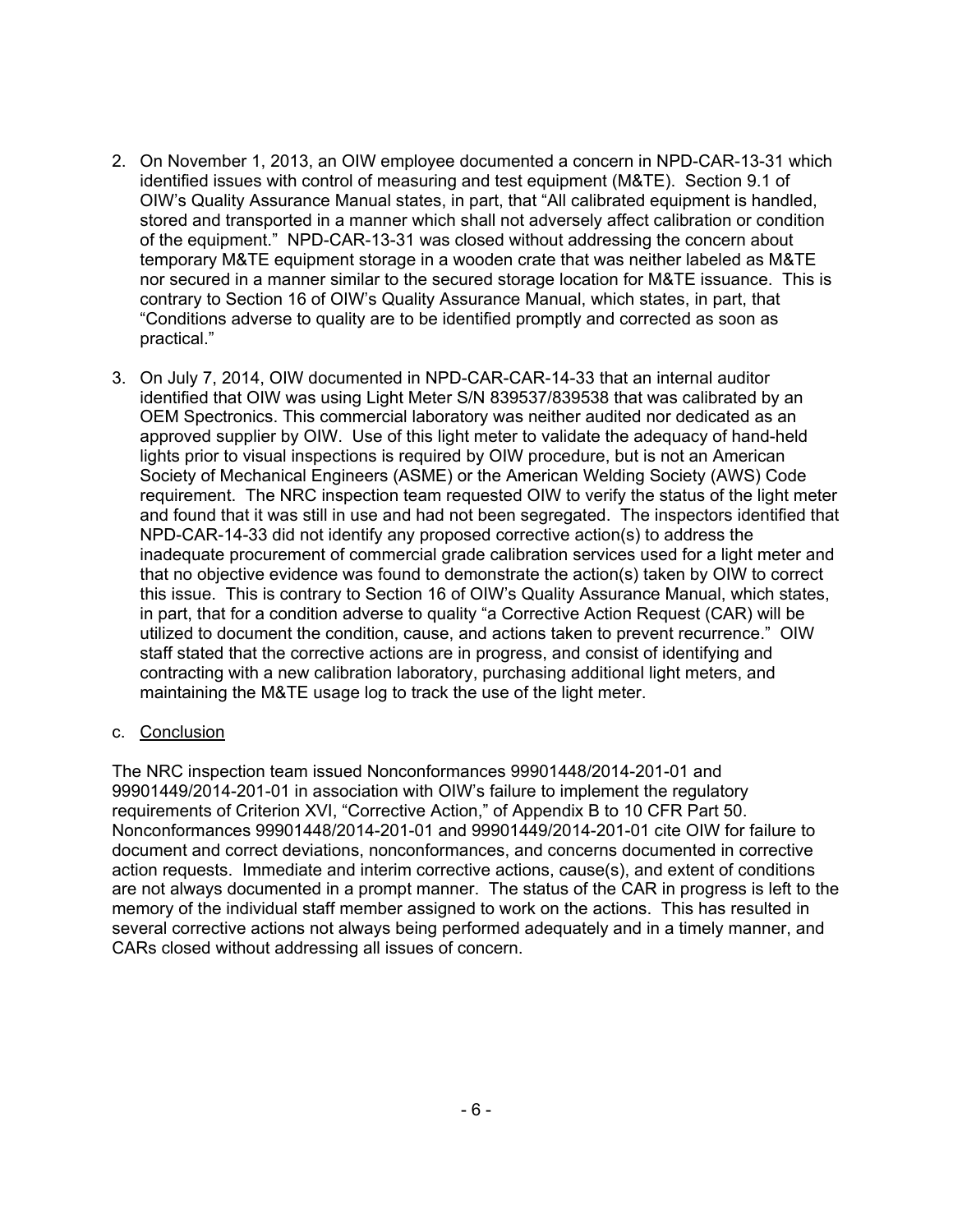### 2. Design Control

#### a. Inspection Scope

The NRC inspection team reviewed OIW's policies and implementing procedures that govern the design control programs to verify their compliance with the regulatory requirements of Criterion III, "Design Control," in Appendix B to 10 CFR Part 50. The inspectors reviewed procedures, work packages, shop drawings, and as-built submodules to determine whether the design control process was performed in a planned, controlled, and orderly manner. The NRC inspection team also reviewed the process for implementing design changes initiated by Westinghouse Electric Company (WEC), CB&I, and OIW; which are handled through an Engineering & Design Coordination Report (E&DCR).

The NRC inspection team confirmed that OIW is using the latest approved design drawings for fabrication, that the appropriate quality standards were specified and included in design documents, that sufficient coordination between WEC, CB&I, and OIW was taking place for the design and fabrication of the module, and that design changes were being effectively controlled and approved. The inspectors reviewed nonconformance reports with dispositions of "repair" or "use-as-is," requests for information to the design authority by OIW, and the resulting WEC E&DCRs to determine whether organizational interfaces were intact and preserved the approved design of submodules.

The NRC inspection team reviewed applicable E&DCRs to determine whether design changes were subject to design control measures commensurate with those applied to the original design. The inspectors reviewed the WEC Technical Documents List and OIW Master Document List to determine whether supplemental design documents applicable to the modules were appropriately communicated to OIW, tracked, and implemented.

The NRC inspection team reviewed the design drawings, standard structural details, and standard weld details supplied from WEC to OIW and compared them to the detailed shop drawings used for fabrication to determine whether the structural dimensions, weld types, weld sizes, and materials matched those originally specified for submodules CA20\_04, CA20\_06, CA20\_07, and CA20\_08. The inspectors observed completed work on modules CA20\_06 (06001A-1), CA20\_07 (07001A-2), CA20\_07 (07001-A1), and CA20\_04 (04001A-1) to determine whether the as-built products matched the design drawings and were fabricated and tested in accordance with applicable code requirements from AWS D1.1, AWS D1.6, and ACI 349. Specifically, the inspectors reviewed stud weld installation, ladder truss fabrication and final assembly of the wall plates to form the submodules. The inspectors reviewed work packages WO 2786-4507 Release 1 and 2 (lower halves of CA20\_07), WO 2786-4507 Release 3 (upper half of CA20\_07), and WO 2786-4004 Release 1 (CA20\_04) to determine whether documents provided to the shop matched the approved design and were sufficiently detailed to allow the design to be implemented.

The NRC inspection team also reviewed OIW's quality procedure (QP)-2786-(07)-10, "Commercial Grade Dedication of Items and Services for 10 CFR 50 Appendix B Projects," which provides the methodology for dedicating commercial-grade items and services for use in safety-related applications, including the development of critical characteristics, dedication methods, and the acceptance criteria. The inspectors reviewed several dedication packages,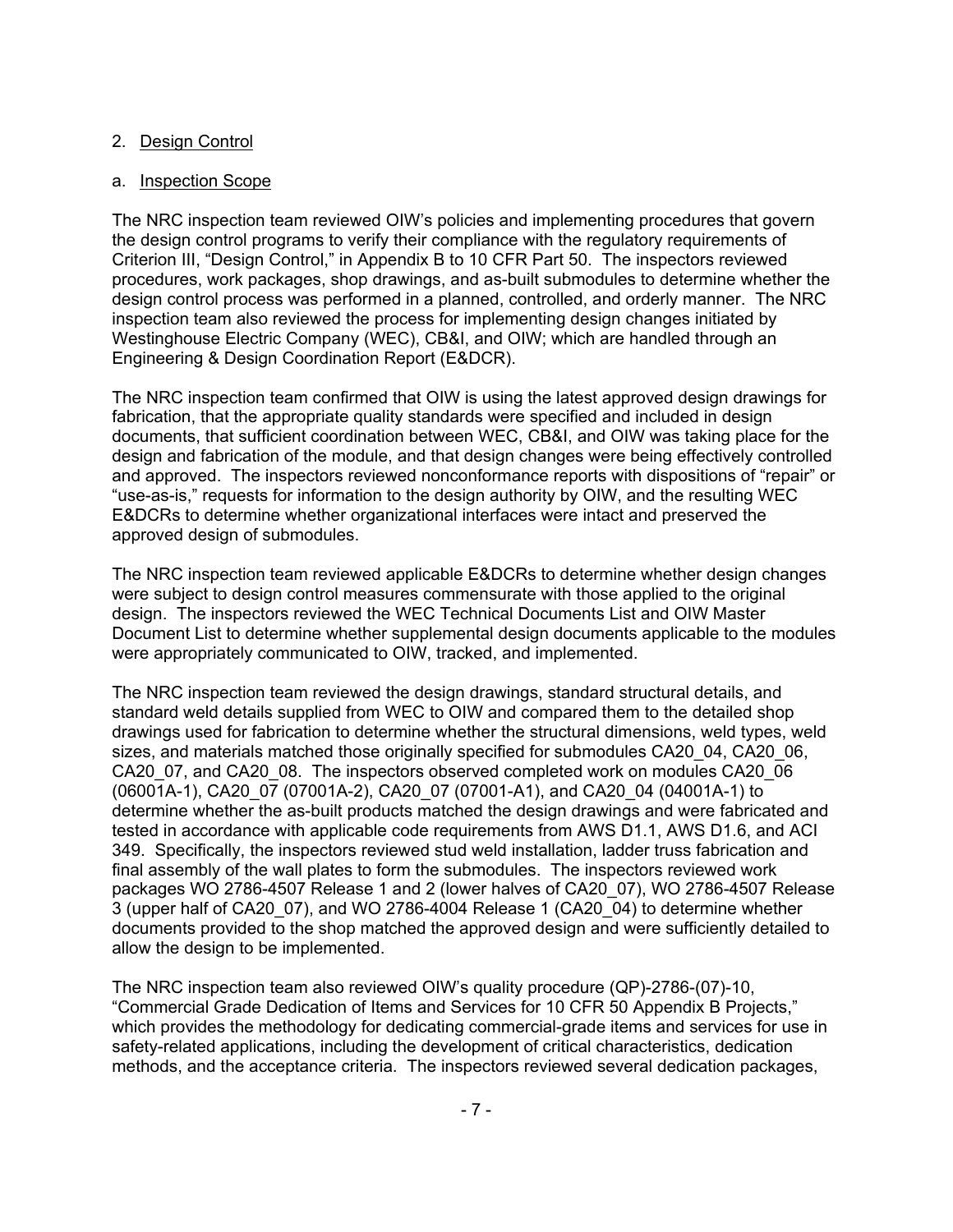including dedication plans, the criteria for the selection of critical characteristics, the basis for sampling plan selection, and the selection of acceptance methods to verify effective implementation of the OIW commercial grade dedication process. The inspectors also reviewed the dedication of calibration services to verify how OIW developed its commercial-grade dedication plan for third-party calibration services.

The NRC inspection team discussed the design control and commercial-grade dedication programs with OIW's management and technical staff. The attachment to this inspection report lists the documents reviewed by the NRC inspection team.

#### b. Observations and Findings

The NRC inspection team did not observe any dedication activities. However, they reviewed completed dedication packages to verify that OIW properly developed and implemented a plan for commercial grade items (CGIs). For seismic category 1, Class C, safety-related CA20 modules fabricated by OIW for the AP1000 WEC reactor design, the inspectors reviewed a sample of dedication packages that includes weld wire, rebar, plates, and flat bar that were commercially procured. The inspectors reviewed several OIW's commercial grade dedication (CGD) packages to verify that the associated material specifications contained the critical characteristics and that the inspection reports adequately documented the acceptance of the criteria.

Sections 4.1 of QP-2786-(07)-10 requires OIW as the dedicating entity to perform and document technical evaluations to identify the necessary technical and quality assurance requirements that ensure the part will meet the intended design conditions, and that the associated dedication plan addresses the technical evaluation as well as the basis for selection of the critical characteristics and the acceptance methods. Section 4.6 of OIW QP-2786-(07)-10 states, in part, that "Sampling of the items for dedication shall, as a minimum, meet the requirements of one of the three options including production traceability, line item/single product manufacturer, or line item/multiple product manufacturers based on a random sample selection as defined in Section 1.4.3 of EPRI TR-017218, "Guideline for Sampling in the Commercial-Grade Item Acceptance Process." For each part or item been dedicated by OIW, the deputy QA Manager prepares the dedication plan with a CGD form. This CGD form contains information relevant to the determination of a part as a CGI, as well as the safety function classification, critical characteristics, and acceptance method for the item.

For the sample of commercial-grade components selected, the NRC inspection team requested that OIW provide the technical evaluations performed by the engineering group to create a dedication plan associated with the part. During discussions with OIW personnel, the inspectors determined that OIW did not document the technical evaluations or the engineering justification performed to select the critical characteristics and acceptance methods contained within the dedication plans. The inspectors found that OIW as the dedicating entity did not perform the technical evaluations; instead OIW provided the dedication plan that were been used by its customers to perform technical evaluations. Technical evaluations identify the necessary technical and quality requirements needed to provide reasonable assurance that the CGI will perform its intended safety functions. The NRC inspection team identified this issue as one example of Nonconformances 99901448/2014-201-02 and 99901449/2014-201-02 for OIW's failure to provide objective evidence that technical evaluations had been performed by OIW as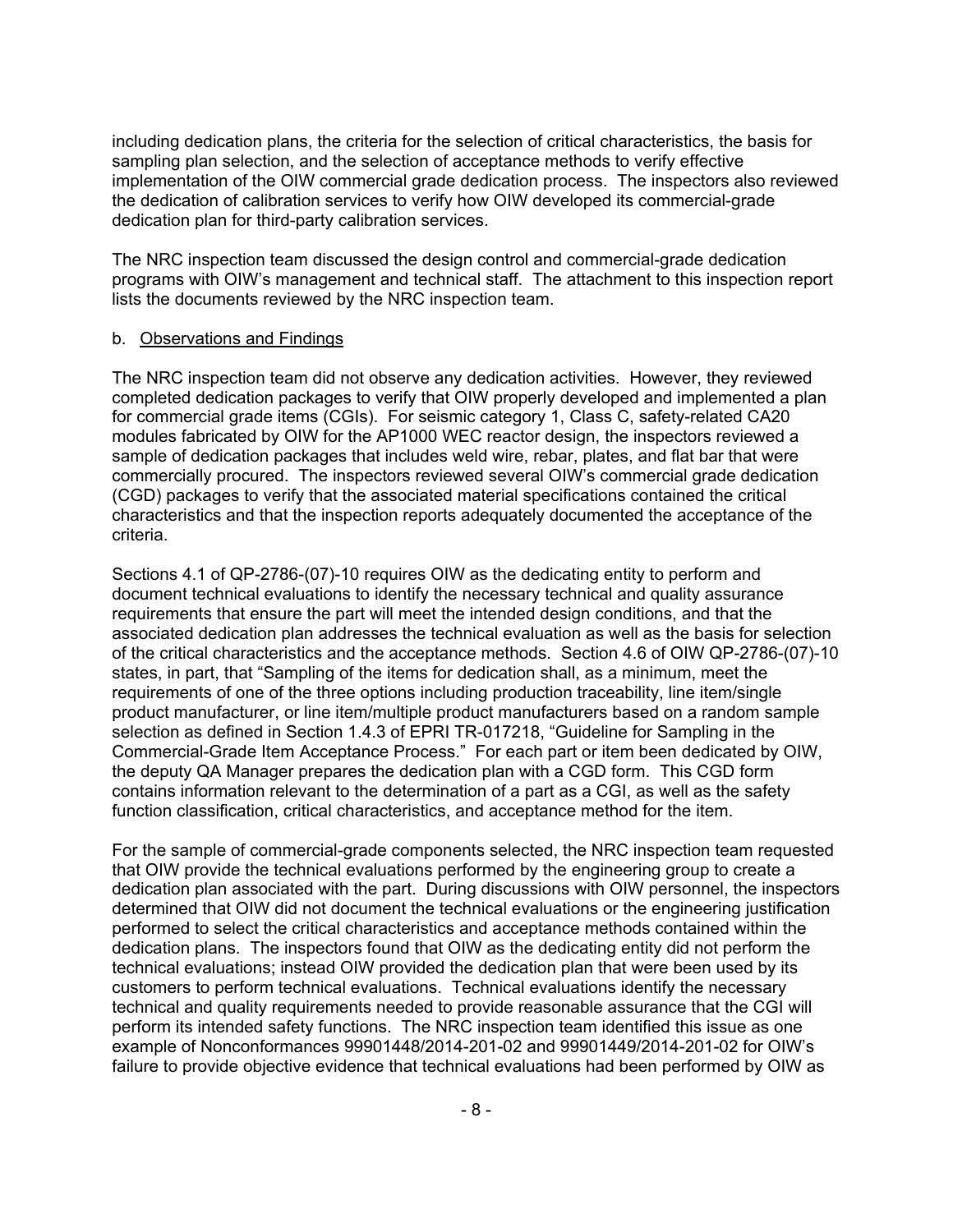the dedicating entity to provide reasonable assurance that the commercial-grade items to be used as basic components will perform their intended safety function.

During review of OIW's CGD program, the NRC inspection team noted that OIW uses the process described in the Arizona Public Service (APS) Company safety evaluation report (Agencywide Documents Access and Management System Accession (ADAMS) No. ML052710224) to dedicate commercial calibration services for use in safety-related applications. Accreditation by an accrediting body recognized by the National Voluntary Laboratory Accreditation Program (NVLAP) through the International Laboratory Accreditation Cooperation (ILAC) Mutual Recognition Arrangement (MRA) may only be used as the basis for qualifying a commercial calibration laboratory as part of the CGD process when all of the requirements described in the APS safety evaluation report are met. These requirements include performing a technical evaluation to identify any additional technical requirements for the specific M&TE being calibrated that need to be included in the purchase order (PO), such as tolerances, accuracies, ranges over which the item is to be calibrated, specific industry standards to be used, etc. For the procurement of commercial calibration services from CAL-CERT and JJ Calibration Services, OIW did not perform a technical evaluation to identify additional technical requirements to be included in the PO for the specific M&TE being calibrated. The NRC inspection team identified OIW's failure to conduct a technical evaluation to identify critical characteristics for the dedication of calibration services as an example of Nonconformances 99901448/2014-201-02 and 99901449/2014-201-02.

In addition, during review of CGD packages, the NRC inspection team identified that OIW performs sampling during dimensional inspection and destructive testing for material verification on a sample of items procured. OIW's Dedication Procedure, QP-2786-(07)-10, outlines OIW's standard for sampling. This procedure follows EPRI-TR-0172818, "Guideline for Sampling in the Commercial-Grade Item Acceptance Process," for sampling. OIW adopts the Normal Sampling Plan methodology, the most conservative approach outlined in the EPRI document. However, the NRC inspection team determined that OIW did not establish adequate engineering justification to support their determination of the sampling plan selected to be used as part of the dedication process. The NRC inspection team identified several examples of plates, rebar, weld wires, and testing services that were procured as commercial grade items and then inadequately sampled as part of dedication process to be used as safety-related components by OIW. The NRC inspection team identified this issue as an example of Nonconformances 99901448/2014-201-02 and 99901449/2014-201-02.

The NRC inspection team noted that OIW did not adequately verify its commercial suppliers' (American Steel Portland for plates; Harris Rebar Columbia Basin for rebar; Industrial Welding Supply LLC a distributor of Lincoln Electric for weld wires; and Professional Services Inc., a metallurgical testing supplier) performance, and failed to establish assurance that the remaining items were from the same controlled lot, heat, or batch and would reasonably be able to perform their safety function. Further, the inspectors identified that OIW relied on Certified Material Test Report (CMTR) or Certificate of Conformance or Analysis as the sole method to verify critical characteristics of acceptance of entire lots of rebar, weld wire, and plates without conducting a commercial grade survey and source surveillance of the supplier to verify that the supplier quality program was capable of appropriate control and material traceability. The NRC inspection team identified these issues as an example of Nonconformances 99901448/2014- 201-02 and 99901449/2014-201-02.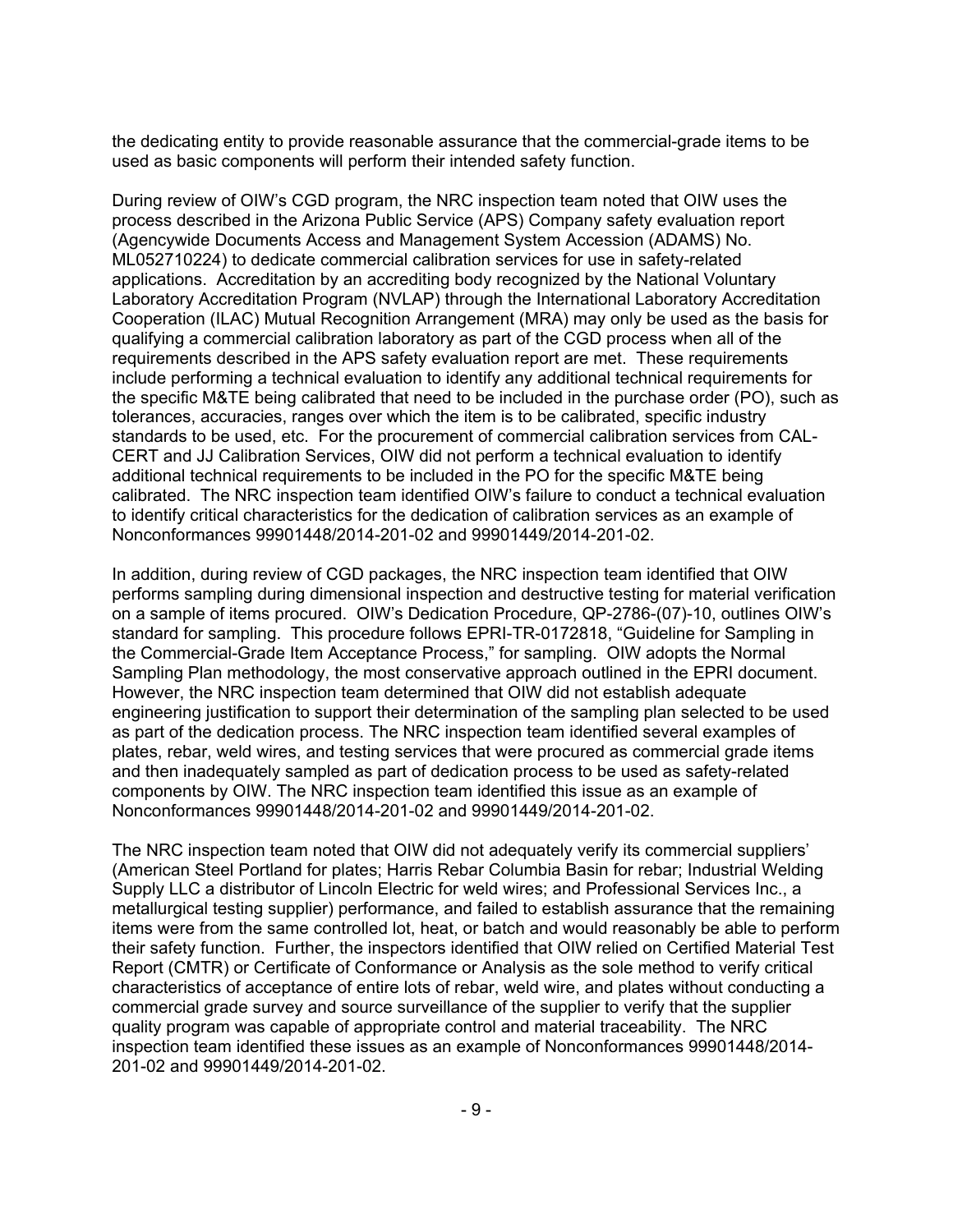## c. Conclusion

The NRC inspection team issued Nonconformance 99901448/2014-201-02 and 9990149/-2014- 201-02 in association with OIW's failure to implement the regulatory requirements of Criterion III, "Design Control," and Criterion VII, "Control of Purchased Material, Equipment and Services," of Appendix B to 10 CFR Part 50. Nonconformances 99901448/2014-201-02 and 9990149/-2014-201-02 cite OIW for failing to perform a technical evaluation to justify that the critical characteristics and associated acceptance methods selected for various components of the CA20 module assemblies provide reasonable assurance that the CA20 module would perform their intended safety functions.

Further, for the procurement of commercial calibration services from CAL-CERT and JJ Calibration, OIW failed to conduct a technical evaluation to identify additional technical requirements such as tolerances, accuracies, ranges over which the item is to be calibrated, specific industry standards to be used, etc., that may need to be included in the purchase order for the specific M&TE being calibrated. OIW failed to perform and document adequate engineering justification to support their determination of the dedication sampling plan. In addition, OIW failed to conduct a commercial-grade survey, source verification, or other surveillance of its commercial suppliers to verify that the suppliers' quality programs were capable of appropriate control of material traceability. This issue is common for OIW's procurement and dedication of rebar, weld wires, plates, and flat bars used as safety-related components in AP1000 CA20 module.

## 3. Nonconforming Materials, Parts, or Components

## a. Inspection Scope

The NRC inspection team reviewed policies and implementing procedures that govern the control of nonconforming materials, parts, and components to verify compliance with Criterion XV, "Nonconforming Materials, Parts, or Components," of Appendix B to 10 CFR Part 50. The inspectors verified that OIW's processes and procedures include the identification, documentation, segregation, evaluation, and disposition of nonconforming items. These processes also apply the categories of "repair," "rework," "reject," or "use-as-is" and list the applicable justifications that will be adequately supported and properly documented.

The NRC inspection team verified that OIW's nonconformance process provides a link to the 10 CFR Part 21 program. In addition, the inspection team reviewed a sample of NCRs and nonconforming items on the shop floor to verify implementation of OIW's nonconformance program.

## b. Observations and Findings

During the review of a sample of nonconformance reports (NCRs), the NRC inspection team identified two examples of deficiencies involving failure to review, take action, and appropriately document resolution on several nonconforming items, and three examples of NCRs that were irretrievable for inspection.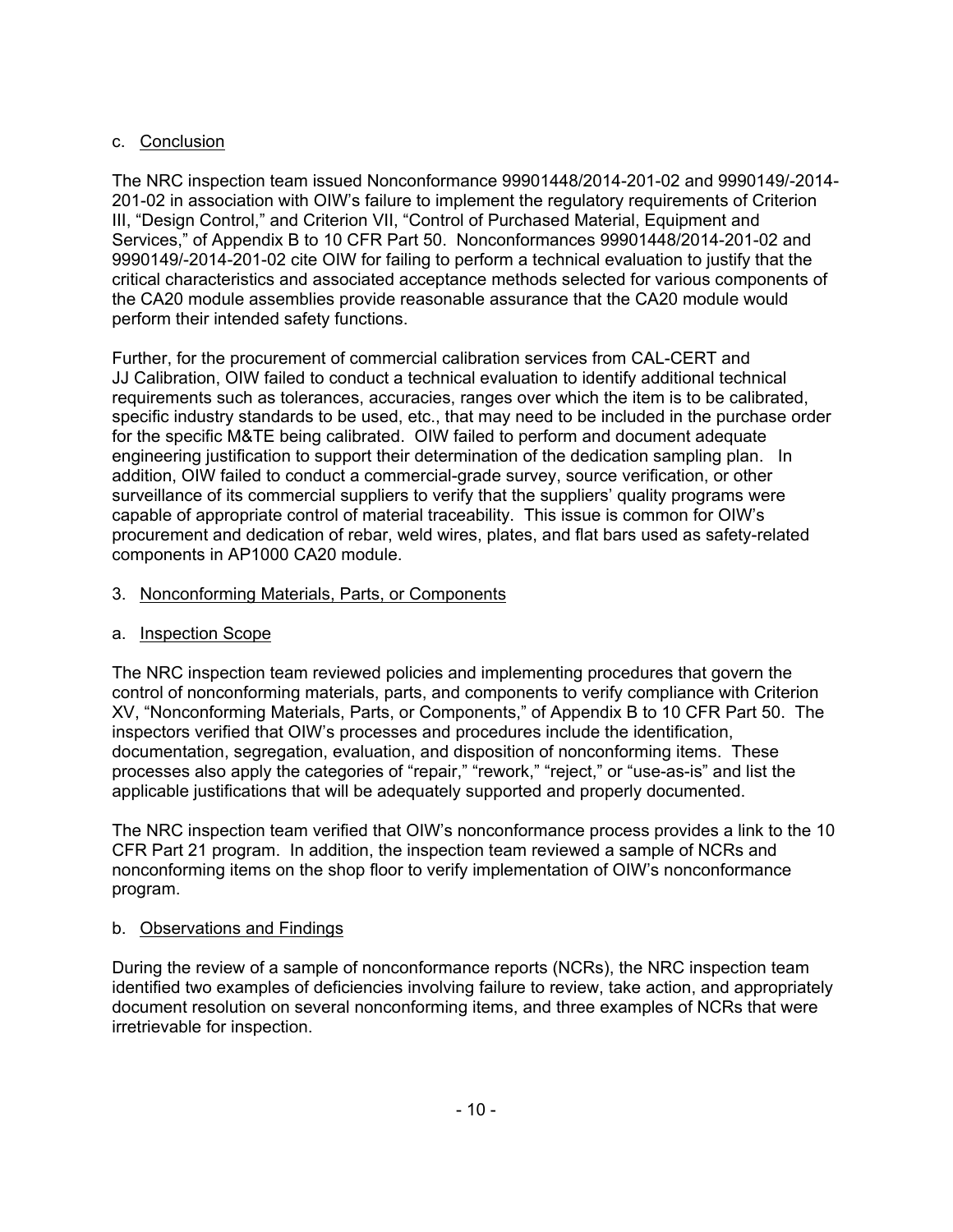On February 28, 2014, NPD-NCR-14-032 and NPD-NCR-14-033 were generated to document that during recalibration, the "as found" conditions of four calibrated tools were identified as being outside of specified tolerances. These items included a ½-13 UNC-2B thread plug gage, a 1-8 UNC thread plug gage, a  $\frac{1}{4}$ " drive 30-150 in lb CDI torque wrench, and a 3/8" drive 5-75 ft Ib Snap-On torque wrench. On July 30, 2014, NPD-NCR-14-236 documented that an additional item, a torque screwdriver model C47410, was identified "as found" out of tolerance. The NRC inspection team noted that OIW had not performed an evaluation of usage, the extent of condition, or dispositioned the items identified as nonconforming. This is not in accordance with Section 15 of OIW's Quality Assurance Manual, which states, in part, that "… a nonconformance and its disposition shall be documented on a Nonconformance Report..." As no evaluation of usage was performed or documented, the inspectors were not able to rule out the possibility that these tools had been used in the performance of work on safety-related items being manufactured at the facility. The NRC inspection team identified these issues as an example of Nonconformances 99901448/2014-201-03 and 99901449/2014-201-03.

OIW could not retrieve nonconformance reports NPD-NCR-14-032, NPD-NCR-14-033, and NPD-NCR-14-236 when the NRC inspection team requested them for review. The inspectors determined that OIW failure to retrieve three out of twenty four Nonconformance reports requested, which are required to be maintained because they furnish evidence of activities affecting is not in accordance with Sections 15 and 17 of OIW's Quality Assurance Manual, which state, in part, that Nonconformance Reports are maintained as Quality Records and that records are preserved and controlled. The NRC inspection team identified these issue as an example of Nonconformances 99901448/2014-201-03 and 99901449/2014-201-03.

### c. Conclusion

The NRC inspection team issued Nonconformances 99901448/2014-201-03 and 99901449/2014-201-03 in association with OIW's failure to implement the regulatory requirements of Criterion XV, "Nonconforming Materials, Parts, or Components," and Criterion XVII, "Quality Assurance Records," of Appendix B to 10 CFR Part 50. Nonconformances 99901448/2014-201-03 and 99901449/2014-201-03 cite OIW for failing to review, disposition, and appropriately document resolution on several nonconforming items. OIW was also unable to retrieve three nonconformance reports, which are required quality records.

#### 4. Oversight of Contracted Activities and Audits

#### a. Inspection Scope

The NRC inspection team reviewed OIW's policies and implementing procedures that govern the implementation of its oversight of contracted activities and audits programs to verify compliance with the requirements of Criterion IV, "Procurement Document Control," Criterion VII, "Control of Purchased Material, Equipment, and Services," and Criterion XVIII, "Audits," of Appendix B to 10 CFR Part 50.

The NRC inspection team reviewed a sample of POs issued by OIW in support of several safety-related activities to verify that the requirements identified in the procedures were imposed in the applicable purchasing documents. The inspection team verified that the OIW POs adequately defined contract deliverables, instructions for the disposition of nonconformance,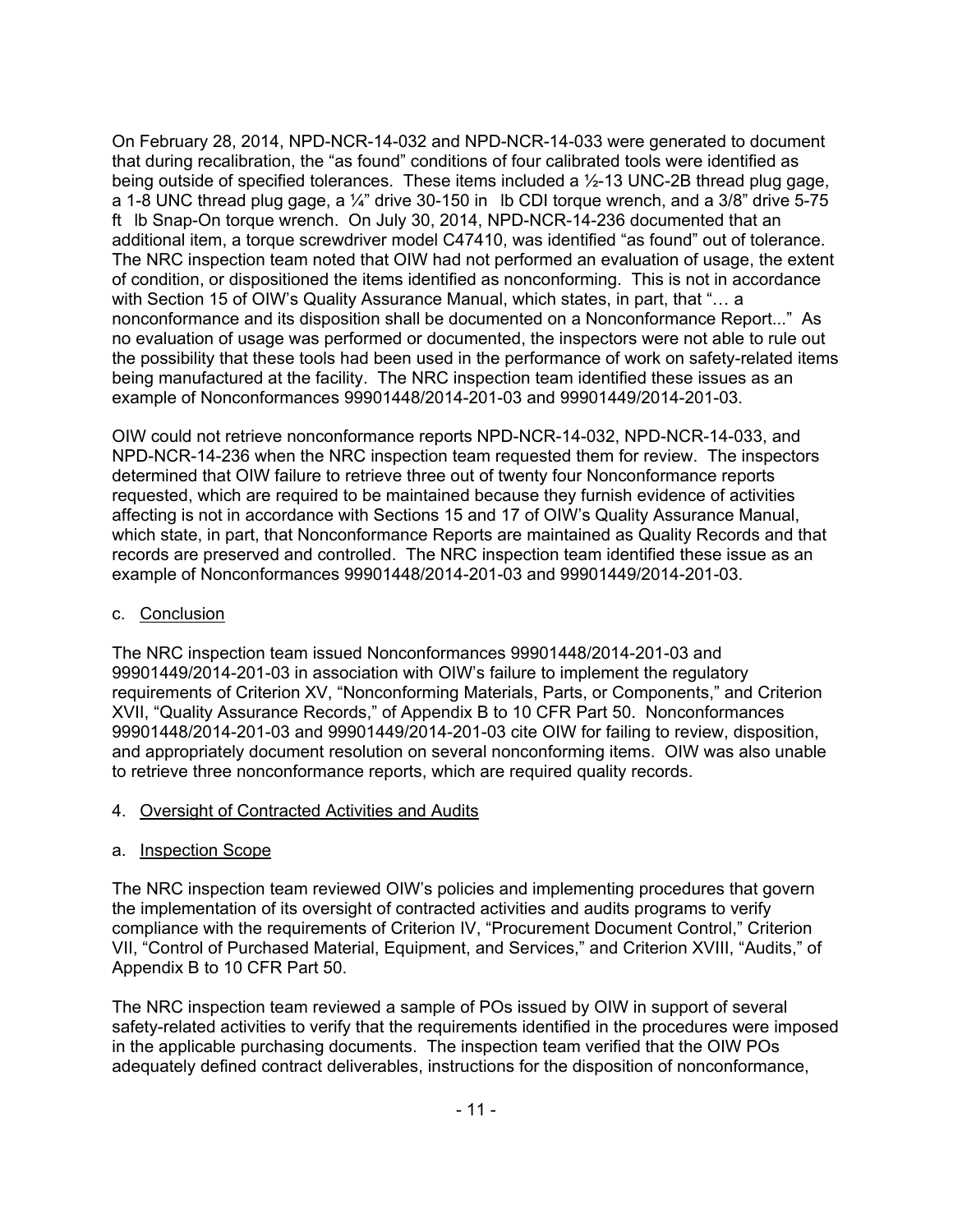access rights, and provisions for the extension of contractual requirements to subcontractors. In addition, the inspection team verified that all of the safety-related POs reviewed included clauses invoking the provisions of 10 CFR Part 21 and requiring the vendor or supplier to conduct safety-related work under its approved QA program.

The NRC inspection team reviewed OIW's approved vendor database (AVD) to ensure that qualified and approved suppliers were listed; that authorized personnel maintained, distributed, and periodically updated the list; and that any revisions to the list were implemented following the applicable procedures. The inspectors verified that the AVD documented (1) the vendor name, (2) the scope of work, (3) the approval date, and (4) the due date. The inspectors also confirmed that the suppliers performing work for OIW were appropriately listed on the AVD and that the scope of supply was documented and consistent for the activities contracted. In addition, the inspectors verified that, for the sample of vendors selected, OIW performed supplier audits as required and that the corrective actions related to these audits were implemented in a timely manner.

The NRC inspection team reviewed a sample of receipt inspection records, and external audit reports (including those conducted by third parties) to evaluate compliance and adequate implementation of OIW's technical and oversight program requirements. In addition, the inspectors reviewed a sample of internal audits, and auditor qualification records. Also, the inspection team reviewed the disposition of corrective actions to resolve deficiencies identified by audit findings for adequacy and timeliness. The inspectors confirmed that the audits are performed in accordance with the OIW program and regulatory requirements.

The NRC inspection team discussed the oversight of contracted activities and external and internal audit programs with OIW's management and technical staff. The attachment to this inspection report lists the documents reviewed by the NRC inspection team.

## a. Observations and Findings

No findings of significance were identified.

## b. Conclusion

The NRC inspection team determined that OIW is implementing its oversight of contracted activities in accordance with the regulatory requirements of Criterion IV, "Procurement Document Control," Criterion VII, "Control of Purchased Material, Equipment, and Services," and Criterion XVIII, "Audits," of Appendix B to 10 CFR Part 50. Based on the limited sample of documents reviewed, the NRC inspection team also determined that OIW is implementing its policies and procedures associated with the oversight of contracted activities. No findings of significance were identified.

#### 5. 10 CFR Part 21 Program

#### a. Inspection Scope

The NRC inspection team reviewed OIW's policies and implementing procedures that govern the facility's compliance with the requirements of 10 CFR Part 21, "Reporting of Defects and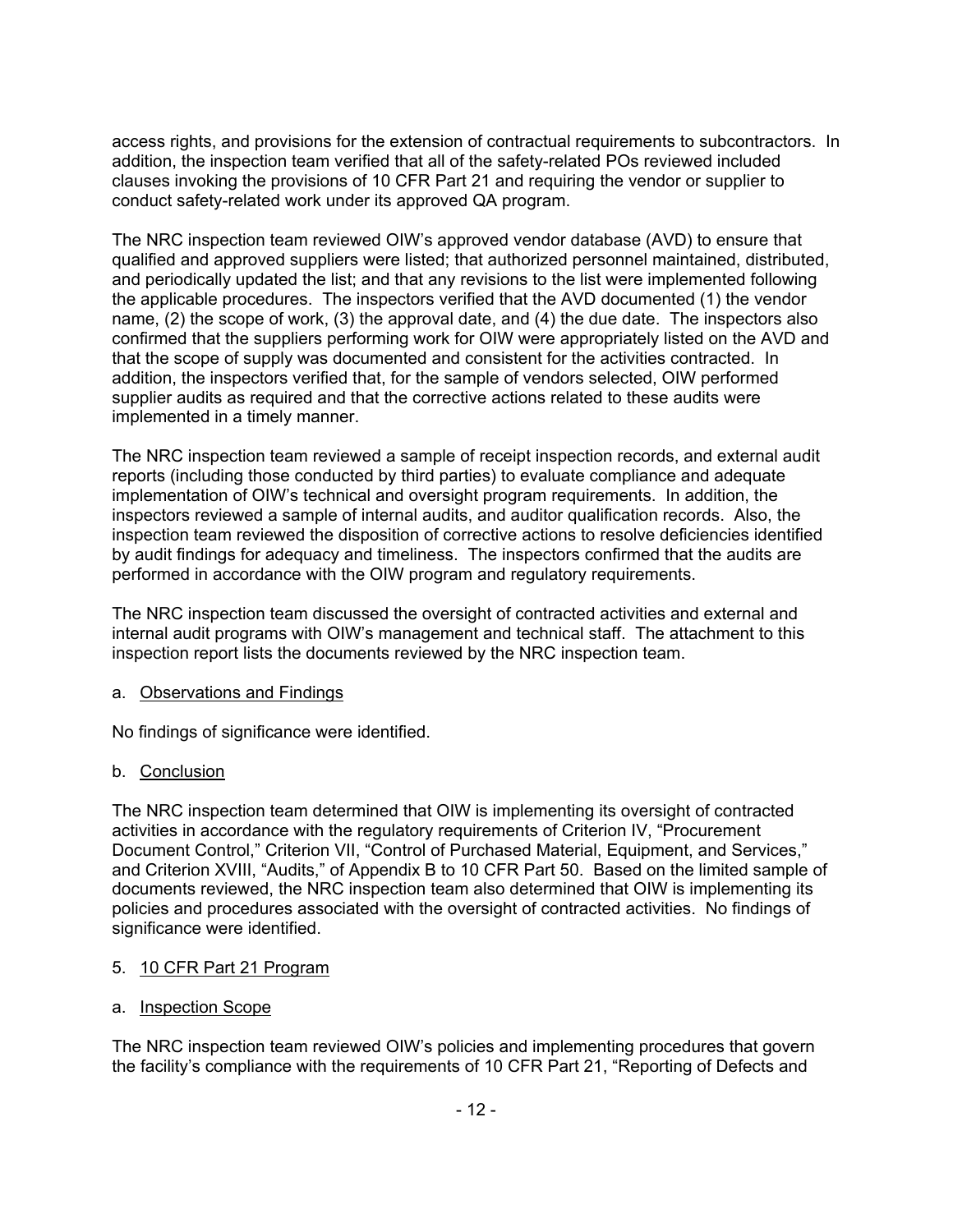Noncompliance." In addition, the NRC inspection team evaluated the 10 CFR Part 21 postings and a sample of OIW's purchase orders (POs) for compliance with the requirements of 10 CFR 21.21, "Notification of Failure to Comply or Existence of a Defect and its Evaluation," and 10 CFR 21.31, "Procurement Documents." The NRC inspection team also verified that OIW's nonconformance and corrective action procedures provide a link to the 10 CFR Part 21 program. Furthermore, the NRC inspection team discussed the 10 CFR Part 21 program with OIW's management and technical staff. At the time of the inspection, OIW had not performed any evaluations under 10 CFR Part 21. The attachment to this inspection report lists the documents reviewed by the NRC inspection team.

### b. Observations and Findings

No findings of significance were identified.

#### c. Conclusion

The NRC inspection team determined that OIW is implementing its 10 CFR Part 21 program in accordance with the regulatory requirements of 10 CFR Part 21. Based on the limited sample of documents reviewed, the NRC inspection team also determined that OIW is implementing its policies and procedures associated with the 10 CFR Part 21 program. No findings of significance were identified.

### 6. Training and Qualification of Personnel

a. Inspection Scope

The NRC inspection team reviewed OIW's policies and implementing procedures that govern the training and qualification program to verify compliance with the requirements of Criterion II, "Quality Assurance Program," of Appendix B to 10 CFR Part 50.

The NRC inspection team reviewed OIW's long-range and short-range training plans and the system used to track training. The NRC inspection team reviewed the indoctrination, training, and qualification of lead auditors and auditors, nondestructive examination personnel, Quality Control (QC) personnel, and welding personnel to ensure that proficiency is achieved and maintained. The NRC inspection team verified that all personnel performing activities affecting quality had completed the required training and met all the specified requirements in accordance with OIW's policies and implementing procedures.

The NRC inspection team discussed the training and qualification program with OIW's staff. The attachment to this inspection report lists the documents reviewed by the NRC inspection team.

#### b. Observations and Findings

No findings of significance were identified.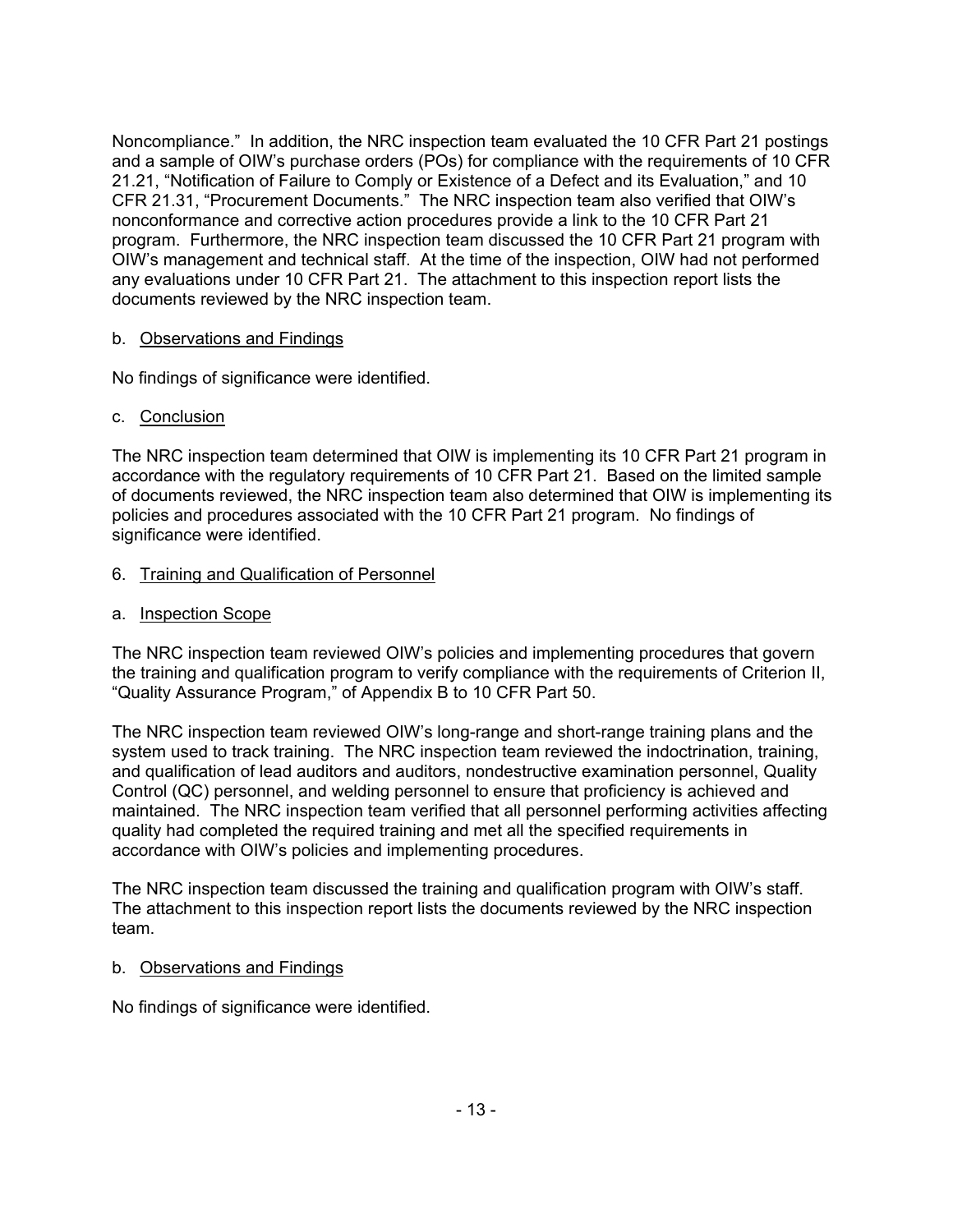## c. Conclusion

The NRC inspection team determined that OIW is implementing its training and qualification program in accordance with the regulatory requirements of Criterion II of Appendix B to 10 CFR Part 50. Based on the limited sample of documents reviewed, the NRC inspection team also determined that OIW is implementing its policies and procedures associated with the training and qualification program. No findings of significance were identified.

## 7. Material Traceability

# a. Inspection Scope

The NRC inspection team reviewed OIW's policies and implementing procedures that govern material traceability to verify compliance with the regulatory requirements of Criterion VIII, "Identification and Control of Material, Parts, and Components," of Appendix B to 10 CFR Part 50.

The NRC inspection team observed that all materials were marked with unique identifiers traceable to procurement records. This number is unique and assigned once the receipt inspection is completed. Only the Clackamas, OR facility receives material and performs receipt inspections. For a sample of the CA20 submodules, the NRC inspection team observed that identification markings were: (1) traceable to design and shop drawings, (2) carried and remained legible through the manufacturing process between both facilities, and (3) applied using materials and methods that provided a clear and legible identification that did not adversely affect the function or service life of the modules.

The NRC inspection team verified the traceability and storage of material between the multiple storage locations. OIW uses Fab-Trol-MRP, an internal computer database system, to track material locations per project. This system is also used to track the location of materials between the two facilities.

The NRC inspection team discussed the material traceability program with OIW's management and technical staff. The attachment to this inspection report lists the documents reviewed by the NRC inspection team.

## b. Observations and Findings

No findings of significance were identified.

# c. Conclusions

The NRC inspection team determined that OIW is implementing its material traceability program in accordance with the regulatory requirements of Criterion VIII of Appendix B to 10 CFR Part 50. Based on the limited sample of documents reviewed, the NRC inspection team also determined that OIW is implementing its policies and procedures associated with the material traceability program. No findings of significance were identified.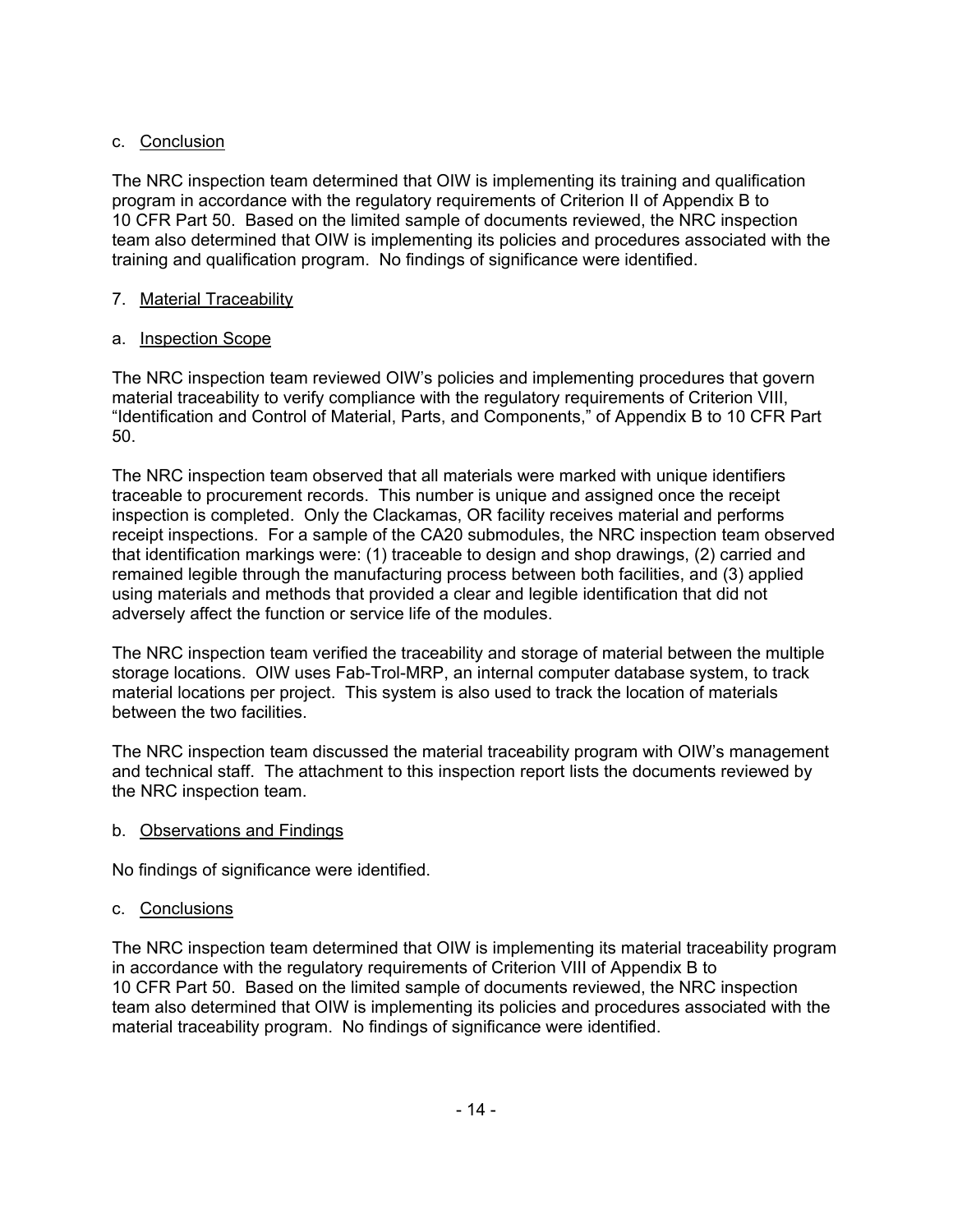## 8. Manufacturing Control

### a. Inspection Scope

The NRC inspection team reviewed OIW's policies and implementing procedures that govern the control of special processes to verify compliance with the regulatory requirements Criterion IX, "Control of Special Processes," of Appendix B to 10 CFR Part 50, AWS D1.1 Structural Welding Code – Steel, 2000 Edition, and the American Society for Nondestructive Testing (ASNT) SNT-TC-1A, "Personnel Qualification and Certification in Nondestructive Testing," 1996 Edition.

The NRC inspection team reviewed a sample of welding and nondestructive examination (NDE) documents associated with the fabrication and inspection of the CA20 building submodules for the Westinghouse Electric Company (WEC) AP1000 reactor design. The inspectors verified that the applicable welding data; such as weld material identification number, welding procedure specifications (WPS), inspection procedures, and the final inspection results were recorded on weld travelers.

The NRC inspection team witnessed semi-automatic Flux Cored Arc Welding (FCAW) on submodules 11, 15 and 17 for the AP1000 CA20 building, and machine stud welding for submodule CA20\_08 for the AP1000 CA20 building. The inspectors verified that WPSs CS-ST-002 and CS-2101 used for these submodules were qualified in accordance with the requirements of AWS D1.1 and the applicable OIW procedures. The inspectors also reviewed an additional sample of WPSs and procedure qualification records (PQR) to verify that the documents were in accordance with the requirements of AWS D1.1 and the applicable OIW procedures.

The NRC inspection team observed OIW's weld filler wire control storage and issue areas to ensure that the weld filler metal was adequately controlled at all times until its consumption, and reviewed records associated with the storage, issuance, and return of weld filler wires. The weld filler metal was either in hermetically sealed containers or was kept in baking ovens to control the moisture content within the requirements of AWS D1.1. The inspectors also verified that baking ovens used for SMAW filler metal used calibrated thermometers in accordance with the applicable OIW procedures. In addition, the inspectors verified that OIW's storage and control of weld filler material was in accordance with OIW PP-NPD-(09)-08 "Handling and Control of Welding" Revision 5, dated April 16, 2014.

The NRC inspection team witnessed in-process visual (VT), magnetic particle (MT), and ultrasonic testing (UT) inspection on complete joint penetration weld joint numbers 41 and 42 on submodule CA20\_11. The inspectors also observed visual inspection of the fit-up for tack weld number 817 for the ladder truss on submodule CA20\_08, fillet weld numbers 15c and 16c for submodule CA20\_15, and stud welds on submodule CA20\_08. The inspectors found the OIW NDE procedures to be consistent with the AWS Code.

During VT, MT, and UT, the NRC inspection team witnessed and verified that the Level II inspectors performed the examinations in accordance with the OIW procedures and appropriate acceptance criteria. The inspectors also reviewed a Level III non-destructive examiner and a sample of Level II non-destructive inspector qualification records and confirmed that they were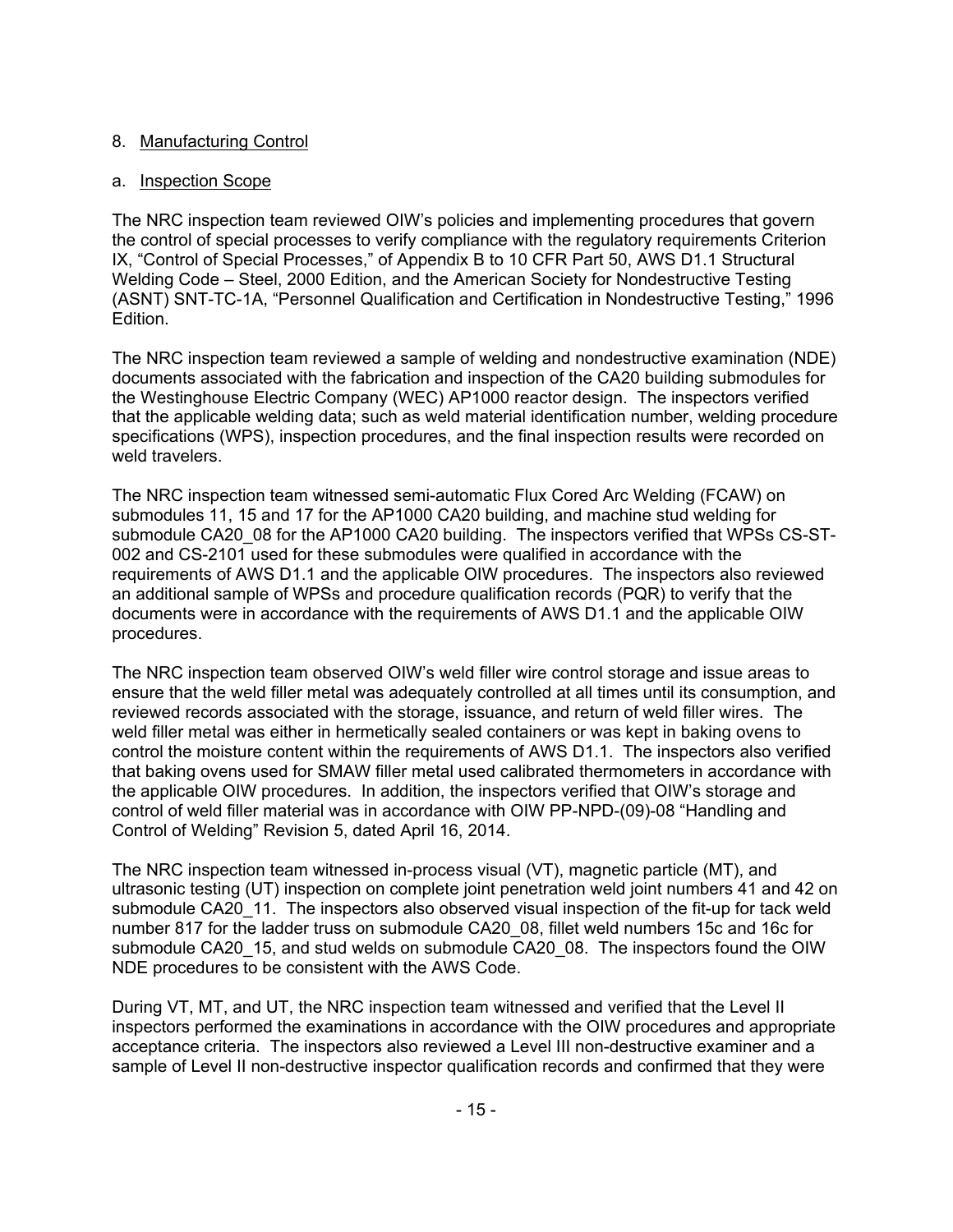qualified in accordance with the requirements in ASNT SNT-TC-1A. The inspectors verified that vision tests were performed yearly and inspectors and Level III examiners are recertified as required by the AWS Code and ASNT SNT-TC-1A. The NRC inspection team noted that most non-destructive inspectors had previous experience and training in their respective nondestructive test methods.

The NRC inspection team discussed the special processes program with OIW's management and technical staff. The attachment to this inspection report lists the documents reviewed by the NRC inspection team.

### b. Observations and Findings

No findings of significance were identified.

#### c. Conclusion

The NRC inspection team determined that OIW is implementing its program to control the use of special processes in accordance with the regulatory requirements of Criterion IX, "Control of Special Processes," of Appendix B to 10 CFR Part 50. Based on the limited sample of documents reviewed, the NRC inspection team also determined that OIW is implementing its policies and procedures associated with the control of special processes program. No findings of significance were identified.

### 9. Inspection

#### a. Inspection Scope

The NRC inspection team reviewed OIW's policies and implementing procedures that govern the inspection program to verify compliance with the regulatory requirements of Criterion X, "Inspection," of Appendix B to 10 CFR Part 50.

The NRC inspection team verified that OIW's procedures for inspection activities provided measures for the generation of inspection documents such as travelers, instructions, checklists, or other appropriate means. For a sample of inspection documents, the inspectors verified that these documents included the appropriate information as required by OIW procedures such as the inspection date, type of observation, results of examinations and tests, the initials of the QC inspector, and mandatory hold points were indicated and work did not proceed without appropriate approval.

The NRC inspection team verified that OIW had a process in place to initiate a nonconformance report when a counterfeit, fraudulent, and suspect item (CFSI) was suspected. The inspectors interviewed two QC inspectors to assess their understanding of controlling and documenting when CFSI is suspected. The inspectors noted that the QC inspectors were knowledgeable on the use of documents to verify, document, and report CFSI.

The NRC inspection team evaluated OIW's receipt inspection area to determine if OIW had adequate material control. The inspectors observed that accepted materials were adequately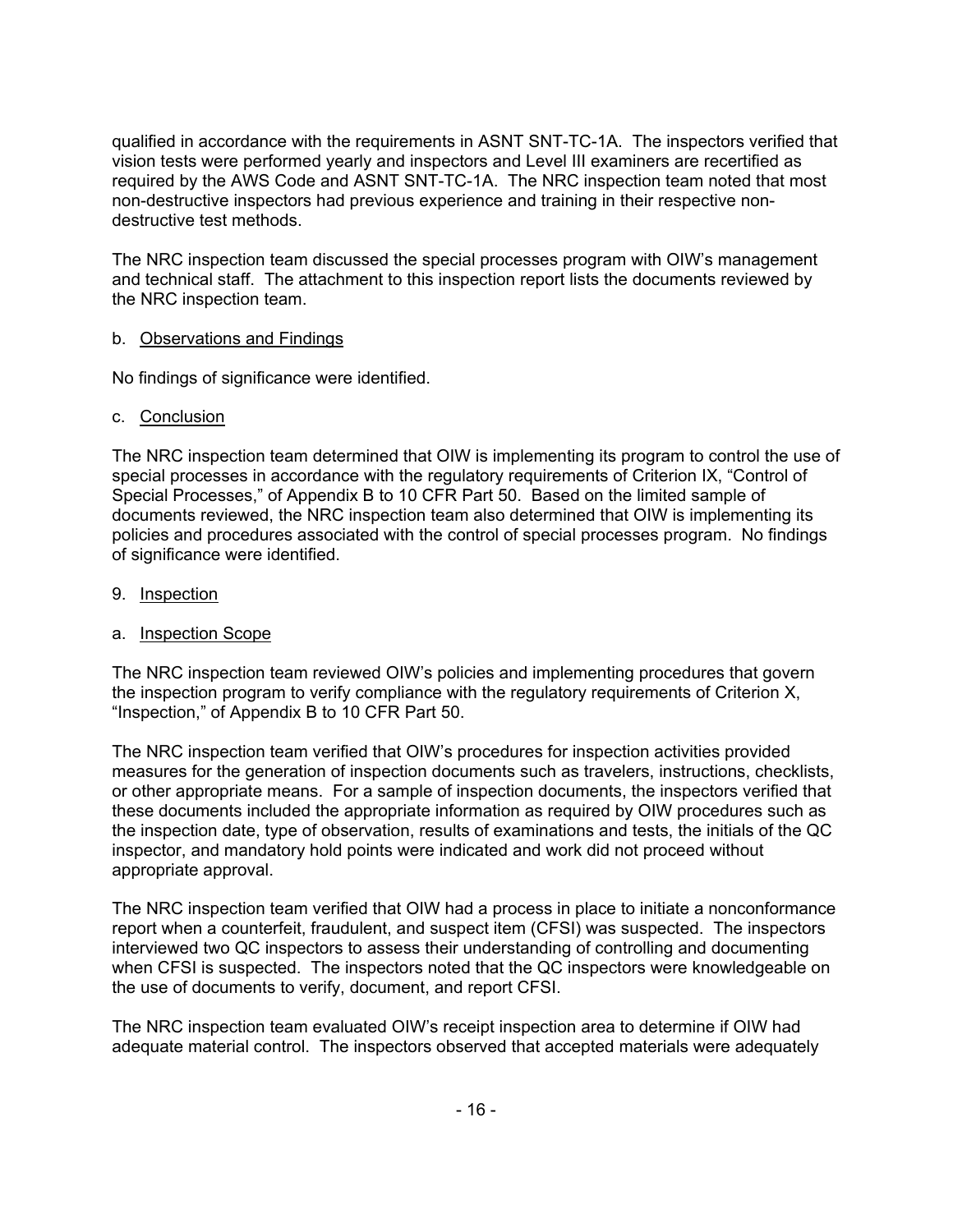identified, and that rejected materials segregated in a nonconformance hold area were properly marked with red and yellow hold tags depending on the level of approval.

The NRC inspection team discussed the inspection program with OIW's management and technical staff. The attachment to this inspection report lists the documents reviewed by the NRC inspection team.

#### b. Observations and Findings

No findings of significance were identified.

#### c. Conclusions

The NRC inspection team determined that OIW is implementing its inspection program in accordance with the regulatory requirements of Criterion X of Appendix B to 10 CFR Part 50. Based on the limited sample of documents reviewed, the NRC inspection team also determined that OIW is implementing its policies and procedures associated with the inspection program. No findings of significance were identified.

#### 10. Control of Measuring and Test Equipment

#### a. Inspection Scope

The NRC inspection team reviewed OIW's policies and implementing procedures that govern the M&TE program to verify compliance with the requirements of Criterion XII, "Control of Measuring and Test Equipment," of Appendix B to 10 CFR Part 50.

The NRC inspection team, for a sample of M&TE, determined that they had the appropriate calibration stickers with the respective calibration service and current calibration dates including the calibration due date. The inspectors also verified that the M&TE had been calibrated, adjusted, and maintained at prescribed intervals. In addition, the calibration records reviewed by the inspectors indicated the "as-found" or "as-left" conditions, accuracy required, calibration results, calibration dates, owner of the calibration services, and the due date for recalibration. The inspectors also verified that the selected M&TE was calibrated using procedures traceable to known industry standards including those outsourced for calibration. All M&TE equipment was traceable with a unique ID number. The number is traced and can be retrieved using an M&TE log which contains all of the information regarding the calibration of the item.

The NRC inspection team performed a walk down to ensure that equipment located in the M&TE storage area, the M&TE hold area, and the fabrication shop were labeled, handled, and stored in a manner that indicated the calibration status of the instrument and ensured its traceability to calibration test data.

The NRC inspection team discussed the M&TE program with OIW's management and technical staff. The attachment to this inspection report lists the documents reviewed by the NRC inspection team.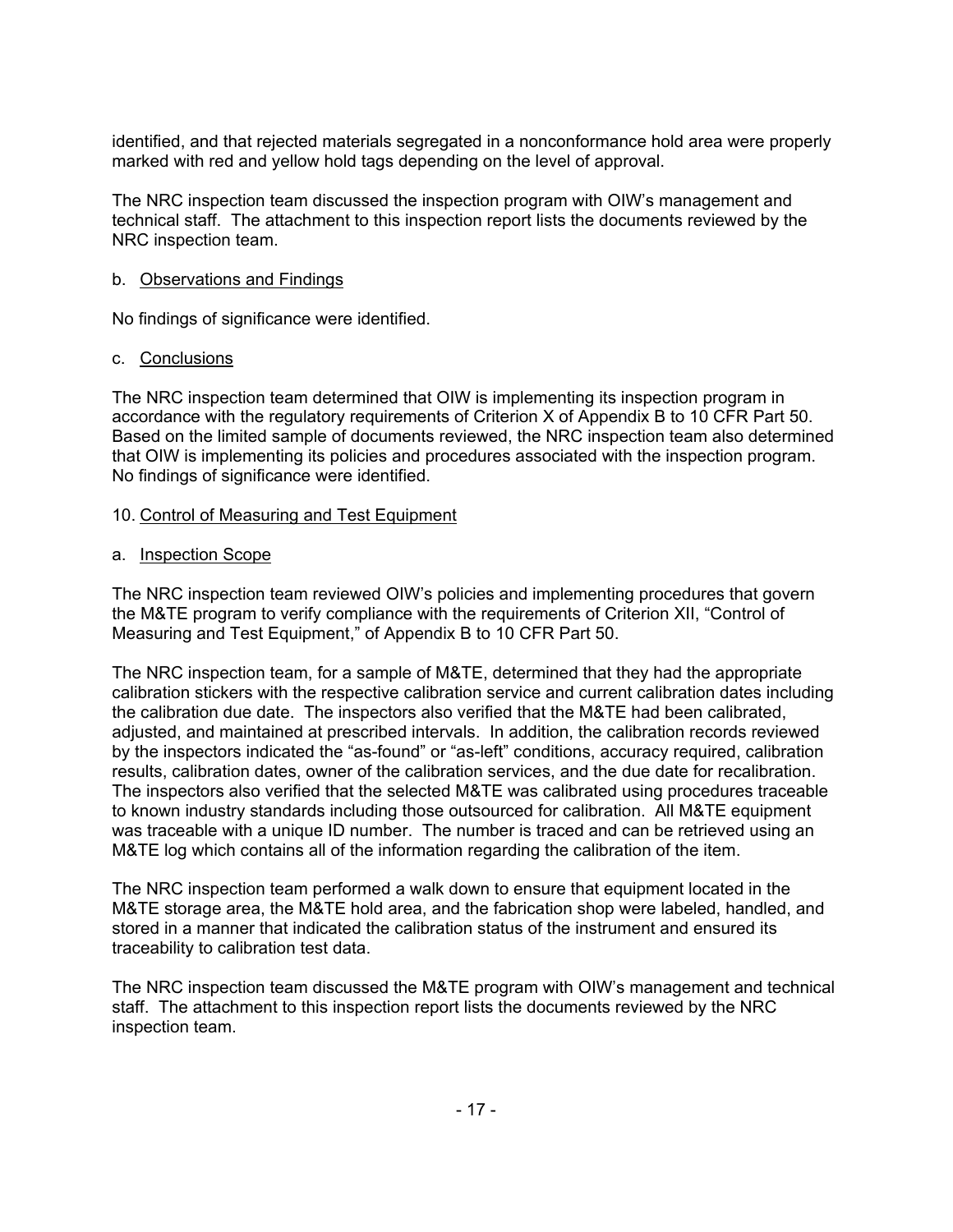### b. Observations and Findings

No findings of significance were identified.

### c. Conclusion

The NRC inspection team determined that OIW is implementing its M&TE program in accordance with the regulatory requirements of Criterion XII of Appendix B to 10 CFR Part 50. Based on the limited sample of documents reviewed, the NRC inspection team also determined that OIW is implementing its policies and procedures associated with the control of M&TE. No findings of significance were identified.

### 11. Handling, Storage, and Shipping

### a. Inspection Scope

The NRC inspection team reviewed OIW's policies and implementing procedures that govern the handling, storage, and shipping program to verify compliance with the requirements of Criterion XIII, "Handling, Storage, and Shipping," of Appendix B to 10 CFR Part 50.

The NRC inspection team reviewed the onsite storage and handling of materials. The inspectors verified the control and segregation of carbon and stainless steel, and the support and protection for CA20 modules currently in fabrication. The inspectors also reviewed the classification and use of storage level B, C, and D areas in accordance with Subpart 2.2, "Quality Assurance Requirements for Packaging, Shipping, Receiving, Storage, and Handling of Items for Nuclear Power Plants," of the American Society of Mechanical Engineers Nuclear Quality Assurance-1-1994 Edition.

The NRC inspection team observed permanent storage of carbon steel bars, studs, flat bars, and welding wire spools. The inspectors also evaluated the different locations of storage available including Clackamas, Vancouver, and the Green Transfer Storage facilities. These facilities are used to store the overflow of heat treated trusses produced for CA20 modules and other raw materials. In addition, the inspectors verified implementation of OIW's monthly inspections to confirm that the conditions of items stored are in compliance with PO requirements and OIW procedures.

The NRC inspection team discussed the handling, storage, and shipping program with OIW's management and technical staff. The attachment to this inspection report lists the documents reviewed by the NRC inspection team.

#### b. Observations and Findings

No findings of significance were identified.

## c. Conclusion

The NRC inspection team determined that OIW is implementing its nonconforming materials, parts, or components program in accordance with the regulatory requirements of Criterion XIII of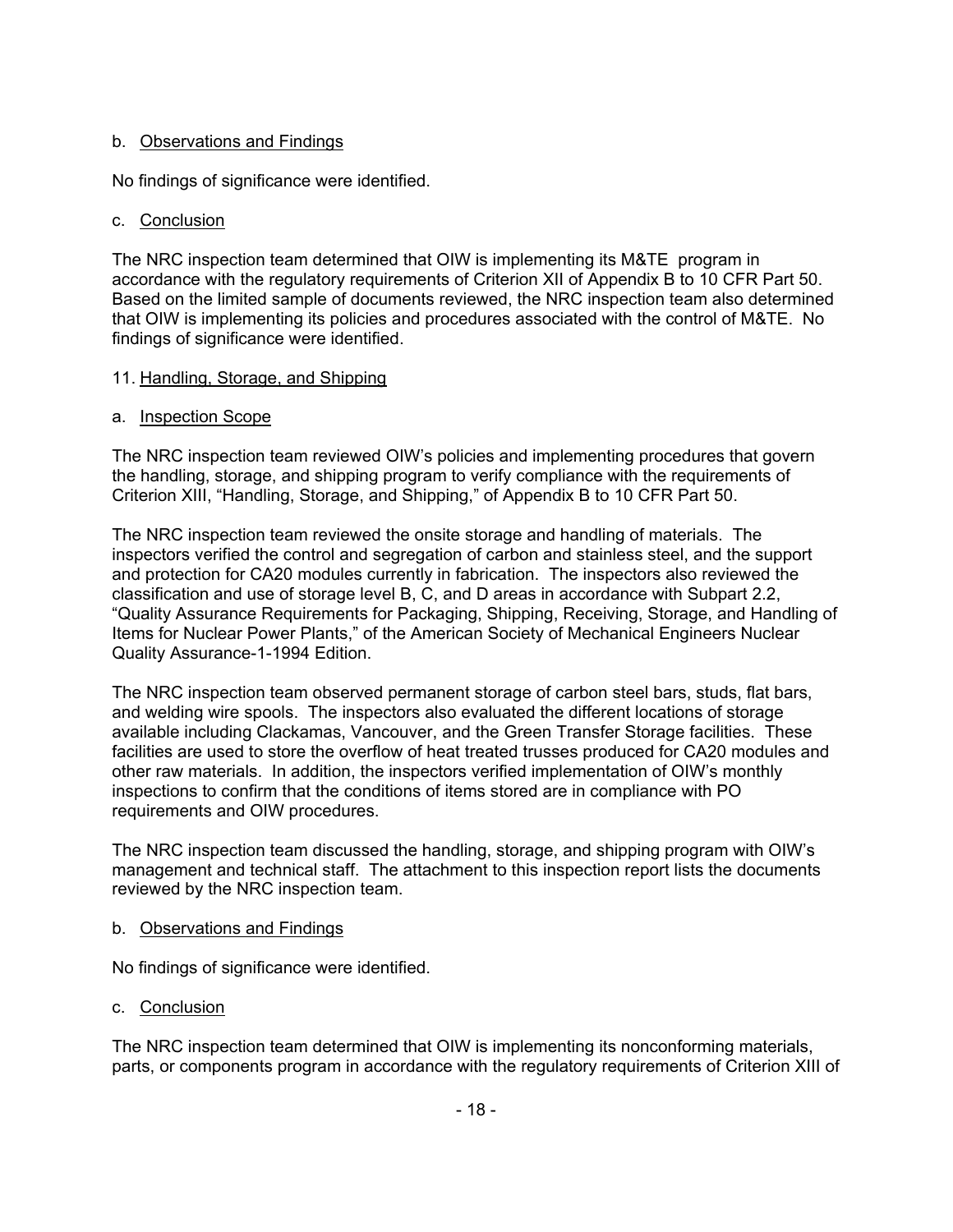Appendix B to 10 CFR Part 50. Based on the limited sample of documents reviewed, the NRC inspection team also determined that OIW is implementing its policies and procedures associated with handling, storage, and shipping. No findings of significance were identified.

#### 12. Entrance and Exit Meetings

On September 22, 2014, the NRC inspection team discussed the scope of the inspection with Mr. Bradley D. Dunkin, Vice President, and other members of OIW's management and technical staff. On September 26, 2014, the NRC inspection team presented the inspection results and observations during an exit meeting with Mr. Bradley D. Dunkin and other members of OIW's management and technical staff. The attachment to this report lists the attendees at the entrance and exit meetings, as well as those individuals whom the NRC inspection team interviewed.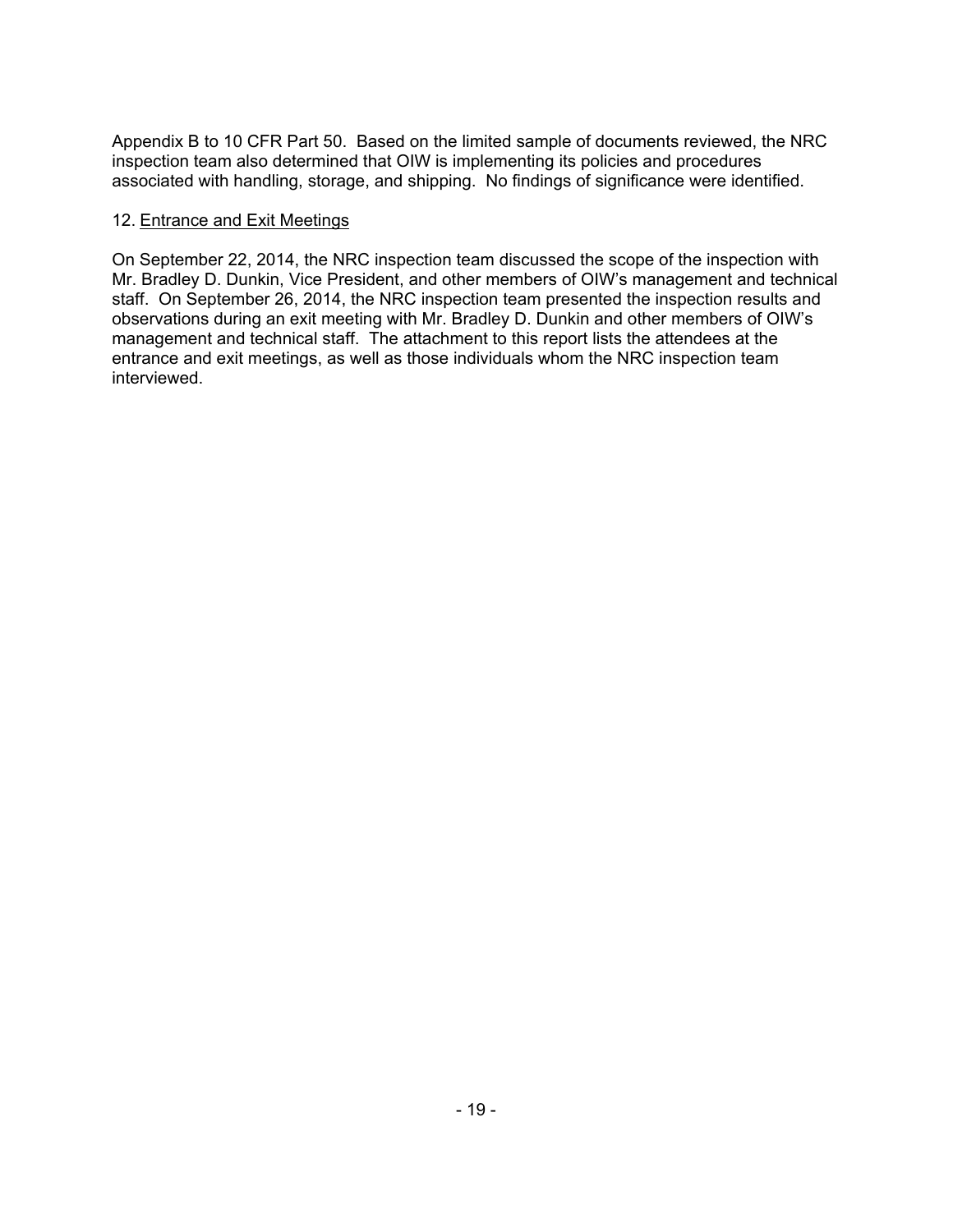# **ATTACHMENT**

# 1. ENTRANCE AND EXIT MEETING ATTENDEES

| <b>Name</b>                 | <b>Title</b>                                            | <b>Affiliation</b> | <b>Entrance</b> | <b>Exit</b> | <b>Interviewed</b> |
|-----------------------------|---------------------------------------------------------|--------------------|-----------------|-------------|--------------------|
| Jonathan Ortega-<br>Luciano | <b>Inspection Team Leader</b>                           | <b>NRC</b>         | X               | X           |                    |
| <b>Annie Ramirez</b>        | Inspector                                               | <b>NRC</b>         | X               | X           |                    |
| Raju Patel                  | Inspector                                               | <b>NRC</b>         | X               | X           |                    |
| Laura Micewski              | Inspector                                               | <b>NRC</b>         | X               | X           |                    |
| John Honcharik              | Inspector                                               | <b>NRC</b>         | X               | X           |                    |
| Nicholas McMurray           | Inspector                                               | <b>NRC</b>         | X               | X           |                    |
| Chad Huffman                | Inspector                                               | <b>NRC</b>         | X               | X           |                    |
| Dean Hudson                 | <b>Quality Assurance</b><br>Manager Nuclear<br>Products | OIW<br>X           |                 | X           | X                  |
| Adam Wilcher                | Module Compliance<br>Supervisor                         | <b>SNC</b>         |                 | X           |                    |
| Alex Baldin                 | Storage Staff                                           | OIW                |                 |             | X                  |
| <b>Alex Berlin</b>          | <b>Project Engineer</b>                                 | OIW                |                 |             | X                  |
| Andrew Chaney               | <b>Manufacturing Engineer</b>                           | OIW                |                 |             | X                  |
| Anna McLendon               | <b>Quality Assurance</b><br>Engineer                    | <b>SNC</b>         |                 | X           |                    |
| Asia Jenkins                | <b>Supplier Compliance</b><br>Manager                   | <b>SNC</b>         |                 | X           |                    |
| <b>Bill Bartlett</b>        | Source Inspector                                        | CB&I               |                 |             | X                  |
| <b>Bill White</b>           | Warehouse Storage &<br><b>Shipping Manager</b>          |                    |                 |             | X                  |
| <b>Billy Caldwell</b>       | Welder                                                  | OIW                |                 |             | X                  |
| <b>Bradley Dunkin</b>       | <b>Vice President Nuclear</b><br>Products               | OIW                | X               | X           | X                  |
| <b>Brent Morris</b>         | Control M&TE                                            | OIW                |                 |             | $\mathsf{X}$       |
| <b>Byron lowery</b>         | <b>Quality Assurance Project</b><br>Manager             | <b>SNC</b>         |                 | X           |                    |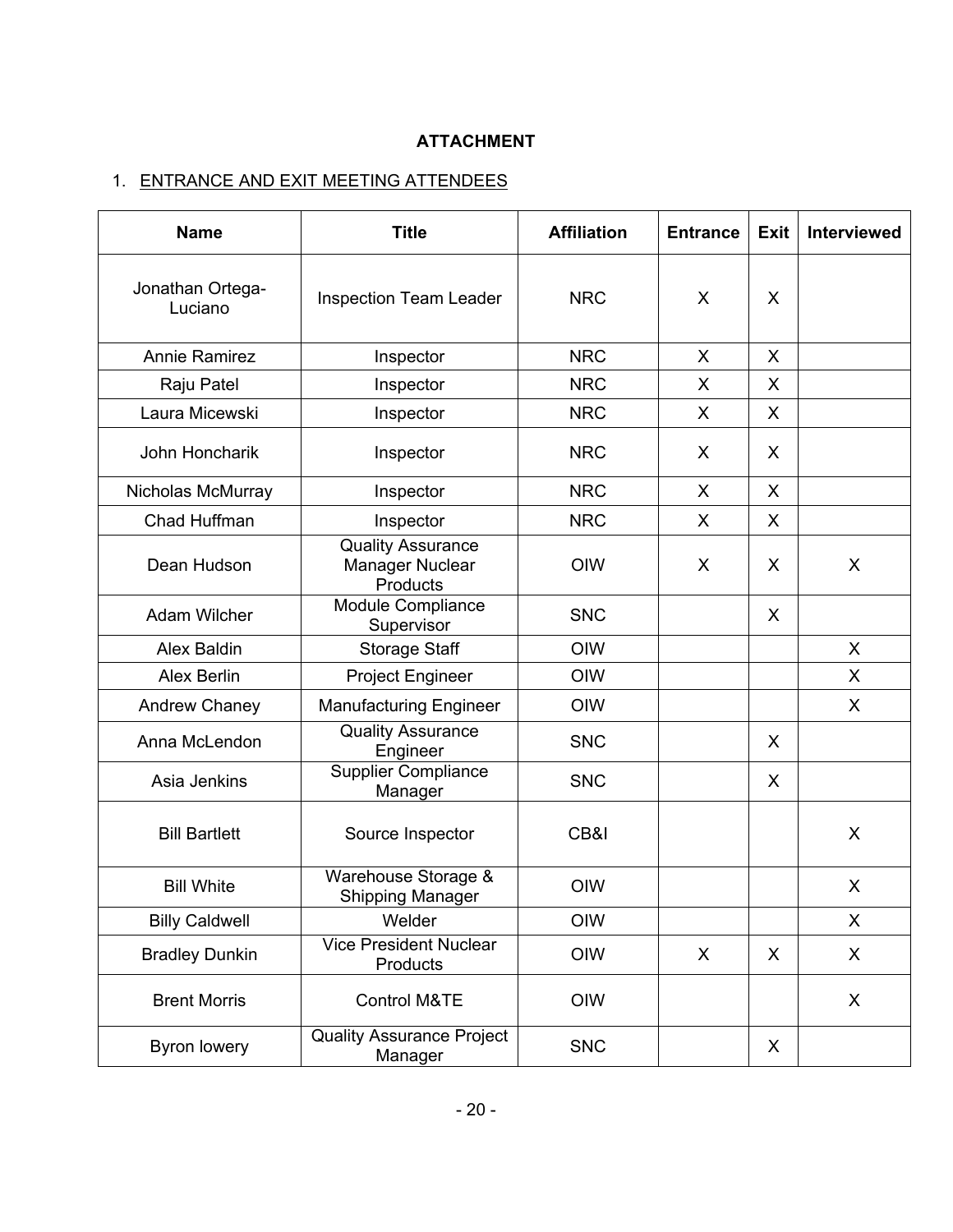| <b>Name</b>                          | <b>Title</b>                               | <b>Affiliation</b> | <b>Entrance</b> | <b>Exit</b> | <b>Interviewed</b> |
|--------------------------------------|--------------------------------------------|--------------------|-----------------|-------------|--------------------|
| Candi Larsen                         | <b>CAPA Coordinator</b>                    | <b>OIW</b>         | X               | X           | X                  |
| <b>Chess Archibald</b>               | QC Inspector                               | OIW                |                 |             | X                  |
| Chris Huggard                        | Lead Source Inspector                      | CB&I               | X               | X           | X                  |
| Dan Teas                             | <b>Quality Control Inspector</b>           | OIW                |                 |             | X                  |
| Daniel Grannan                       | Manager                                    | CB&I               | X               | X           |                    |
| Darren Delozier                      | Welder                                     | OIW                |                 |             | X                  |
| Dave Johnson                         | <b>Deputy Quality Assurance</b><br>Manager | OIW                | X               | X           | X                  |
| Dave Worsley                         | <b>Purchasing Manager</b>                  | OIW                |                 |             | X                  |
| Devlyn Kozol                         | <b>Project Engineer</b>                    | OIW                |                 |             | X                  |
| <b>Forrest Hundley</b>               | <b>Quality Assurance</b><br>Manager        | <b>SNC</b>         |                 | X           |                    |
| James Neigel                         | Maintenance Manager                        | <b>OIW</b>         |                 |             | $\mathsf{X}$       |
| Jamie Schlarb                        | Project Inspection<br>Coordinator          | OIW                | X               | X           |                    |
| <b>Jason Wimmer</b>                  | <b>Quality Assurance</b><br>Engineer       | OIW                | X               | X           | X                  |
| Jeff Burgess                         | Maintenance Manager                        | OIW                |                 |             | X                  |
| Joe Ernst                            | Project Manger                             | CB&I               | X               | X           | X                  |
| John Heilman                         | <b>Fabrication Foreman</b>                 | OIW                |                 |             | X                  |
| Joshua Olson                         | <b>Quality Assurance</b><br>Supervisor     | <b>SNC</b>         |                 | X           |                    |
| Kahnne Bankston                      | <b>Quality Specialist</b>                  | <b>SNC</b>         |                 | X           |                    |
| Kathy O'Donnell                      | Source Inspector                           | OIW                |                 |             | X                  |
| Ken Adams                            | <b>Quality Assurance</b><br>Engineer       | OIW                |                 | X           |                    |
| Kevin Kueller                        | Source Inspector                           | OIW                |                 |             | X                  |
| Kurt Erspamer                        | Receipt Inspector                          | OIW                |                 |             | X                  |
| Lana Wright                          | <b>Lead Auditor</b>                        | OIW                |                 | X           | X                  |
| Mike Yox<br><b>Licensing Manager</b> |                                            | <b>SNC</b>         |                 | X           |                    |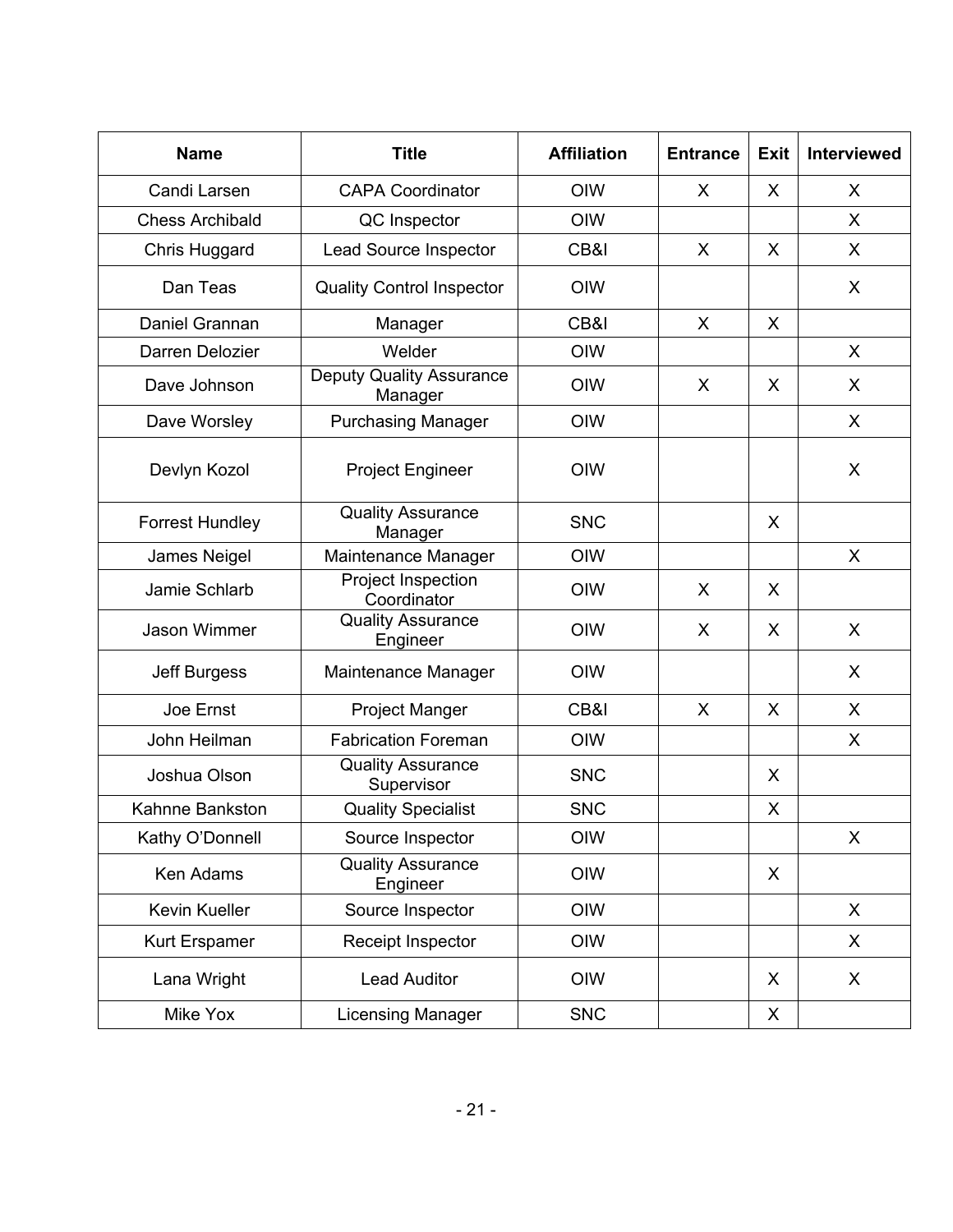| <b>Name</b>             | <b>Title</b>                                    | <b>Affiliation</b> | <b>Entrance</b> | <b>Exit</b> | <b>Interviewed</b> |
|-------------------------|-------------------------------------------------|--------------------|-----------------|-------------|--------------------|
| <b>Patrick McDevitt</b> | <b>Quality Control Level II</b>                 | <b>OIW</b>         |                 |             | X                  |
| <b>Rick Hinkle</b>      | Welder                                          | <b>OIW</b>         |                 |             | X                  |
| Rod Konkin              | <b>Project Manger</b>                           | <b>OIW</b>         |                 |             | X.                 |
| <b>Rusty Kaminsky</b>   | QA Engineer                                     | <b>OIW</b>         |                 |             | X                  |
| Scott Goodman           | Welder                                          | <b>OIW</b>         |                 |             | X                  |
| <b>Scott Ruth</b>       | <b>Fabrication Foreman</b>                      | <b>OIW</b>         |                 |             | $\sf X$            |
| Seth Fluharty           | QA Engineer                                     | OIW                |                 |             | $\mathsf{X}$       |
| <b>Stacey Raben</b>     | <b>Manager of Projects</b>                      | <b>OIW</b>         | X               | X           | X                  |
| <b>Thomas Saunders</b>  | <b>Supplier Compliance</b><br><b>Director</b>   | <b>SNC</b>         |                 | X           |                    |
| <b>Verl Moultrie</b>    | Yard Shipping Manager                           | <b>OIW</b>         |                 |             | X                  |
| <b>Vince Archibald</b>  | <b>Quality Assurance</b><br>Inspector Level III | <b>OIW</b>         |                 |             | X                  |
| Warren Washburn         | <b>Project Manger</b>                           | OIW                | X               | X           | X                  |

### 2. INSPECTION PROCEDURES USED

Inspection Procedure (IP) 36100, "Inspection of 10 CFR Part 21 and Programs for Reporting Defects and Noncompliance," dated February 13, 2012.

IP 36100.01, "Inspection of 10 CFR 50.55(e) Programs for Reporting Defects and Noncompliance during Construction," dated February 13, 2012.

IP 43002, "Routine Inspections of Nuclear Vendors," dated July 15, 2013.

IP 43004, "Inspection of Commercial-Grade Dedication Programs," dated November 29, 2013.

IP 65001.01, "Inspection of ITAAC-Related Foundations and Buildings," dated October 3, 2007.

IP 65001.A, "Inspection of the As-Built Attributes for Structures, Systems, and Components Associated with ITAAC," dated September 25, 2013.

IP 65001.F, "Inspection of the ITAAC-Related Design and Fabrication Requirements," dated September 20, 2013.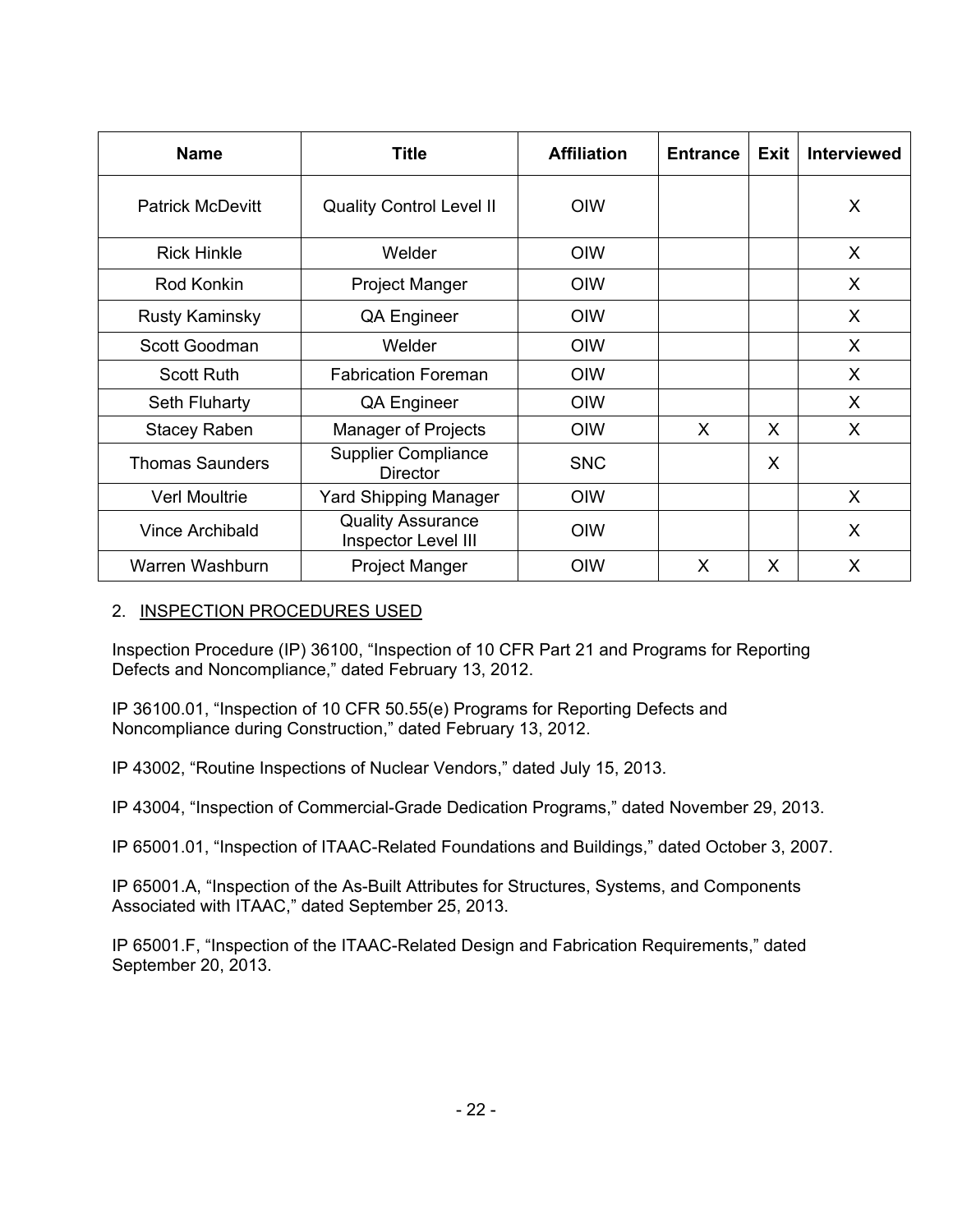# 3. LIST OF ITEMS OPENED, CLOSED, AND DISCUSSED

| <b>Item Number</b>   | <b>Status</b> | <b>Type</b> | <b>Description</b>                           | <b>Applicable ITAAC</b> |
|----------------------|---------------|-------------|----------------------------------------------|-------------------------|
| 99901448/2014-201-01 | Opened        | <b>NON</b>  | Criterion XVI                                | N/A                     |
| 99901449/2014-201-01 | Opened        | <b>NON</b>  | Criterion XVI                                | N/A                     |
| 99901448/2014-201-02 | Opened        | <b>NON</b>  | Criterion III<br><b>Criterion VII</b>        | N/A                     |
| 99901449/2014-201-02 | Opened        | <b>NON</b>  | Criterion III<br>Criterion VII               | N/A                     |
| 99901448/2014-201-03 | Opened        | <b>NON</b>  | Criterion XV<br><b>Criterion XVII</b>        | N/A                     |
| 99901449/2014-201-03 | Opened        | <b>NON</b>  | <b>Criterion XV</b><br><b>Criterion XVII</b> | N/A                     |

# 4. INSPECTIONS, TESTS, ANALYSES, AND ACCEPTANCE CRITERIA

The NRC inspection team identified the following inspections, tests, analyses, and acceptance criteria (ITAAC) related to components being fabricated and inspected by OIW. At the time of the inspection, OIW was fabricating the CA20 Auxiliary Building submodules for Vogtle Electric Generating Plant Unit 4 and V.C. Summer Unit 3. For the ITAAC listed below, the NRC inspection team reviewed OIW's quality assurance controls in the areas of design control, inspection, nonconforming materials parts and components, and corrective actions.

The ITAAC's design commitments referenced below are for future use by the NRC staff during the ITAAC closure process; the listing of these ITAAC design commitments does not indicate that they have been met and closed. The NRC inspection team did not identify any findings associated with the ITAAC identified below.

| Appendix C to the Combined License for Vogtle<br><b>Electric Generating Plant Unit 3</b> | No. 763 | ITAAC 3.3.00.02a.i.d |
|------------------------------------------------------------------------------------------|---------|----------------------|
|------------------------------------------------------------------------------------------|---------|----------------------|

## 5. DOCUMENTS REVIEWED

Calibration, Heat Treatment, Non-Destructive Examination, Inspection and Material Reports

- CAL-CERT Certificate of Calibration (C of C) Report No. 41632-O-06 dated April 13, 2013, for OIW PO No. 636-10-00316 for calibration of Plastic Shim S/Ns. PS-0005, PS-0010, PS-0020, PS-0030, PS-0040 and PS-0050
- CAL-CERT Certificate of Calibration Report No. 41632-O-06, dated April 13, 2012 for OIW Shim Serial No. PS-0040, on PO No. 636-10-00316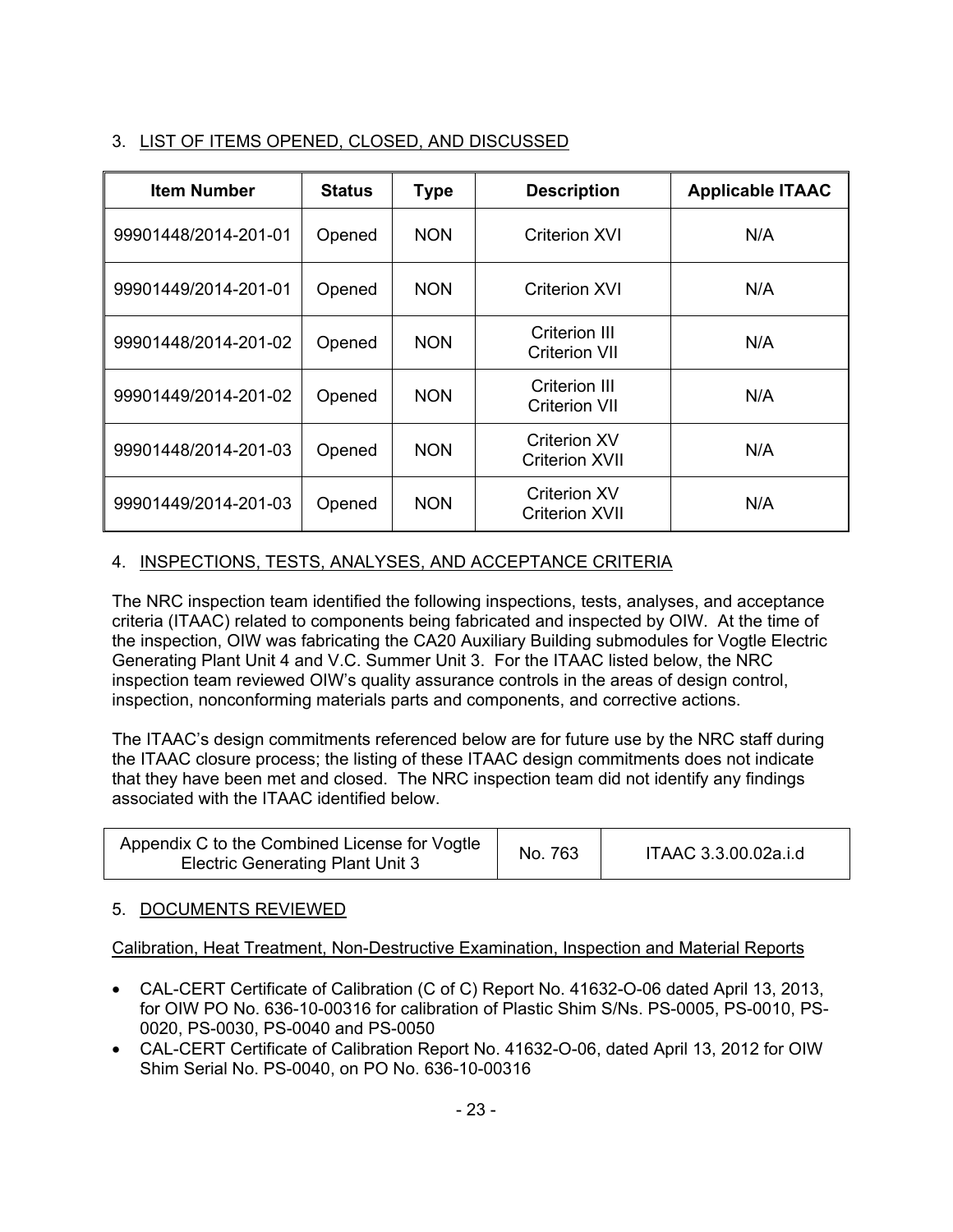- CAL-CERT Certificate of Calibration for calibration of Pressure Gauge Model # 42070533, S/N M012270 per PO 2659-00118, dated March 14, 2014
- Cal-Cert Certificate of Calibration for calibration of Torque Wrench S/N 1110102846 per PO 636-60-00063, dated February 13, 2014
- CAL-CERT Certificate of Calibration for calibration of Torque Wrench S/N 0805500918 per PO 636-60-00065, dated February 14, 2014
- Transcat Certificate of Calibration for calibration of Dial Depth Gage, S/N 140709-1 per PO 2659-00118, dated July 9, 2014
- OIW Receipt Inspection Report (RIR) No. 1332, dated July 15, 2014, for PO No. 2786- 00017, Revision 03, Line Items, 5, 6,8,9,10,16,18,22,23 and 25, acceptance of deformed hook bars to ASTM A706, Gr. 60 specification with source surveillance by OIW at Harris Rebar Columbia Basin with material procured by Harris Rebar Columbia Basin from Cascade Steel Rolling Mills Inc.
- RIR-1332, Revision 1, dated July 14, 2014, at Harris Rebar Basin, conducting source surveillance of bending and threading operation of rebar to OIW PO No. 2786-0017
- RIR No. 1095, dated April 23, 2014, PO No. 2786-00061, Revision 1, for acceptance of flat bar ¾" x 3" x 20' to ASTM A36-1991 Edition, received from American Steel Portland, traceable to NUCOR
- RIR No. 1216 dated April 21, 2014 for PO No. 2786-00018, Revision 1 for acceptance of 851 pieces of Flange Coupler EL28SAQSP004, Heat# L7899, HIC No. N6200 received from ERICO, an audited supplier of OIW
- RIR No. 1347 dated July 15, 2014, PO No. 2786-00089 for acceptance of safety-related angles 7"x4"x1/2" x 23' to ASTM A36-1991, Heat No. 1027051, received from EDGEN Murray Corporation, an audited supplier of OIW
- RIR No. 1396, dated July 19, 2014 for PO No. 636-60-0009114, Revision 2, for calibration services of OIW M&TE performed by Transcat, Inc., an audited supplier of OIW
- RIR No. 1411, dated August 1, 2014 for PO No. 2786-00082, Revision 1, for acceptance of Lenton Couplers P/N PJ9-EL28P9JQ, C3J EL28P9JQ, and Lenton Couplar Weldable Clevis C3J 36MM#11 procured from ERICO, an audited supplier of OIW
- RIR No. 1419, dated July 31, 2014 for PO No. 2786-00136, Revision 2, for acceptance of 12 Pipe Caps 16" True SCH. 40, material specification ASTM A403, Gr. 304L-13 to APP-CA20- GEF-701-100 with Heat# EE110 identified HIC No. N6493 received from Energy & Process Corporation, an audited and approved supplier of OIW
- Transcat Certificate of Calibration Report No. 1407101/1407102, dated July 11, 2014 for OIW Fluke Infrared Thermometer s/n 27620010 on PO No. 636-60-00091
- NELSON Stud Welding Certificate of Compliance Report dated March 31, 2014 for safetyrelated S3L ¾"x63/16" studs P/N 102098085-NQA material specification ASTM A108 Gr. 1015, on OIW PO No. 2786-00010, Revision 03, with technical evaluation performed by CB&I

# Commercial Grade Dedication Packages

• OIW Commercial Grade Dedication Report (CGDR) No.NPD-CGD-2786-023A Revision 0, dated April 21, 2014, PO No. 2786-00061 Line Items 1 & 3 for 200 ¾"x 3" x 20' flat bars to ASTM A36, Heat No. SE13105891 from American Steel-Portland, material procured from NUCOR Steel Seattle, Inc., with technical evaluation performed by CB&I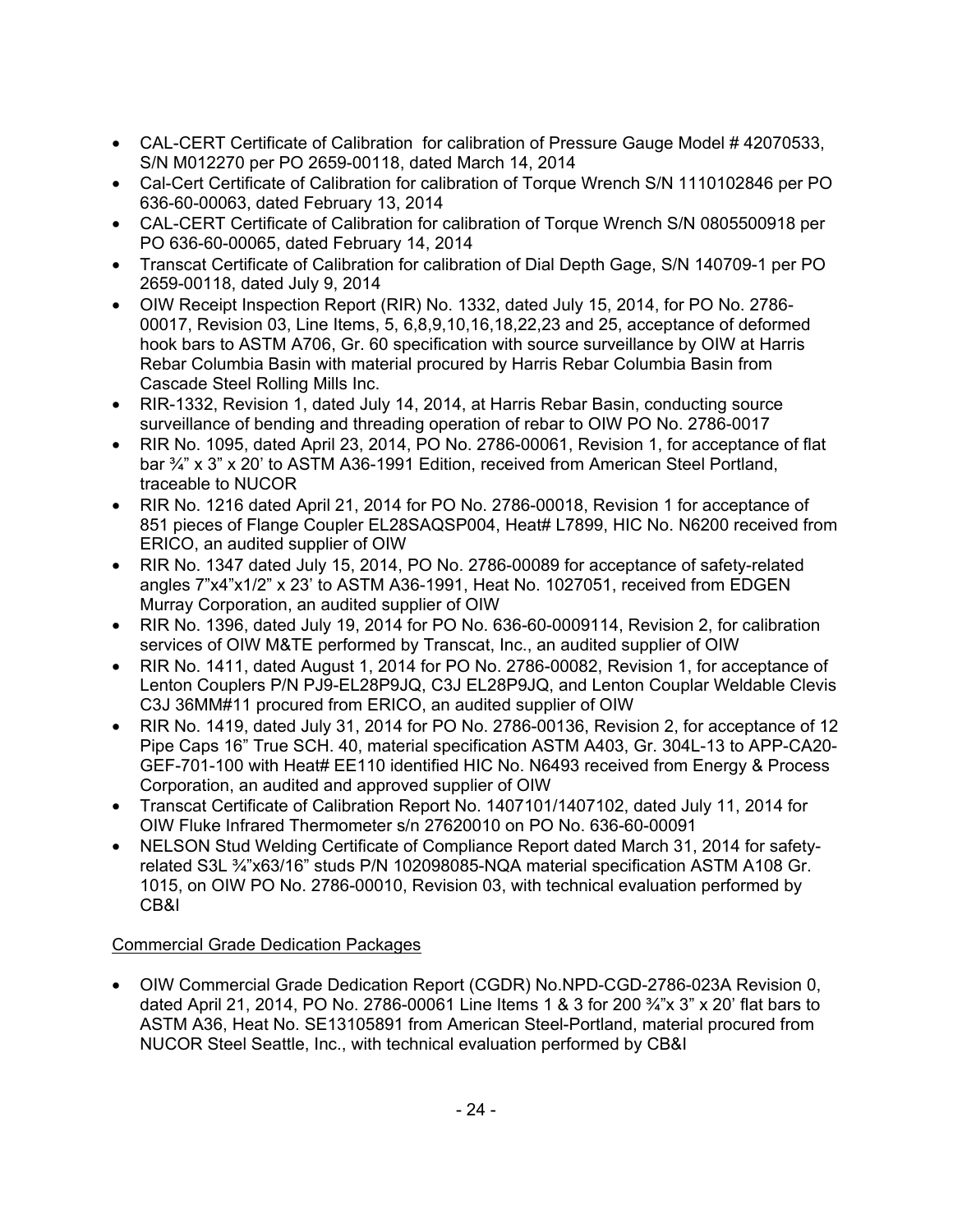- CGDR No.NPD-CGD-2786-021, dated May 30, 2014, PO No. 2786-0035 Line Item 6, for weld wire 1/8" AWS E8018-C1MR, OIW HIC No. N6115 from Industrial Welding Supply Inc., with technical evaluation performed by CB&I
- CGDR No. NPD-CGD-2786-013, Revision 1, dated June 2, 2014, PO No. 2786-00006, Revision 7, Items 7, OIW HIC No. N6037 and N6038 for ½" x 123' x 488' ASTM A572 Grade 60-07 plates from EVRAZ Oregon Steel Mills with slabs melted by NTMK Nizhny Tagil, Russia, with technical evaluation performed by CB&I
- CGDR No. NPD-CGD-2786-004, Revision 1, dated June 2, 2014, PO No. 2786-00006 Line Item 4, OIW HIC Nos. N6044 and N6045 for plate ½" x 74" x 486' to ASTM A 572 Gr. 60-07, with technical evaluation performed by CB&I
- CGDR No. NPD-CGD-2786-024, Revision 1, dated August 21, 2014, PO No.2786-00017 Line Items 9, 10, 18, 19, 23, 28, 28, 29 and 30 for #9 reinforced steel rebar, OIW HIC Nos. N6156, N6176, N6288, to ASTM A 706-13 Edition, from Harris Rebar Columbia Basin, with material from CASCO Steel Rolling Mills, metallurgical test by PSI and Verification of Weights Report No. 48451-O-23 by CAL-CERT, with technical evaluation performed by CB&I
- CGDR No. NPD-CGD-2786-028G Revision 0, dated September 20, 2014, PO No. 636-60- 00085 Line Items 1 through 3 for calibration of coating thickness gauge serial no. 649455, sling Psychrometer serial no. 72954, PTC surface thermometer serial no. 73959 and 50' tape measure serial no. 040501 commercially calibrated by CAL-CERT

#### Corrective Action Reports

13-23, 13-26, 13-31, 14-29, 14-30, 14-31, 14-32, 14-33, 14-34, 14-35, 14-36, 14-37, 14-38, 14- 39, 14-41, 14-43, 14-44, 14-45, 14-46, 14-47, 14-48, 14-49, 14-50, 14-61, 14-71

#### Corrective Action Reports Generated during the NRC Inspection

14-73, 14-77, 14-78, 14-79, 14-80, 14-81, 14-82, 14-84, 14-85, 14-86, 14-87, 14-88, 14-90

#### Design Documents

- APP-1230-GEF-500, Floor Reinforcement Procurement Release Auxiliary Building Areas 5 and 6 EL 100' 0", Revision 0
- APP-CA00-GEF-000002, Module Reinforcement Clarification, Revision 0
- APP-CA00-GEF-058, Stud Spacing General Note 3.7.5 Requirements, Revision 0
- APP-CA00-GEF-850020, General Note 3.7.5.11 Studs, Revision 0
- APP-CA20-GEF-1021, E&DCR to change overlay plate E230 from type OC3 to Direct Weld and correct mislabeled plate number on Sub-module CA20\_05, Revision 0
- APP-CA20-GEF-1109, CA20 EL 135' 3" Rebar Placement at Access Opening, Revision 0
- APP-CA20-GEF-1196, Lateral Support OLPs for RNS-ME-01 A & B Heat Exchangers, Revision 0
- APP-CA20-GEF-1211, CA20 Security System (SES) Conduit Penetrations and NCS Penetrations, Revision 0
- APP-CA20-GEF-1271, CA20 OLP Plate Modifications for Sheet 350, Revision 0
- APP-CA20-GEF-1285, Modifications to CA20 Floor Rebar L-Hooks in 30 Inch Wide Walls, Revision 0.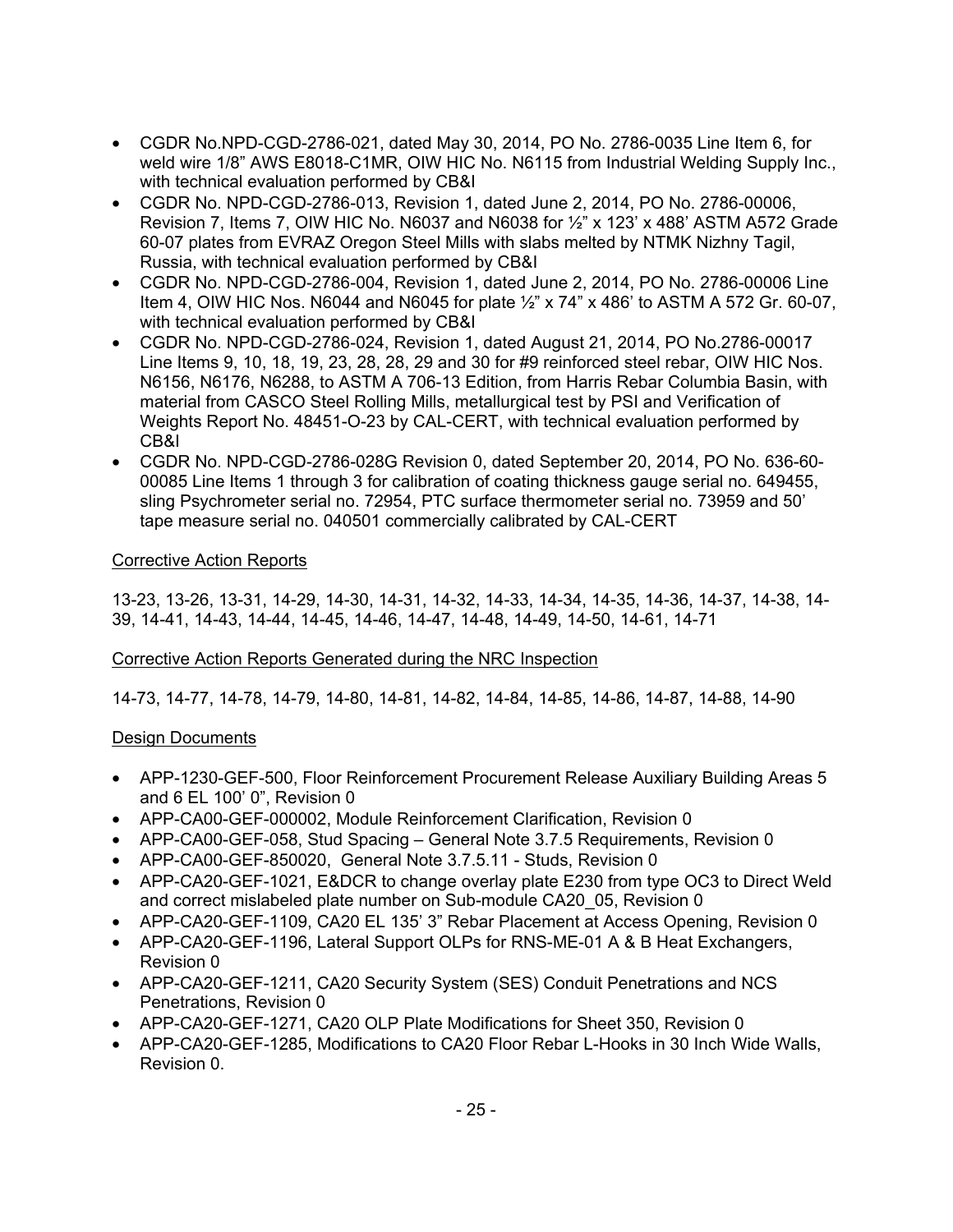- APP-CA20-GEF-201W, E&DCR to Revise CA20 Sub Assembly #06, Revision 0.
- APP-CA20-GEF-220, E&DCR for CA20 BOM Inconsistencies (Part II), Revision 0
- APP-CA20-GEF-359, E&DCR for sub-module 08 corrections, Revision 0
- APP-CA20-GEF-409, E&DCR for CA20 BOM Inconsistencies, Revision 0
- APP-CA20-GEF-850033, CA20 Fillet Weld Mod Pipe Struts, Revision 0
- APP-CA20-GEF-850046, CA20 Mod Elect Penetrations, Revision 0.
- APP-CA20-GEF-850054, SSD/SWD-80 CA20 Edge Truss SA01, Revision 0.
- APP-CA20-GEF-850057, CA20-06 Weld Modifications, Revision 0
- APP-CA20-GEF-850065, CA20-08 Weld Modifications, Revision 0
- APP-CA20-GEF-850066, SSD/SWD-80 CA20 Edge Truss SA01, Revision 0.
- APP-CA20-GNR-850396, OIW APP-CA20-GEF-850054 detail SWD-80 Edge Truss, Revision 0
- APP-CA20-GNR-850402, CA20\_07 1-5/8" hole centerline dimension out of tolerance, Revision 0
- APP-CA20-GNR-850410, OIW-CA20 07 Previously Cut Penetrations, Revision 0
- APP-CA20-GNR-850411, OIW CA 07 Missing Chamfer, Revision 0
- APP-CA20-S5-04001, Auxiliary Building Areas 5 & 6 Module CA20 Submodule CA20 04 Isometric Views, Revision 6
- APP-CA20-S5-04002, Auxiliary Building Areas 5 & 6 Module CA20 Submodule CA20 04 Break-Down, Revision 6
- APP-CA20-S5-04003, Auxiliary Building Areas 5 & 6 Module CA20 Submodule CA20 04 Structural Outline Horizontal Sections/Views, Revision 5
- APP-CA20-S5-04004, Auxiliary Building Areas 5 & 6 Module CA20 Submodule CA20 04 Structural Outline Vertical Sections/Views, Revision 6
- APP-CA20-S5-04005, Auxiliary Building Areas 5 & 6 Module CA20 Submodule CA20 04 Structural Outline Specific Details (Sheet 1), Revision 6
- APP-CA20-S5-04006, Auxiliary Building Areas 5 & 6 Module CA20 Submodule CA20 04 Structural Outline Specific Details (Sheet 2), Revision 3
- APP-CA20-S5-06001, Auxiliary Building Areas 5 & 6 Module CA20 Submodule CA20 06 Isometric Views, Revision 4
- APP-CA20-S5-06002, Auxiliary Building Areas 5 & 6 Module CA20 Submodule CA20 06 Break-Down, Revision 4
- APP-CA20-S5-06003, Auxiliary Building Areas 5 & 6 Module CA20 Submodule CA20 06 Structural Outline Horizontal Sections/Views, Revision 3
- APP-CA20-S5-06004, Auxiliary Building Areas 5 & 6 Module CA20 Submodule CA20 06 Structural Outline Vertical Sections/Views, Revision 5
- APP-CA20-S5-06005, Auxiliary Building Areas 5 & 6 Module CA20 Submodule CA20 06 Structural Outline Specific Details, Revision 4
- APP-CA20-S5-07003, Auxiliary Building Areas 5 & 6 Module CA20 Submodule CA20 07 Structural Outline Horizontal Sections/Views, Revision 4
- APP-CA20-S5-07004, Auxiliary Building Areas 5 & 6 Module CA20 Submodule CA20 07 Structural Outline Vertical Sections/Views, Revision 6
- APP-CA20-S5-08001, Auxiliary Building Areas 5 & 6 Module CA20 Submodule CA20 08 Isometric Views, Revision 4
- APP-CA20-S5-08002, Auxiliary Building Areas 5 & 6 Module CA20 Submodule CA20 08 Break-Down, Revision 4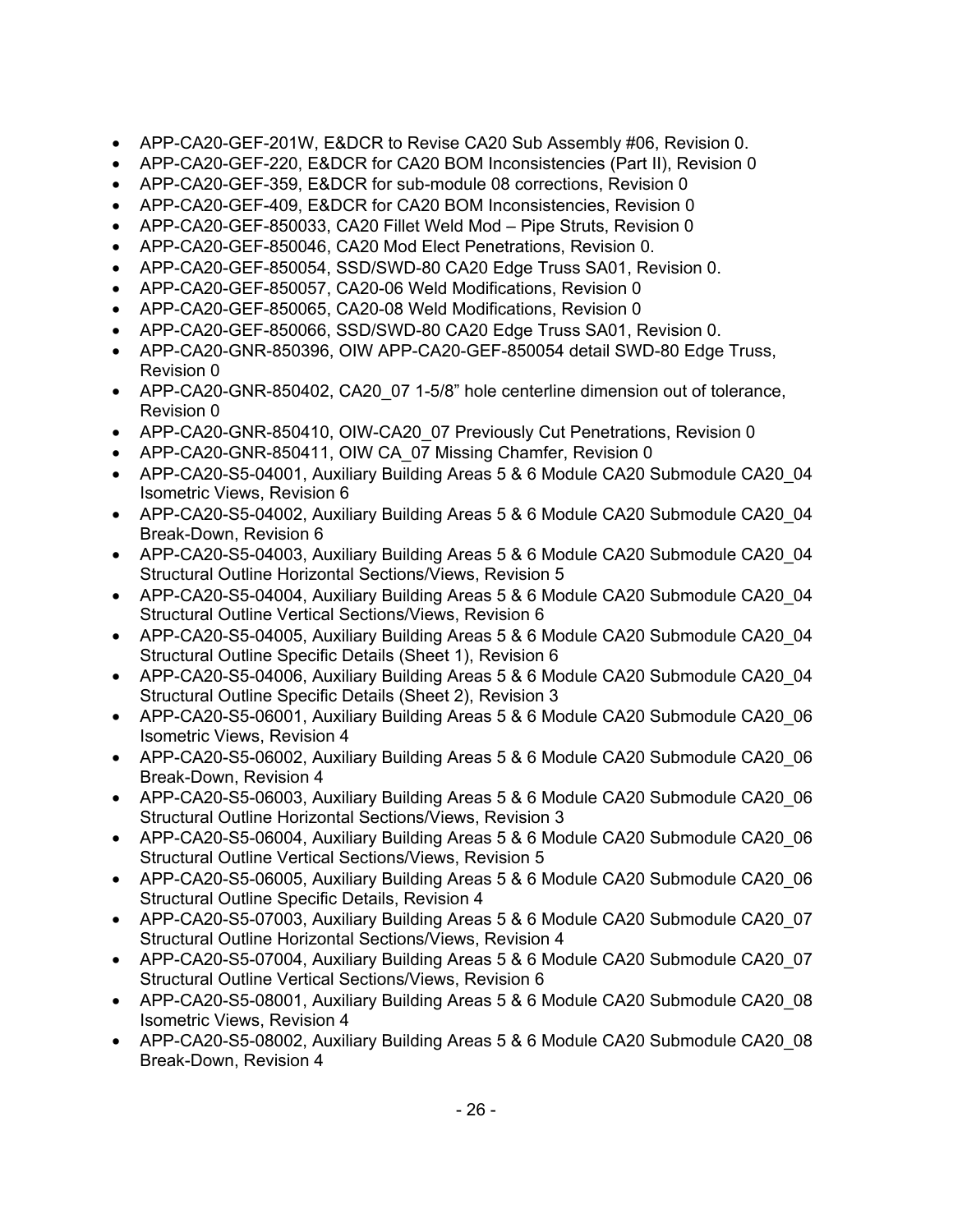- APP-CA20-S5-08003, Auxiliary Building Areas 5 & 6 Module CA20 Submodule CA20\_08 Structural Outline Horizontal Sections/Views (Sheet 1), Revision 6
- APP-CA20-S5-08004, Auxiliary Building Areas 5 & 6 Module CA20 Submodule CA20 08 Structural Outline Vertical Sections/Views, Revision 4.
- APP-CA20-S5-08005, Auxiliary Building Areas 5 & 6 Module CA20 Submodule CA20 08 Structural Outline Specific Details, Revision 6.
- APP-CA20-S5-08006, Auxiliary Building Areas 5 & 6 Module CA20 Submodule CA20\_08 Structural Outline Horizontal Sections/Views (Sheet 2), Revision 0
- APP-CA20-S5B-04001, Auxiliary Building Areas 5 & 6 Module CA20 Submodule CA20 04 Bill of Materials, Revision 6
- APP-CA20-S5B-06001, Auxiliary Building Areas 5 & 6 Module CA20 Submodule CA20\_06 Bill of Materials, Revision 3
- APP-CA20-S5B-08001, Auxiliary Building Areas 5 & 6 Module CA20 Submodule CA20\_08 Bill of Materials, Revision 7
- APP-CA20-S5Y-00001, Auxiliary Building Areas 5 & 6 Module CA20 Submodules General Notes – I, Revision 6
- APP-CA20-S5Y-00200, Auxiliary Building Areas 5 & 6 Module CA20 Standard Welding Details, Revision 6
- APP-CA20-S5Y-00201, Auxiliary Building Areas 5 & 6 Module CA20 Standard Welding Details, Revision 6
- APP-CA20-S5Y-00202, Auxiliary Building Areas 5 & 6 Module CA20 Standard Welding Details, Revision 4
- APP-CA20-S5Y-00203, Auxiliary Building Areas 5 & 6 Module CA20 Standard Welding Details, Revision 4
- APP-CA20-S5Y-00204, Auxiliary Building Areas 5 & 6 Module CA20 Standard Welding Details, Revision 1
- APP-CA20-S5Y-00205, Auxiliary Building Areas 5 & 6 Module CA20 Standard Welding Details, Revision 0
- APP-ML05-GEF-030, Weld Number Additions to ML05 Drawings, Revision0
- APP-ML05-GEF-068, Tolerances for Nelson Stud Placement on ML05 Pipe Penetrations, Revision 0.
- APP-WRS-GEF-089, Correct Sloping on Embedded WRS Piping, Revision 0
- APP-WRS-GEF-108, Reroute of WRS Piping to Resolve Clash with Reinforcing Bars, Revision 0
- DWG 2786-0600, Auxiliary Building Areas 5 & 6 Module CA20 Standard Edge Truss, Revision 3
- DWG 2786-06001, Auxiliary Building Areas 5 & 6 Module CA20 Submodule CA20 06 Wall Pancake, Sheets 1-11, Revision 7
- DWG 2786-06021, Auxiliary Building Areas 5 & 6 Module CA20 Submodule CA20\_06 Male Panel Sub-Assy, Sheets 1-4, Revision 7
- DWG 2786-06031, Auxiliary Building Areas 5 & 6 Module CA20 Submodule CA20\_06 Female Panel Sub-Assy, Sheets 1-2, Revision 4
- DWG 2786-06201, Auxiliary Building Areas 5 & 6 Module CA20 Submodule CA20 06 Male Panel Plate, Sheets 1-4, Revision 3
- DWG 2786-06301, Auxiliary Building Areas 5 & 6 Module CA20 Submodule CA20\_06 Female Panel Plate, Sheets 1-5, Revision 3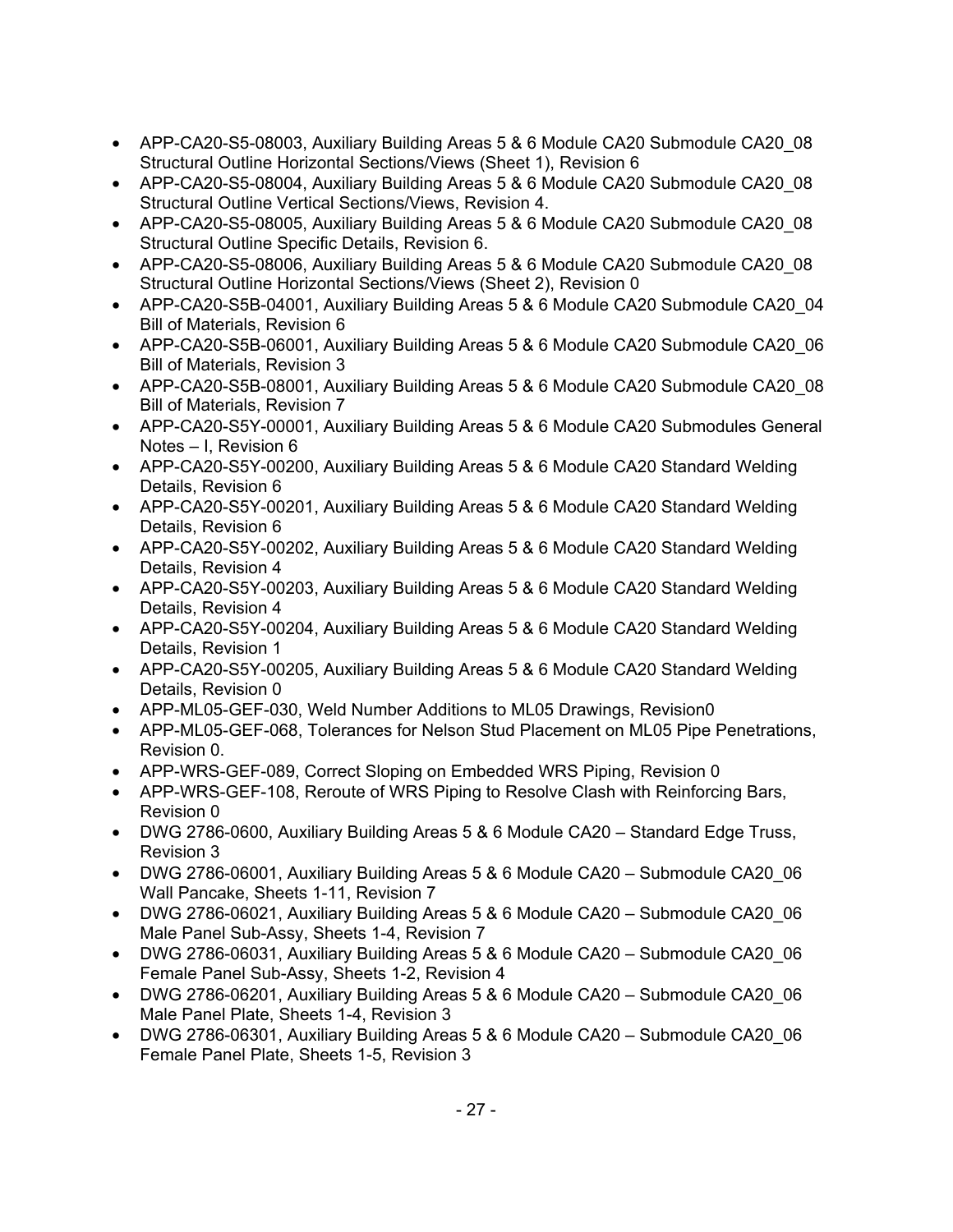- DWG 2786-06501, Auxiliary Building Areas 5 & 6 Module CA20 Submodule CA20\_06 Ladder Truss, Revision 5
- DWG 2786-06502, Auxiliary Building Areas 5 & 6 Module CA20 Submodule CA20 06 Ladder Truss, Revision 4
- DWG 2786-06503, Auxiliary Building Areas 5 & 6 Module CA20 Submodule CA20 06 Ladder Truss, Revision 4
- DWG 2786-06504, Auxiliary Building Areas 5 & 6 Module CA20 Submodule CA20\_06 Ladder Truss, Revision 4
- DWG 2786-06601, Auxiliary Building Areas 5 & 6 Module CA20 Submodule CA20 06 Edge Truss, Revision 4
- DWG 2786-06602, Auxiliary Building Areas 5 & 6 Module CA20 Submodule CA20 06 Edge Truss, Revision 5
- DWG 2786-06603, Auxiliary Building Areas 5 & 6 Module CA20 Submodule CA20 06 Edge Truss, Revision 5
- DWG 2786-06604, Auxiliary Building Areas 5 & 6 Module CA20 Submodule CA20\_06 Edge Truss, Revision 1
- DWG 2786-06605, Auxiliary Building Areas 5 & 6 Module CA20 Submodule CA20\_06 Edge Truss, Revision 1
- DWG 2786-06606, Auxiliary Building Areas 5 & 6 Module CA20 Submodule CA20 06 Edge Truss, Revision 1
- DWG 2786-06607, Auxiliary Building Areas 5 & 6 Module CA20 Submodule CA20 06 Edge Truss, Revision 1
- DWG 2786-06801, Auxiliary Building Areas 5 & 6 Module CA20 Submodule CA20 06 Panel Assembly, Revision 4
- DWG 2786-06802, Auxiliary Building Areas 5 & 6 Module CA20 Submodule CA20 06 Panel Assembly, Revision 1
- DWG 2786-06803, Auxiliary Building Areas 5 & 6 Module CA20 Submodule CA20 06 Panel Assembly, Revision 1
- DWG 2786-08001, Auxiliary Building Areas 5 & 6 Module CA20 Submodule CA20 08 Wall Pancake, Sheets 1-12, Revision 3
- DWG 2786-08021, Auxiliary Building Areas 5 & 6 Module CA20 Submodule CA20 08 Male Panel Sub-Assy, Sheets 1-3, Revision 3
- DWG 2786-08022, Auxiliary Building Areas 5 & 6 Module CA20 Submodule CA20 08 Male Panel Sub-Assy, Sheets 1-3, Revision 2
- DWG 2786-08031, Auxiliary Building Areas 5 & 6 Module CA20 Submodule CA20 08 Female Panel Sub-Assy, Sheets 1-2, Revision 3
- DWG 2786-08032, Auxiliary Building Areas 5 & 6 Module CA20 Submodule CA20 08 Female Panel Sub-Assy, Sheets 1-2, Revision 3
- DWG 2786-08201, Auxiliary Building Areas 5 & 6 Module CA20 Submodule CA20\_08 Male Panel Plate, Sheets 1-4, Revision 3
- DWG 2786-08202, Auxiliary Building Areas 5 & 6 Module CA20 Submodule CA20 08 Male Panel Plate, Sheets 1-4, Revision 4
- DWG 2786-08301, Auxiliary Building Areas 5 & 6 Module CA20 Submodule CA20 08 Female Panel Plate, Sheets 1-3, Revision 3
- DWG 2786-08302, Auxiliary Building Areas 5 & 6 Module CA20 Submodule CA20\_08 Female Panel Plate, Sheets 1-4, Revision 5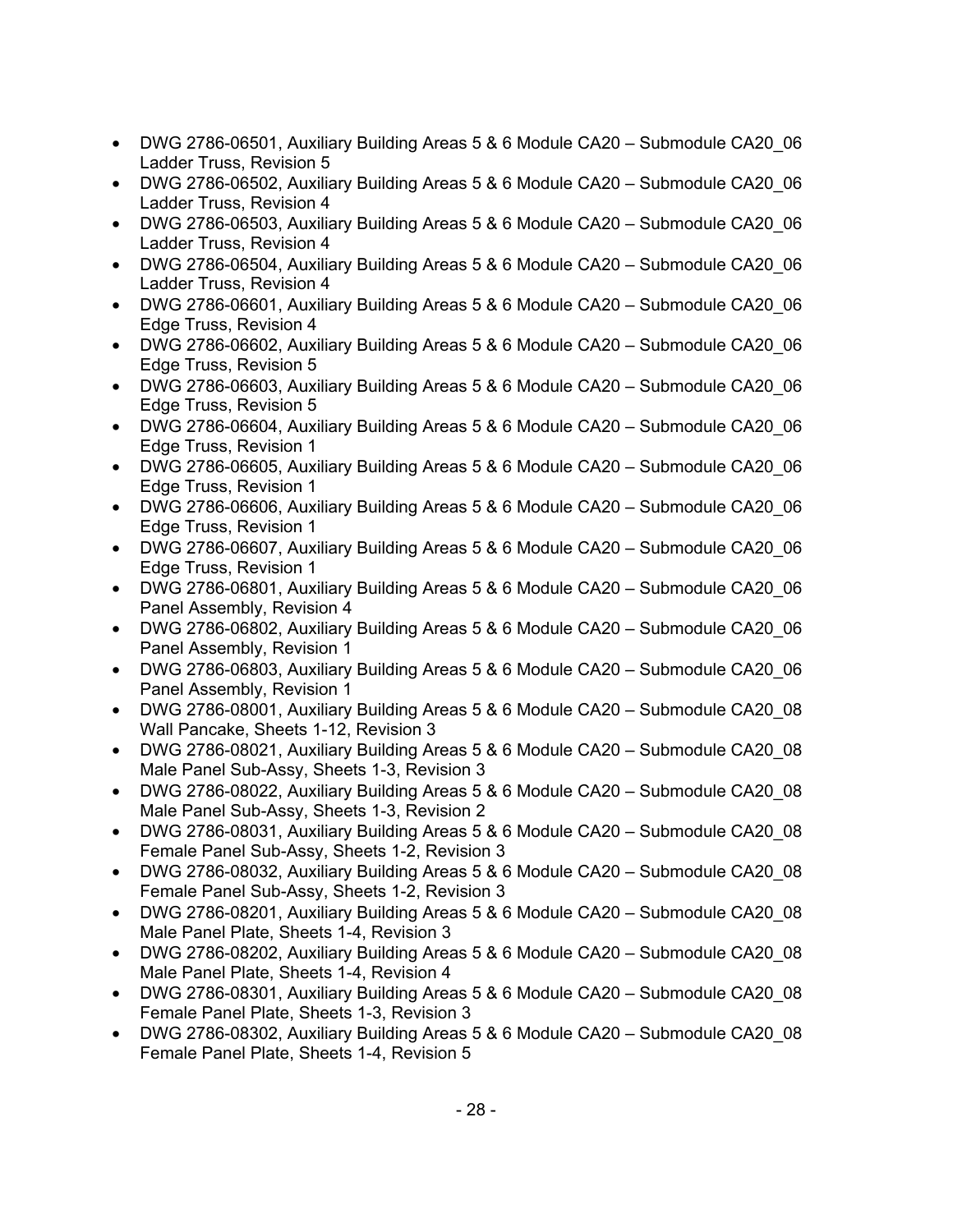- DWG 2786-08501, Auxiliary Building Areas 5 & 6 Module CA20 Submodule CA20 08 Module Ladder Truss, Sheet 1, Revision 3
- DWG 2786-08502, Auxiliary Building Areas 5 & 6 Module CA20 Submodule CA20 08 Module Ladder Truss, Sheet 1, Revision 3
- DWG 2786-08601, Auxiliary Building Areas 5 & 6 Module CA20 Submodule CA20 08 Edge Truss, Sheet 1, Revision 1
- DWG 2786-08602, Auxiliary Building Areas 5 & 6 Module CA20 Submodule CA20\_08 Edge Truss, Sheet 1, Revision 1
- DWG 2786-08603, Auxiliary Building Areas 5 & 6 Module CA20 Submodule CA20 08 Edge Truss, Sheet 1, Revision 2
- DWG 2786-08604, Auxiliary Building Areas 5 & 6 Module CA20 Module 08 Edge Truss, Sheet 1, Revision 0
- DWG 2786-08801, Auxiliary Building Areas 5 & 6 Module CA20 Submodule CA20 08 Box Assembly, Sheet 1, Revision 3
- DWG 2786-08802, Auxiliary Building Areas 5 & 6 Module CA20 Submodule CA20\_08 Panel Assembly, Sheet 1, Revision 2
- DWG 2786-08803, Auxiliary Building Areas 5 & 6 Module CA20 Submodule CA20\_08 Panel Assembly, Sheet 1, Revision 2
- DWG 2786-08804, Auxiliary Building Areas 5 & 6 Module CA20 Submodule CA20\_08 Panel Assembly, Sheet 1, Revision 2
- DWG 2786-08805, Auxiliary Building Areas 5 & 6 Module CA20 Submodule CA20\_08 Panel Plate Assembly, Sheets 1-2, Revision 2
- DWG 2786-08808, Auxiliary Building Areas 5 & 6 Module CA20 Submodule CA20\_08 Panel Assembly, Sheet 1, Revision 3

## **Miscellaneous**

- OIW-OR-NOUC-007, dated July 18, 2014
- OIW-OR-NOUC-009, dated July 22, 2014
- OIW-OR-NOUC-011, dated July 24, 2014
- OIW-OR-NOUC-0012, dated July 25, 2014
- OIW-OR-NOUC-0015, dated July 31, 2014
- M&TE Activity Tracker for Bay 2 and Bay 6
- Form D-11, "Ultrasonic Examination Report," Revision 3
- Weekly CAR Agenda, dated September 24, 2014

## Nonconformance Reports

• 14-032, 14-033, 14-050,14-060, 14-082, 14-085, 14-095. 14-114, 14-124, 14-125, 14-0129, 14-133, 14-152, 14-154, 14-161, 14-170, 14-236, 14-245, 14-246, 14-254, 14-276, 14-290, 14-291, 14-300

## Policies and Procedures

• DCI-NPD-(17)-12.03, "Quality Records," Revision 0, dated June 13, 2013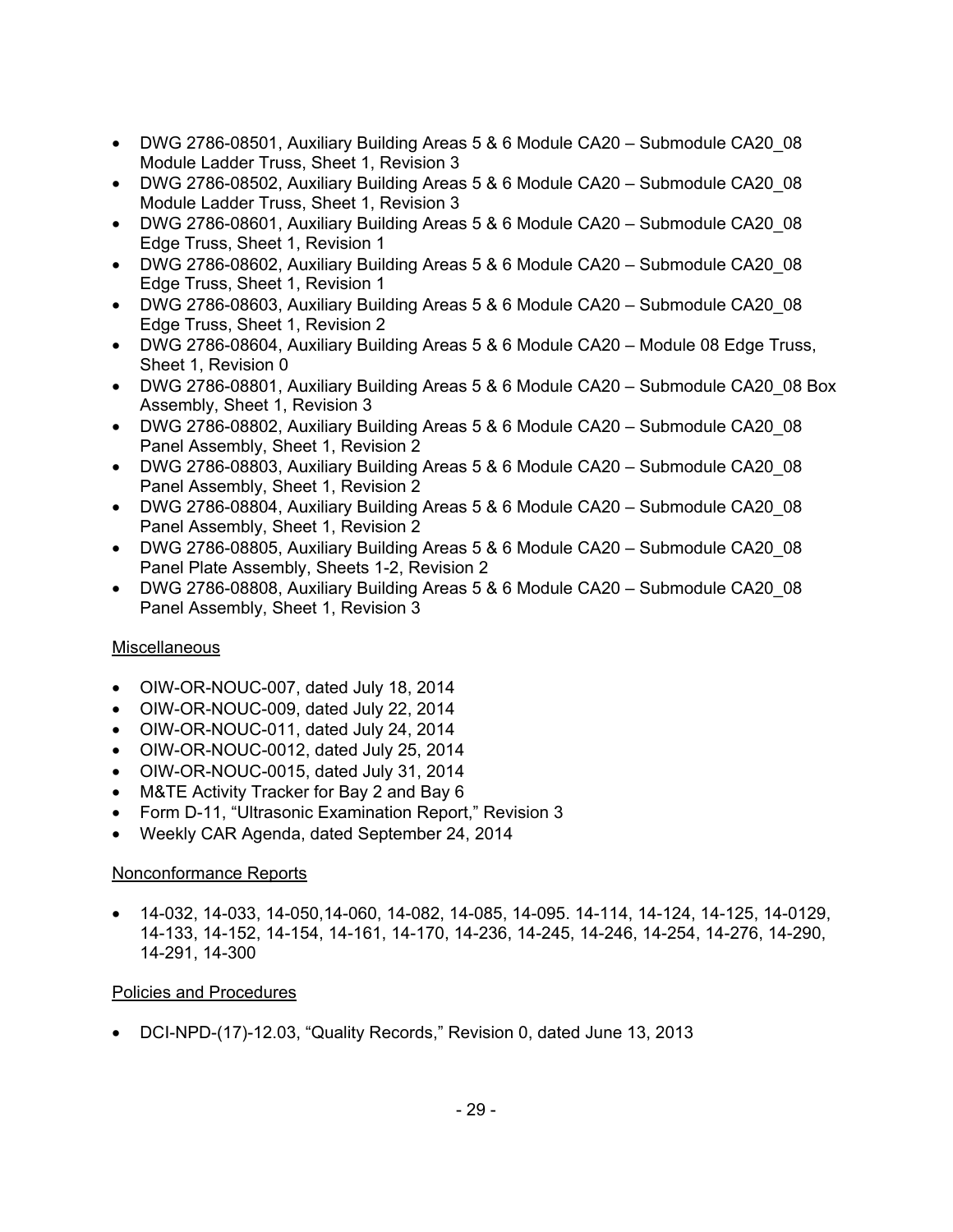- OIW Nuclear Products NQA-1 Quality Assurance Manual Section 12- Control of Measuring test Equipment Revision 0
- OIW Project Plan (PP)-2786 (9)-1, "2786 Wall Fabrication –CA20 Manufacturing, Inspection and Testing Plan," Revision 4, dated July 31, 2014
- OIW Quality Procedure (QP)-NPD- (7)-01, "Receiving Inspection Control," Revision 5, dated March 31, 2014
- OIW Vendor Report dated August 27, 2014
- PI-2786-(09)-01, CB&I Sub-Mod Guidance for Welded Studs, Revision 1
- PI-2786-(09)-02, General Fabrication Instruction, Revision 1
- PI-2786-(9)-01, CB&I Sub-Module Guidance for Welded Studs, Revision 0
- PI-2786-(9)-02, CB&I General Fabrication Instruction, Revision 0
- PP- 2786 (9)-1, "2786 Wall Fabrication –CA20-08 Manufacturing, Inspection and Testing Plan Supplement," Revision 0, dated July 25, 2014
- PP-2786-(5)-01, Supplement to Control of Redline Corrections/Changes, Revision 1
- PP-2786-(9)-01, "Wall Fabrication CA20 Manufacturing, Inspection, and Testing Plan," Revision 4, dated August 13, 2014
- PP-2786-(9)-01, "Wall Fabrication CA20 Manufacturing, Inspection, and Testing Plan," Revision 2, dated March 7, 2014
- PP-2786-15-003, "Coating Application Procedure," Revision 3, dated July 28, 2014
- PP-NPD (13)-(7) Storage, Handling, Packing and Shipping, Rev 2. 4/7/2014
- PP-NPD-(9)-01, Base Metal Repair Control Procedures, Revision 12
- PP-NPD-(9)-02 Production Control Revision 4
- PP-NPD-(9)-08, "Handling and Control of Welding Consumables," Revision 5, dated April 15, 2013
- QI-NPD-(06)-07, Detail Drawing Approval and Distribution, Revision 0
- QI-NPD-(16)-05, "Corrective Action Levels," Revision 1, dated March 27, 2014
- QP-2155-(12)-06, "Control of Measuring and Test Equipment," Revision 1, dated March 14, 2007
- QP-2786-(07)-10, "Commercial Grade Dedication of Items and Services for 10CFR50 Appendix B Projects," Revision 1, dated January 31, 2014
- QP-2786-(07)-10, "Commercial Grade Dedication of Items and Services for 10CFR50 Appendix B Projects," Revision 2, dated September 5, 2014
- QP-NPD-(15)-01, "Nonconformance Control," Revision 0, dated October 3, 2013
- QP-NPD-(18)-01, "Internal Audits," Revision 0, dated October 3, 2013
- QP-NPD-(7)-08, "Dimensional Inspection," Revision 5, dated July 31,2014
- QP-NPD-(7)-09, "Suspect Counterfeit, Items," Revision 3, dated December 27, 2013
- RP-OIW-(16)-02, "Reporting of Defects, Deficiencies, or Hazards," Revision 2, dated July 16, 2014
- NP-NPD(09)-04, Revision 3 Ultrasonic Testing Procedure AWS D1.1 and D1.5
- NP-NPD-(09)-05, Revision 1, MT/PT Acceptance Criteria AWS D1.1
- NP-NPD-(9)-09, Revision 2, Magnetic Particle Testing Procedure
- NP-NPD-(9)-10, Revision 0, Visual Examination of Welds and Material Surface Finishes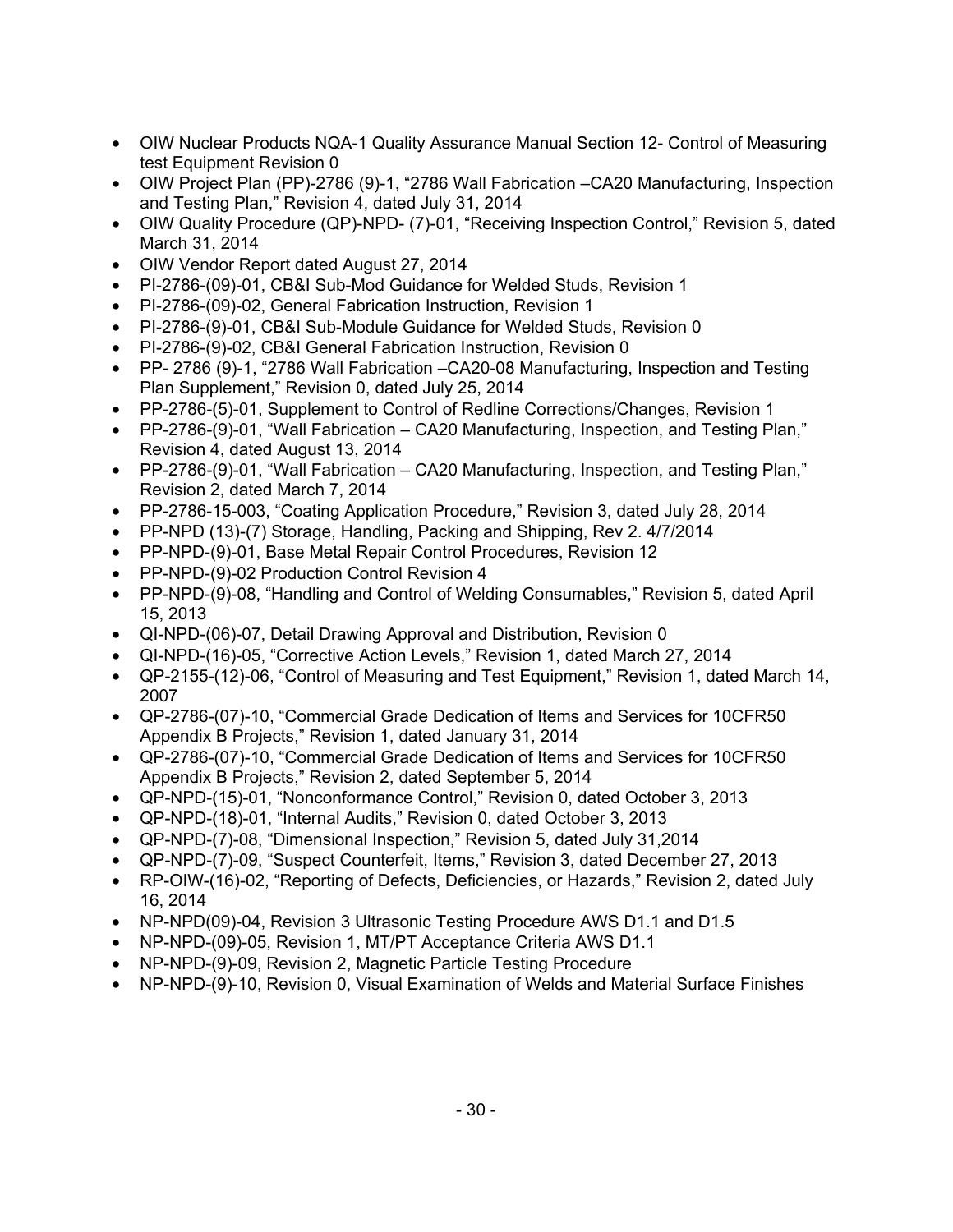## Purchase Orders, Internal and External Audit Reports

- Audit Plan for Audit NP-13-01-01, "QAM Issue 2, Revision 1, Section 1 Organization," dated March 26, 2013
- Audit Plan for internal audit June 23 to July 3, dated June 16, 2014
- Audit Report for Oregon Iron Works Internal Audit 2014, June 23 to July 3
- OIW-NP-13-15-V07, Audit report of Lincoln Electric, a welding material supplier, dated March 24, 2014
- OIW-NP-14-V02, Audit report of Nelson Stud Welding Inc., supplier of Nelson studs, dated January 31, 2014
- OIW-NP-14-V05, Audit report of Erico International Inc., a fabricator of Lenton Threaded couplers and Lenton Concrete products, dated February 25, 2014
- OIW-NP-14-V10, Audit report of IMR-KHA, a testing service supplier, dated September 11, 2014
- OIW Vendor Surveillance Report of Albina, dated September 15, 2014, for 90°bend test on 3 pieces of galvanized electrical conduit, OIW HIC No. N6363 on PO No. 2786-00166, Revision 1, Line 1 & 2 with Conduit Bend Inspection Report performed by Kevin Keeler on CGD Report No. NPD-CGD-2786-051A-2
- OIW Vendor Surveillance Report of EVRAZ Oregon Steel Mills, dated January 27-30, 2014, for PO No. 2786-00006, Revision 5, for plate finishing and die stamping of prolong material
- PO No. 2786-00006, Revision 7, dated May 14, 2014, to Evraz Oregon Steel Mills for procurement of commercial grade plates of different sizes to ASTM A572 Grade 60-2007 Edition, with PO Attachment B OIW Internal Receiving Instruction had invoked
- PO No. 2786-00007, Revision 4, dated April 28, 2014, to OUTO KUMPU, for procurement of commercial duplex stainless steel ASTM A240, UNS S32101
- PO No. 2786-00008 Revision  $4 -$  Edgen Murray RIR# 1269
- PO No. 2786-00017, Revision 5, dated August 29, 2014, to Harris Rebar Basin, for procurement of deformed bar for Lenton C3J coupler couplers to ASTM A706 Grade 60, invoking source surveillance by OIW with PO Attachment A; Flowdowns PO 2786-00017
- PO No. 2786-00032- RIR # 1230- Independent Welding Supply
- PO No. 2786-00032, Revision 3, dated May 13, 2014, to Independent Welding Supply LLC., for procurement of safety-related E71T-1C-J Outer Shield 71m 0.045 x 33# AWS A5.20 weld spool, 3240 pounds of ENi-5 (Lincoln trade name LA-85)
- PO No. 2786-00050- Green Transfer & Storage
- PO No. 2786-00061- American Steel-Portland Five Flat-bars  $\frac{3}{4}$  x 20'0" ASTM A36-1991 Ed
- PO No. 2786-00061, dated February 21, 2014 to American Steel-Portland, for commercial  $\frac{3}{4}$ " x 3' x 20' flat bar
- PO No. 2786-00077 Nelson Stud Welding
- PO No. 2786-00110, dated April 16, 2014, to Professional Service Inc., for safety-related mechanical analysis of rebar, OIW HIC No. N6152, N6153, N6154, N6155, N6156, N6157, N6158
- PO No. 2786-00112 American Steel RIR # 1217
- PO No. 2786-00137 Independent Welding Supply
- PO No. 2786-00141, dated May 14, 2014, to American Steel-Portland, for procurement of 2 x 96 x 5" plates to ASTM A572, Grade 50, to 2007 Edition
- PO No. 2786-00182- Independent Welding Supply LLC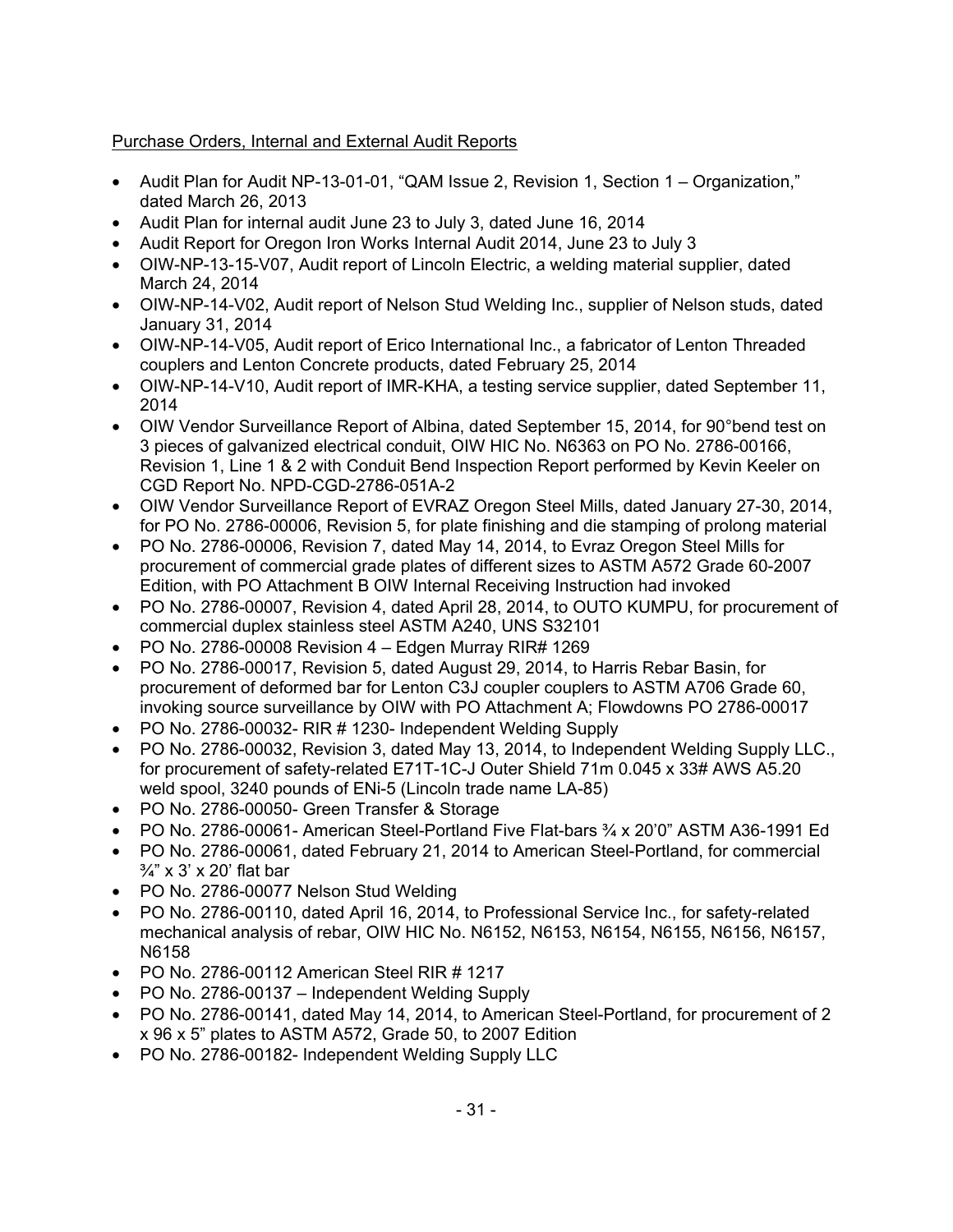- PO No. 636-10-00316, Revision 0, dated April 5, 2012, to CAL-CERT Company, for commercial calibration services of Plastic Shims serial nos. PS-0005, PS-0010, PS-0015, PS-0020, PS-0030, PS-0040, PS-0050 and Fluke clamp Volt/Amp meter s/n 76505336
- PO No. 636-60-00085 Revision 0, dated May 23, 2014, to CAL CERT Company, for commercial calibration services of 50' tape, coating thickness gauge serial no. (s/n) 649455, sling Psychrometer s/n 72954, and surface thermometer s/n 73959
- PO No. 636-60-00091, dated July 14, 2014, issued to Transcat, Inc., for safety-related calibration services of go/no-go thread plug gages, feeler gages, Fluke Clamp meter and Fluke Surface Temperature Probe Model No. 80PK-27
- PO No. 636-60-00098, Revision 0, dated September 9, 2014, to JJ Calibration, for commercial calibration services of 12 Go/No-Go thread plug sets, and a stop watch model No. 1030 S/N W
- PO# 636-60-00080- Calibration Certificate Digital Caliper Calibration S/N 1073813 April 17, 2015
- PO#636-60-00074- Calibration Certificate Depth Micrometer S/N WSN071826 March 25, 2015
- PO#7516-00065r1- JJ Calibration Insulation Multimeter S/N 21150008 May 2, 2015
- PO # 636-10-00389- JJ Calibration Coating Thickness Gauge S/N 176461 July 2, 2015
- PO#2786-00026- Calibration Certificate Temperature/ Humidity Data Logger S/N 1403000/14070013 April 17, 2015
- PO# 636-60-00054- Fox Valle Metrology Thread Ring S/N 11E10-2 January 30, 2015
- PO#636-60-00065- Calibration Certificate Torque Wrench S/N 0908019437 February 14, 2015
- PO# 636-60-00048 IR Thermometer S/N 25170018 January 3, 2015
- PO# 636-60-00094 Radiometer White Light Only S/N 131375A/131375C December 5, 2015
- PO#2786-00049 Torque Wrench C081726 April 25, 2014
- PO# 2786-00026 Temperature/ Humidity Data logger S/N1430008/14035297 March 17, 2014
- PO#636-60-00094 Radiometer, White Light Only S/N 131376A/131376C, August 1, 2014

## Training and Qualification Records

- Billy Caldwell, Welder Qualification, SMAW CS-2103
- Dan Teas, Quality Control Level II, MT and PT
- Darren Delozier, Welder Qualification, FCAW CS-2101
- Jason Bonnell, Welder Qualification, FCAW CS-2101
- Kevin Williams, Quality Control Level II, VT, MT, UT
- Nick Andrews, Welder Qualification, FCAW CS-2101
- Patrick McDevitt, Quality Control Level II, VT, MT, UT
- Rick Hinkle, Welder Qualification, FCAW CS-2101
- Scott Goodman, Welder Qualification, FCAW CS-2101
- Vince Archibald, Quality Assurance Level III, VT, MT, PT, UT
- Welder Maintenance Log
- Quality Assurance NPD Lead Auditor Certification, Form QF-37, Revision 1, for Brad Booth, dated September 19, 2014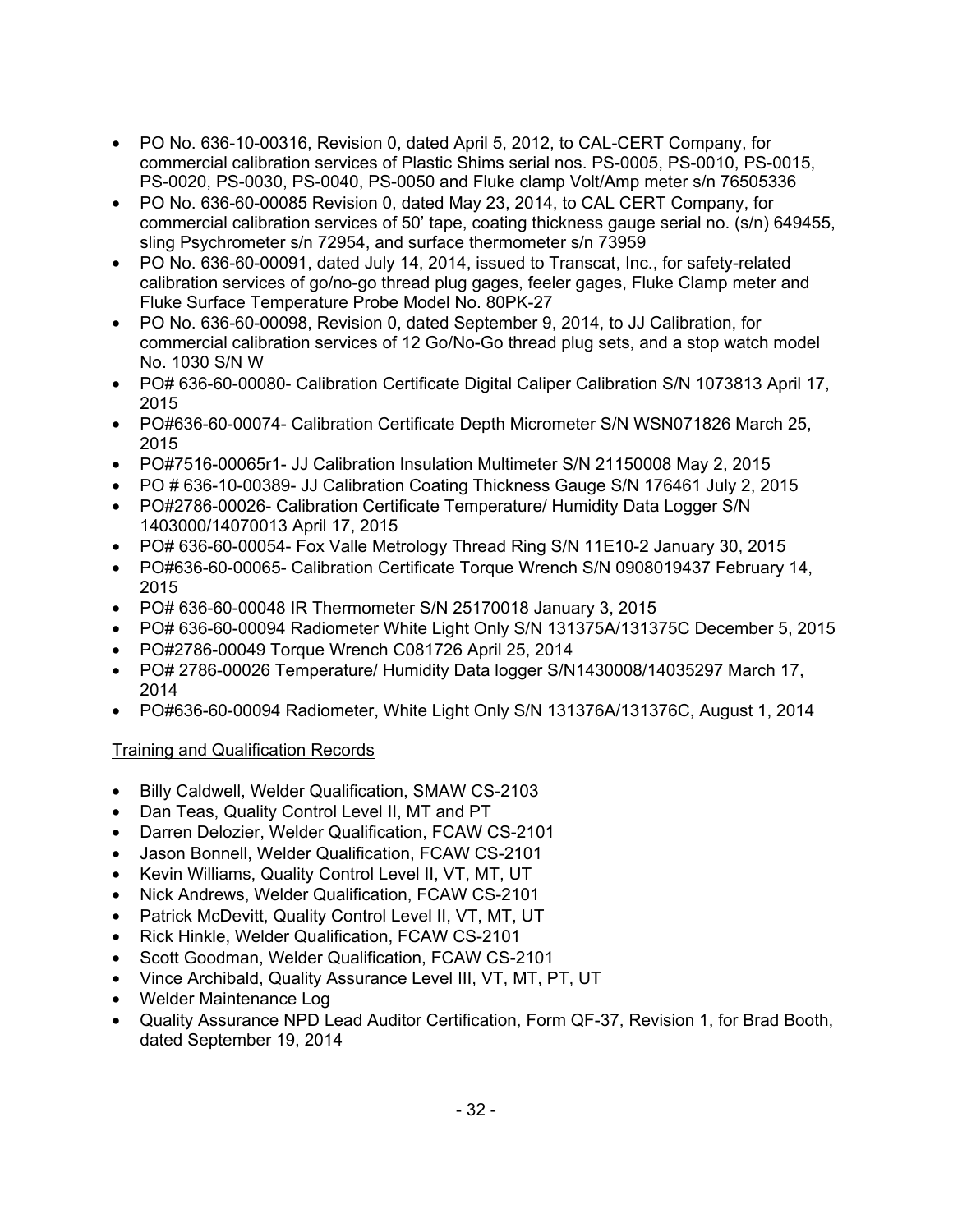- Quality Assurance NPD Lead Auditor Certification, Form QF-37, Revision 1, for Ken Adams, dated February 6, 2014
- Quality Assurance NPD Lead Auditor Certification, Form QF-37, Revision 1, for Vince Archibald, dated September 11, 2014
- Quality Assurance NPD Lead Auditor Certification, Form QF-37, Revision 1, for Lana Wright, dated January 23, 2014
- Quality Assurance NPD Lead Auditor Certification, Form QF-37, Revision 1, for Jerry Takeuchi, dated October 31, 2013
- Quality Assurance NPD Lead Auditor Certification, Form QF-37, Revision 1, for Robert Hossman, dated August 27, 2013
- OIW Personnel Certification Record to QP-NPD-(10)-03, for Receipt Inspection Personnel," SOL Angulo certified May 23, 2014 due May 23, 2017, with annual vision exam dated May 23, 2014
- OIW Personnel Certification Record to QP-NPD-(10)-03, Receipt Inspection personnel Kathy O'Donnell, certified on May 23, 2014 due May 23, 2017, eye exam dated June 11, 2014
- OIW QF-37 for Ken Adams, certified by written exam of score of 80%, and recertified with annual performance dated March 18, 2014
- OIW Quality Form (QF)-37, Revision 1, "Quality Assurance NPD Lead Auditor Certification," for Lana Wright, certified originally by a written exam with a score of 80%, and recertified with satisfactory performance dated January 3, 2014
- OIW Receipt Inspection Qualification Record to QP-NPD-(10)-03, for Kevin Keeler certified on July 17, 2014, due July 17, 2017 and eye exam dated June 27, 2014
- OIW-QF-37 for Brad Boothe, certified by written exam of score of 81%, certified date August 4, 2014
- OIW-QF-37 for Gregory Johnson, subcontracted auditor from LMJ International, certified through review of qualification and examination record dated March 25, 2013
- OIW Indoctrination and training record dated July 28, 2014 of Oregon Sandblasting and Coating personnel to OIW QA Program and procedures

## **Travelers**

- 2786-TR06-PNK-1B, "Final Pancake Assy Sub Module 06 Mk 06001A-2"
- 2786-TR08-MSC-2, "Fabricate Panel Sub-Assemblies Mk 08805A"
- 2786-TR08-PNK-2A, "Final Pancake Assy Sub-Module 08 MK 08002A-1"
- 2786-TR11-CH-1, "Angle Splices for Channel Trusses CA20-11)
- 2786-TR15-CHT-1 Rev 0, "Fit + Weld Channel Trusses for CA-2015"
- 2786-TR17-CHT-1, "Fit + Weld Angle Splices for Channel Trusses for CA20-11 Mk 11510A (Weld 39x8) + (Weld 40x8)"

## Weld Repair Report

- NPD-WRR-14-107
- NPD-WRR-14-130
- NPD-WRR-14-148